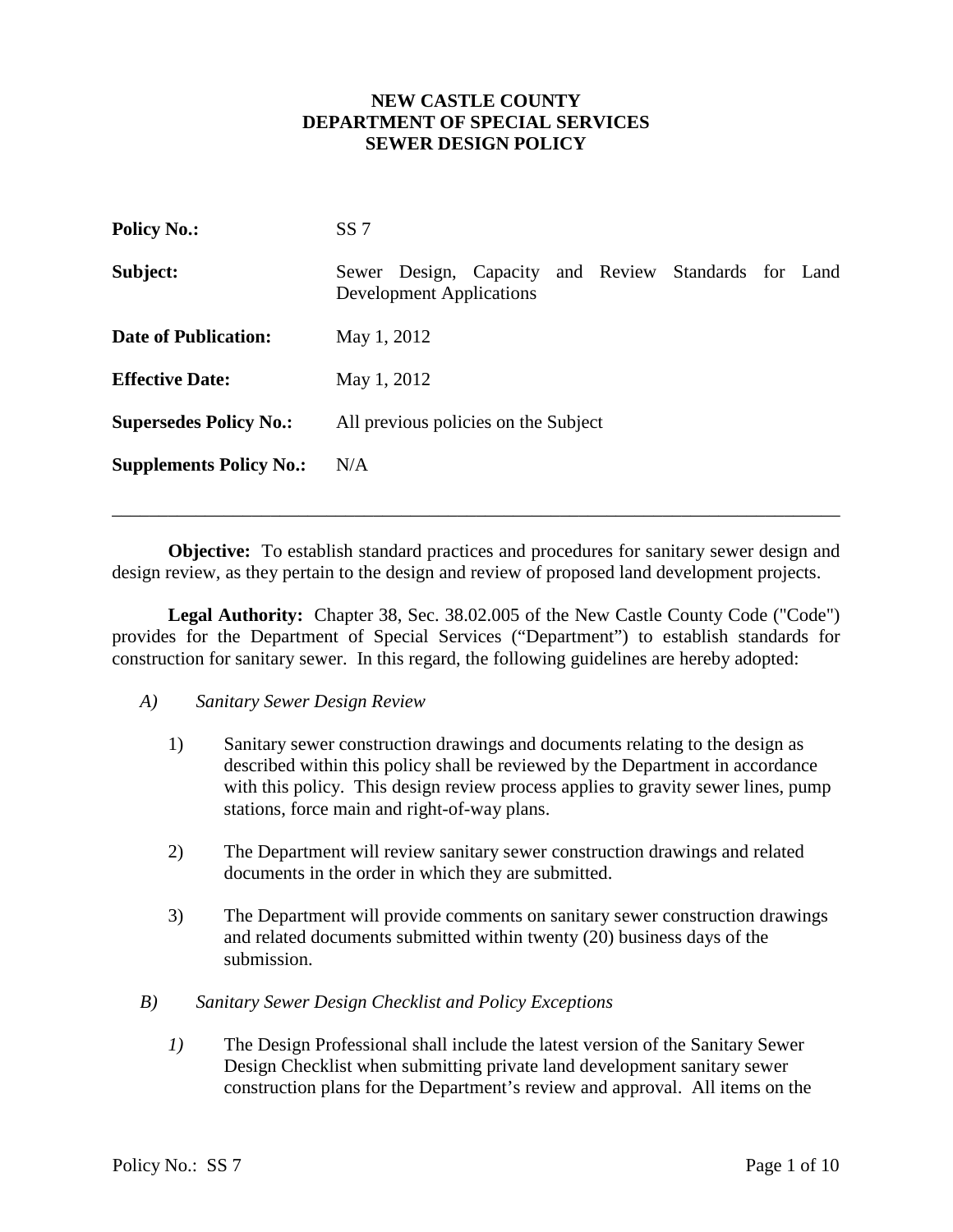checklist must be clearly addressed or the submission will be rejected and an additional review fee may be required for re-submission.

- 2) Any exception to these requirements must be clearly identified by the Design Professional when plans are submitted for Department review, along with technical justification as to why the exception has been requested. At a minimum, justification shall include alternatives investigated by the Design Professional and benefits to the County. The Department will review the information provided and/or require additional information. The Department shall be the sole judge in all circumstances in determining whether the requested exception is acceptable.
- 3) Exceptions to these design standards and practices shall be identified as early in the design practice as possible. Exceptions identified during the Record Stage of the land development process may be rejected without further consideration.
- 4) In the event an exception is granted for good cause, the Department shall issue a written memorandum outlining the circumstance and rational basis for such an exception, signed by the Division Manager of Special Services, Engineering and Environmental Services Division.
- 5) The County will consider all exceptions on a case by case basis.
- *C) Survey Requirements* 
	- 1) The Design Professional shall provide precise and accurate survey data on construction plans that adequately describe existing site conditions.
	- 2) The Design Professional shall provide all elevation datum in accordance with NAVD 88 for all major land development projects.
		- a) NGVD 1929 is acceptable for minor land development projects; however, a conversion to NAVD 88 shall be provided on the plans.
	- 3) The Design Professional shall provide Delaware State plane for horizontal control and location of all manholes and at least one established, permanent benchmark for all major land development projects.
- *D) Sanitary Sewer Construction Details* 
	- 1) The Design Professional shall include the latest revision of New Castle County Standard Construction Details, as provided in the New Castle County Specification Standards for Construction.
	- 2) If a method of construction is proposed in which a detail is not provided, the Design Professional shall follow the exception process as generally described in Section B above and provide the County with necessary information.
- *E) Proposed Sewer Flow, Pipe Grade and Pipe Size*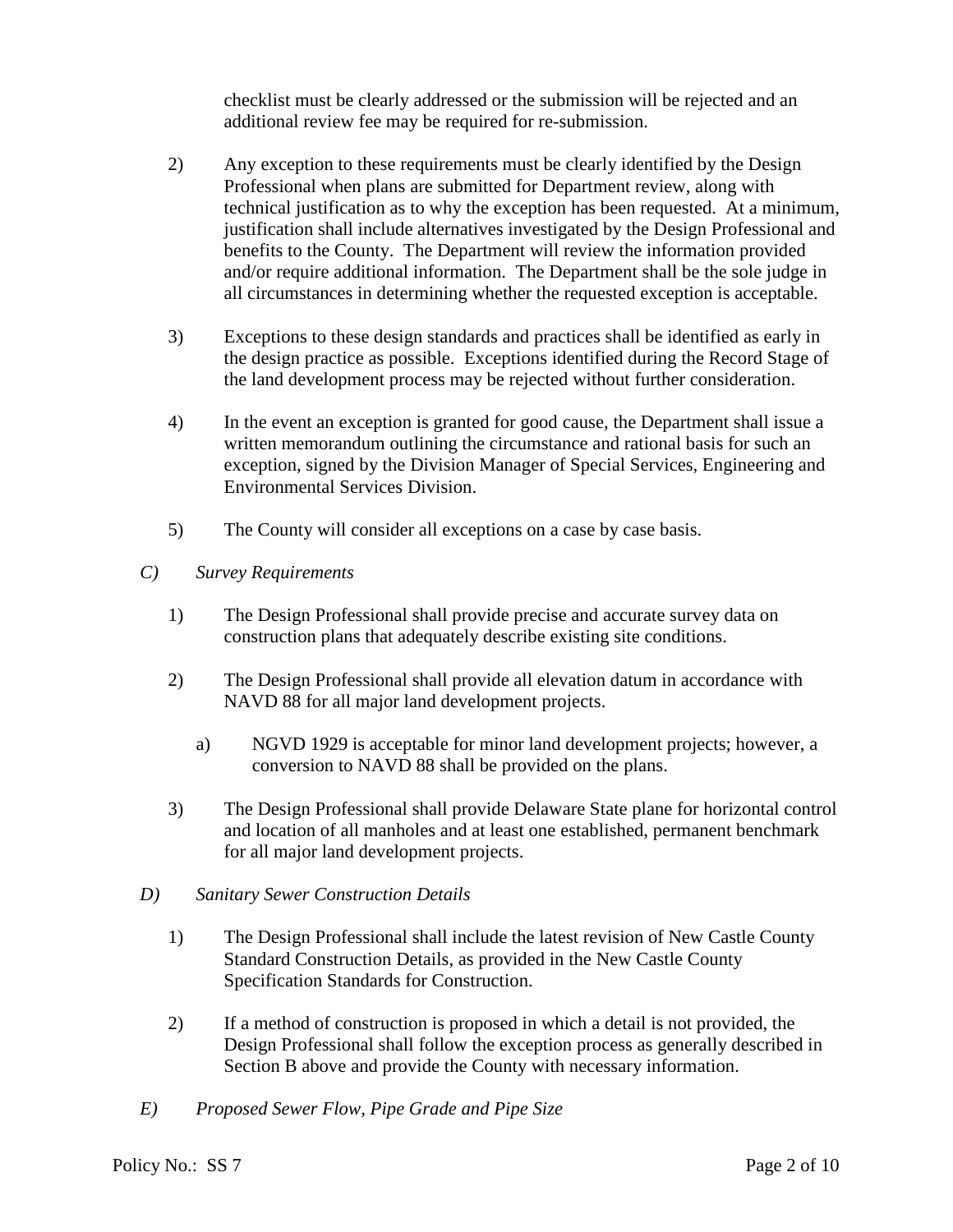- 1) Proposed average daily sewer flows shall be in accordance with the latest revision of the Department of Special Services' Sewer Capacity Manual.
	- a) At the Department's sole discretion, actual water consumption for commercial projects may be used with an infiltration factor (IF) in place design average daily sewer flows.
- 2) The minimum size for collector system pipe shall be eight (8) inches in nominal diameter.
- 3) Proposing pipe sizes greater than eight (8) inches in nominal diameter must be justified by flow velocity analysis, or as directed by the Department. Analysis must indicate that a minimum velocity of two (2) feet per second will be achieved from the proposed average daily flow, as calculated by Manning's Equation, using 0.013 as the coefficient of roughness. Calculations shall be signed and sealed by a Professional Engineer, licensed by and in good standing with the State of Delaware.
- 4) Proposed pipe slopes shall be no less than the following:
	- a) 8 inch Pipe  $0.50\%$  (0.0050 ft/ft)
	- b) 10 inch Pipe 0.28 % (0.0028 ft/ft)
	- c) 12 inch Pipe 0.22 % (0.0022 ft/ft)
	- d) 15 inch Pipe 0.15 % (0.0015 ft/ft)
	- e) 18 inch Pipe 0.12 % (0.0012 ft/ft)
- 5) Pipe slopes of terminal runs of the proposed sanitary sewer system shall be no less than 1% (0.01000 ft/ft).
- 6) Pipe diameters shall increase in size in the direction of flow as dictated by flow velocity analysis. When joining pipe sections, the crown of the upstream pipe section shall never be lower in elevation than the crown of the downstream pipe section.
- *F) Pipe Depth* 
	- 1) Proposed sewer lines shall have more than three (3) feet of cover over the crown of the pipe, but no more than twenty (20) feet of cover below final surrounding grade.
	- 2) Proposed force main shall have more than forty-two (42) inches in depth of cover over the crown of the pipe.
	- 3) The Department may require alternative pipe materials to accommodate conditions when proposed sewer lines are greater than fifteen (15) feet in depth.
- *G) Utility, Water Course and Public Road Right of Way*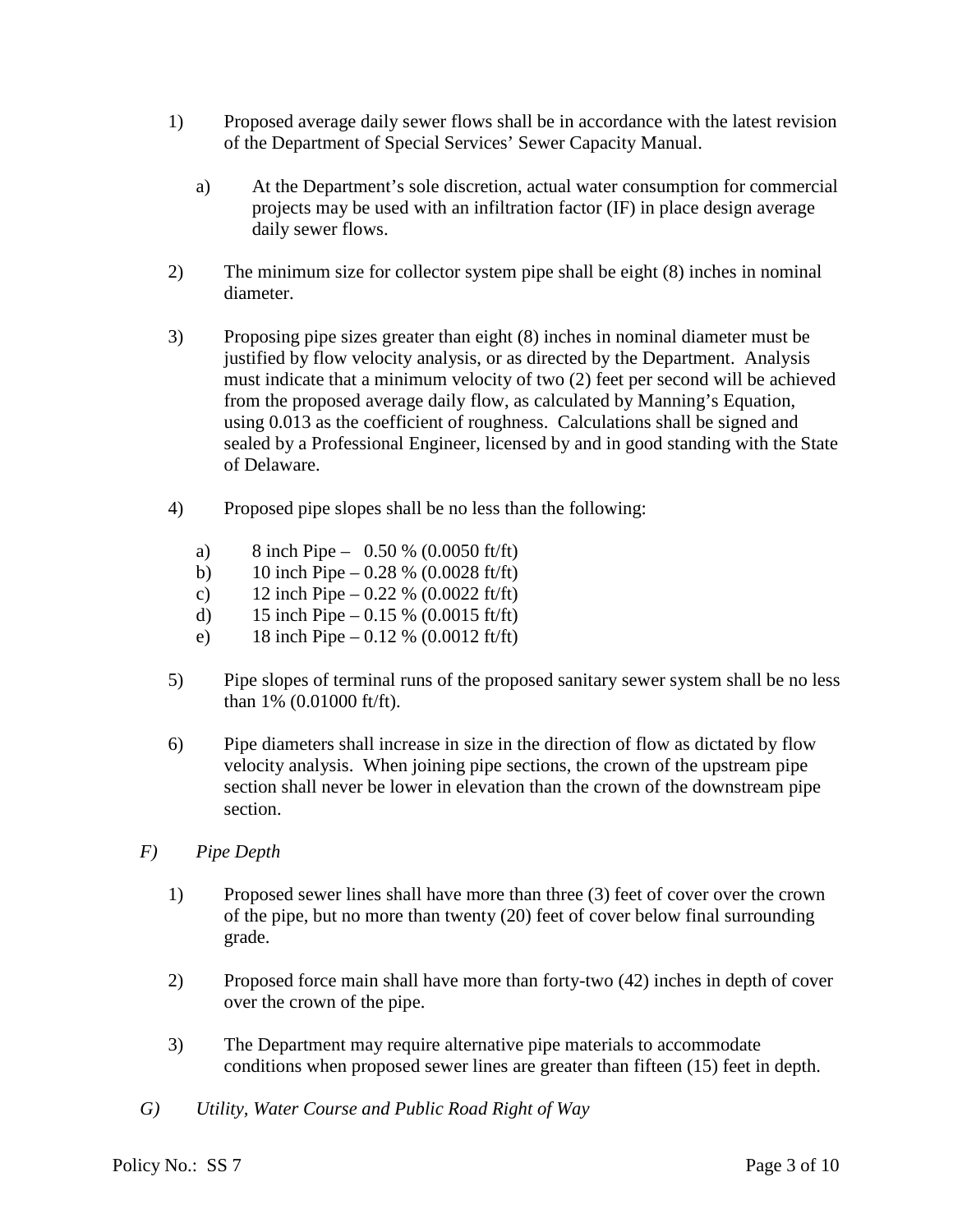### 1) Crossings

- a) All utilities and water courses within twenty (20) feet of the proposed sewer system must be clearly depicted on the sanitary sewer plan and profile views. This includes overhead utilities and poles.
- b) A casing pipe is generally required by the Delaware Department of Transportation (DELDOT) when crossing a public road right of way. Crossings shall be orientated as close to perpendicular with the right of way as possible. The casing pipe shall be steel, of adequate thickness and a minimum of twenty-four (24) inches in internal diameter.
- c) Separation, reinforcing, pipe specifications and other provisions for utility and water course crossings shall be provided in accordance with the Recommended Standards for Wastewater Utilities, 2004 Edition, Section 36 entitled "Sewers in Relation to Streams" and/or Section 38 entitled "Protection of Water Supplies."
- d) Provisions for the utility or water course crossing shall extend a minimum of ten (10) feet beyond the point of crossing, but in no way shall be less than twenty (20) feet in total length. Provisions may include but are not limited to use of pressure rated pipe, casing pipe and/or concrete encasement.
- e) Final requirements of the crossing shall be determined by the Department during design review.
- 2) Horizontal Separation
	- a) The preferred horizontal separation between the proposed sanitary sewer infrastructure and any existing or proposed utility infrastructure shall be no less than ten (10) feet. A horizontal separation of greater than ten (10) feet may be required by the Department due to factors that include depth and/or size of the sanitary sewer infrastructure or utility, access or other site restrictions, or other considerations as determined by the Department.
- *H) Off-Road Sewer and Easements* 
	- 1) Proposed public sanitary sewer infrastructure located outside of a public right-ofway shall be located within the limits of a sanitary sewer easement. Easements shall be established in accordance with the latest guidelines set forth by the Department's Project Management Section via easement agreement, land development plan or other legally recorded document.
	- 2) Easements shall be clearly depicted on plans, including proposed dimensions, and benefactor of the easement (New Castle County or private entity).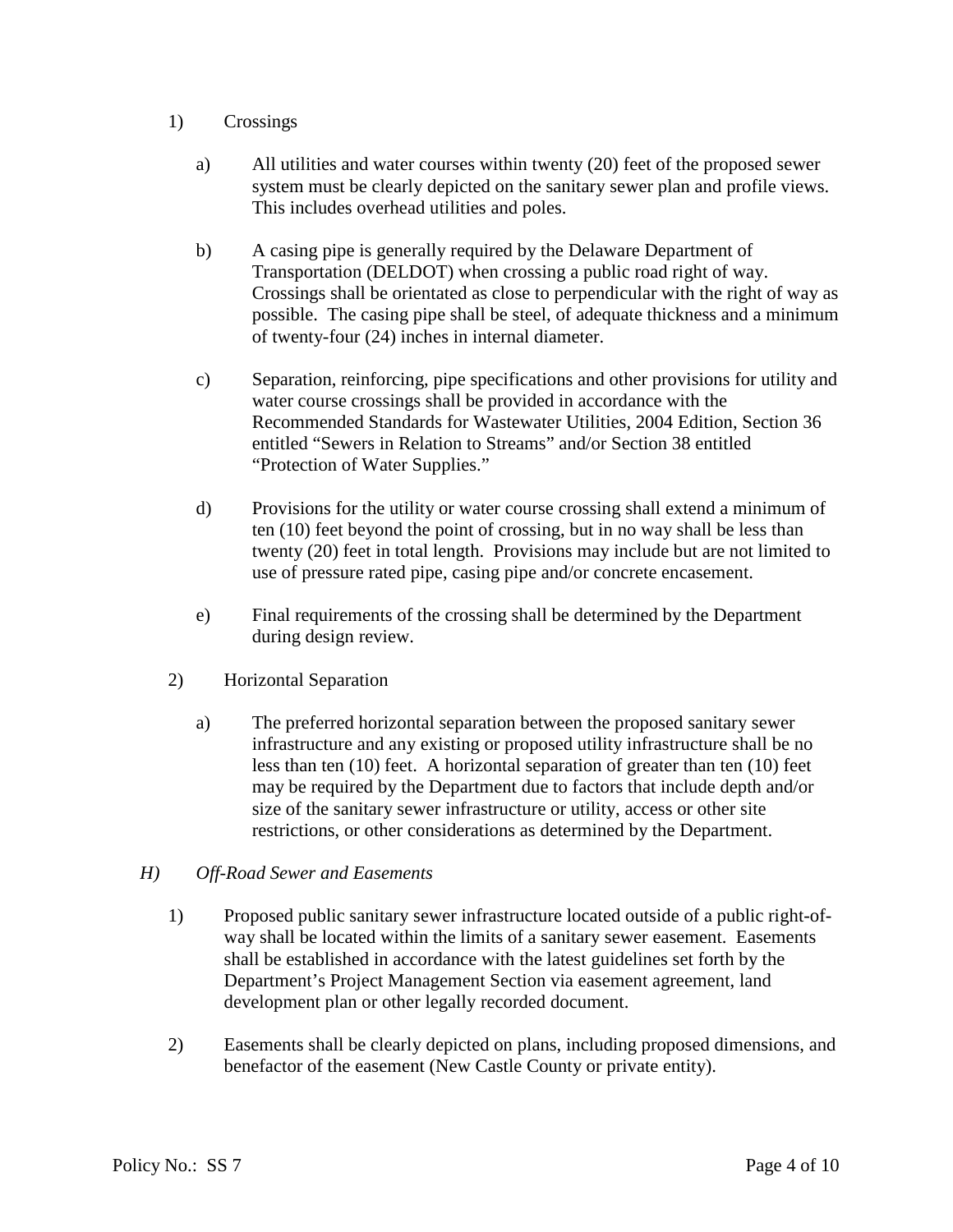- 3) Sanitary sewer easements shall be at least forty (40) feet in width and shall run continuous with the proposed sewer infrastructure until it enters into the public right-of-way or existing, legally established easement.
- 4) Easements for sanitary sewer lines that abut a building shall be no less than sixty (60) feet in width if the sanitary sewer line is greater than ten (10) feet deep measured from ground surface.
- 5) The sanitary sewer shall be centered in the proposed sanitary sewer easement.
- 6) Proposed sanitary sewer lines shall not be located in generic utility easements, stormwater easements or landscape buffers.
- 7) No permanent structure shall be located within the sanitary sewer easement. Permanent structures include but are not limited to stormwater management infrastructure and other utilities, and landscaping features such as trees, shrubs, fences and signs.
	- a) The Department may allow existing structures to be located within the limits of the sanitary sewer easement, as long as it can be determined that no acceptable alternate route is available, the structure was constructed and/or installed prior to the construction of the proposed sanitary sewer line, and the structure will not restrict access for continued operation and maintenance of the proposed sanitary sewer line. In the case of a fence, the Department may require a gate be installed such that access to the proposed sanitary sewer line is provided.
- 8) Off-road sanitary sewer lines shall include a "turf trail", as detailed in New Castle County Standard Details.
- 9) Significant impact to existing landscaping shall be clearly noted on the plans.
- 10) More detailed information concerning topography or other area attribute may be requested by the Department to provide a more complete picture of existing and proposed conditions when off-road sewer is proposed.
- *I) Pipe Materials* 
	- 1) Pipe and fitting materials for the proposed sanitary sewer system shall conform to the latest version of the New Castle County Standard Specifications for Construction.
	- 2) The Department may require a specific material, pipe class and/or interior or exterior coating or encasement where, in the Department's opinion, conditions warrant. Conditions may include but are limited to industrial use, projects where excessive velocity is anticipated, and/or poor subsurface conditions.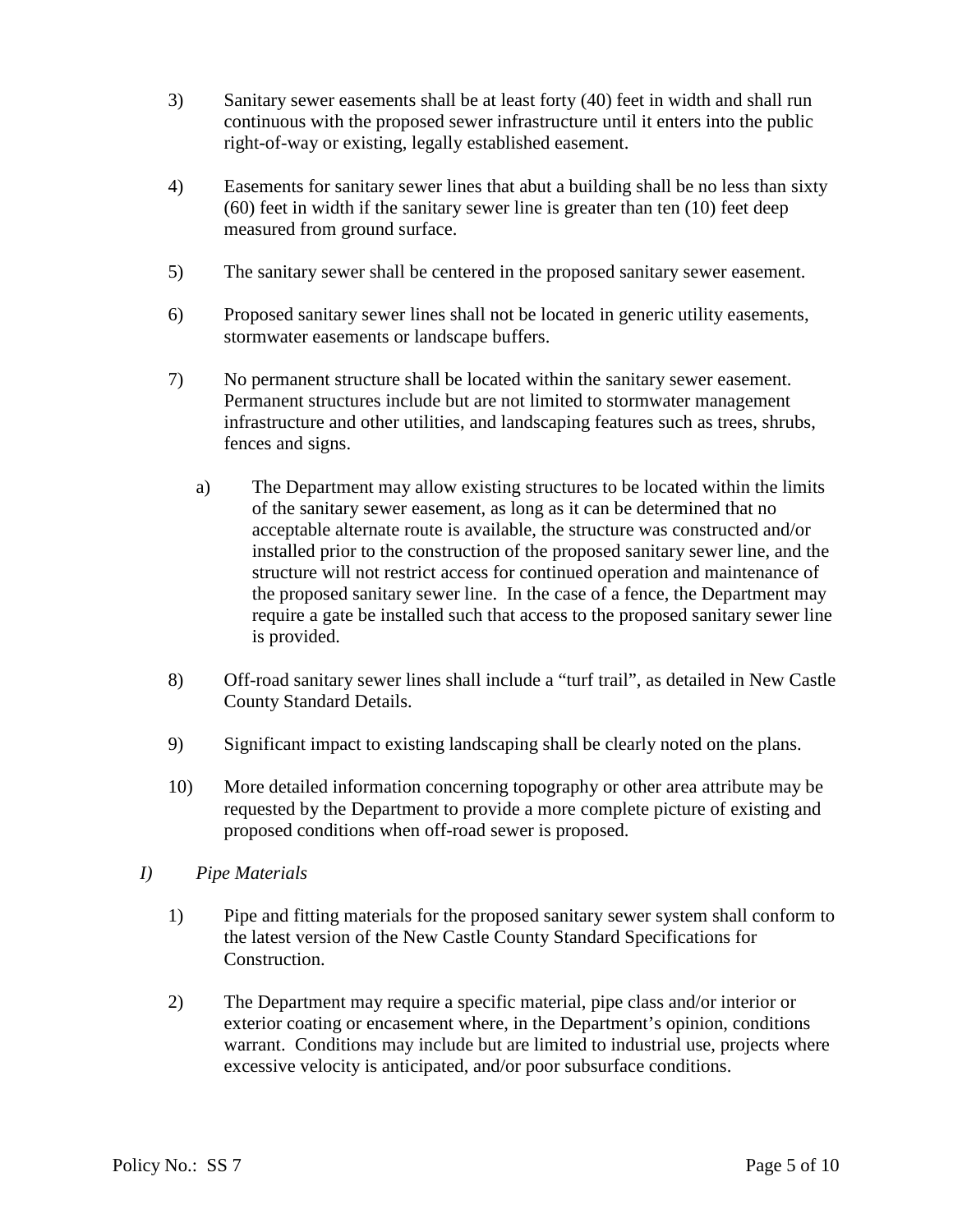- a) Alternative pipe materials may include but are not limited to high density polyethylene (HDPE), vitrified clay pipe (VCP), centrifugally cast fiberglass reinforced polymer mortar (CCFRPM) pipe, reinforced concrete pipe (RCP) and/or ductile iron pipe (DIP).
- b) Alternative pipe coatings and/or linings may include but are not limited to epoxy lining, cured in place pipe lining (CIPPL), concrete lining, PVC (for RCP) lining, and/or bituminous coating.
- *J) Sanitary Sewer Manholes* 
	- 1) Manholes shall conform to the New Castle County Standard Specifications for Construction.
	- 2) Manholes shall be located to facilitate on-going maintenance and operation of the sewer system.
	- 3) Manholes shall not be located in gutters, swales or low spots in roads.
	- 4) Manholes shall be placed at all locations where the sanitary sewer changes lateral direction, pipe size, pipe slope, and no more than three-hundred (300) linear feet apart.
	- 5) Manholes shall include a minimum bench width of eighteen (18) inches on either side of the channel.
	- 6) Sanitary sewer manhole frame and cover elevations shall be verified to match the final road elevation prior to final paving. Adjustment risers of any type in order to match the final paving elevation are not acceptable.
	- 7) Drop manholes shall not be used without authorization. If approved, drop manholes shall be designed per the New Castle County Standard Details. Outside drops are not acceptable.
	- 8) Lamp holes are not acceptable.
	- 9) The top of manholes located in unpaved areas shall be at an elevation six (6) inches above surrounding final grade or one (1) foot above the one-hundred (100) year flood plain elevation, if applicable. The top of manholes located in unpaved areas shall not be greater than four (4) feet above final grade. A berm shall surround elevated manhole rims, as shown in the New Castle County Standard Details.
	- 10) The Department may require a specific material and/or interior or exterior coating where, in the Department's opinion, conditions warrant. Conditions may include but are limited to industrial use, where hydrogen sulfide gases and/or high velocities are anticipated, and/or poor subsurface conditions.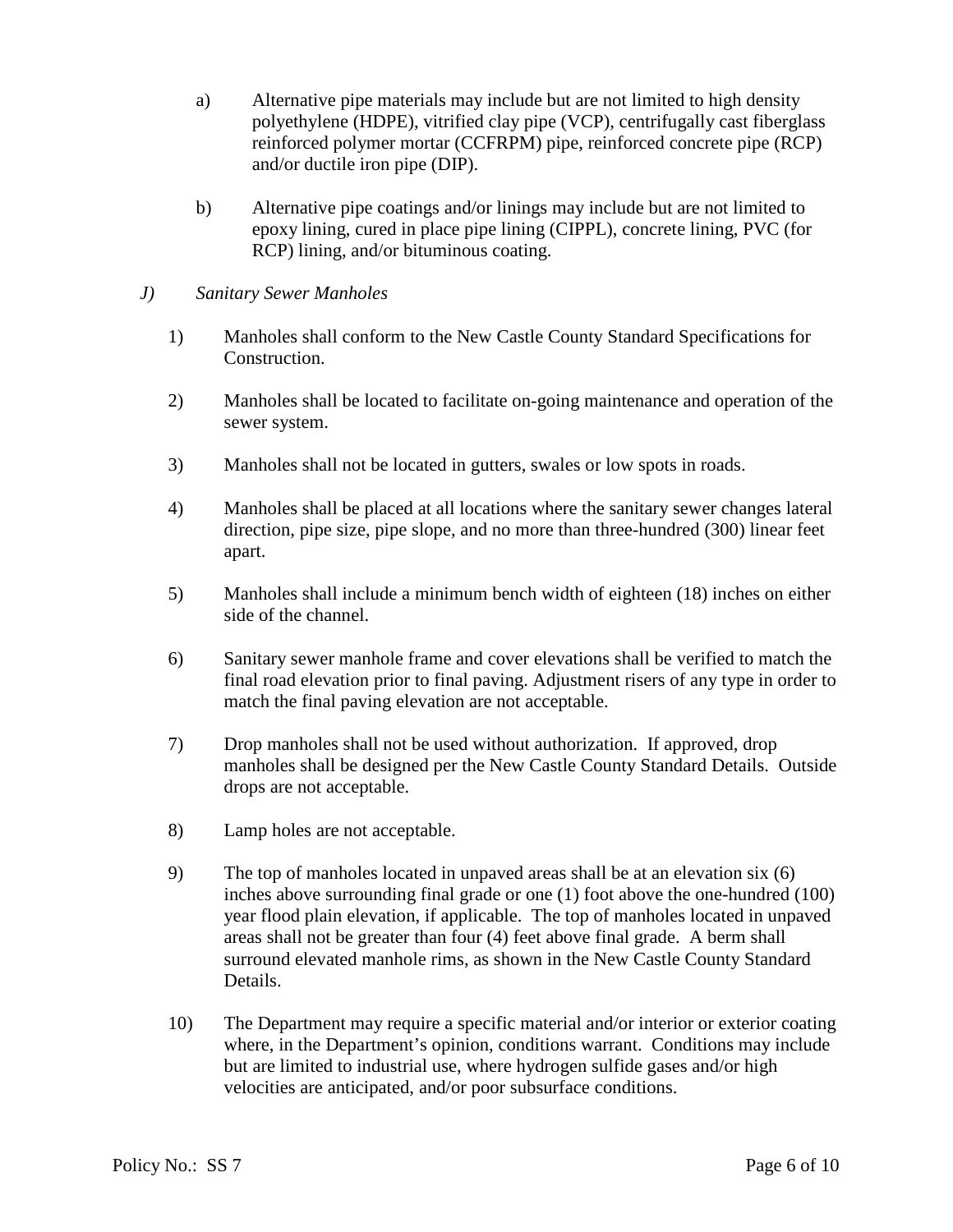a) Alternative manhole materials and coatings may include but are not limited to HDPE, CCFRPM, polymer concrete, epoxy coatings/linings, PVC and/or bituminous coatings.

# *K) Sanitary Sewer Laterals and Building Connections.*

- 1) Each proposed lot shall be serviced by an individual sanitary sewer lateral connection to the public sanitary sewer system. If the proposed use of the building includes food preparation such that a grease interceptor is required, two (2) service laterals are acceptable.
- 2) Requirements of the sanitary sewer lateral located outside the public right-of-way or public sanitary sewer easement shall be in accordance with the New Castle County Code, Chapter 6, Article 7, Section 1 (Adoption of the International Plumbing Code).
- 3) The sanitary sewer lateral located within the public right-of-way or public sanitary sewer easement shall not be less than six (6) inches in internal diameter.
- 4) The minimum slope for the section of the sanitary sewer lateral located within the public right-of-way or public sanitary sewer easement shall be 2% (0.0200 ft/ft).
- 5) No sanitary sewer laterals shall be allowed to connect directly to sanitary sewer pipe having an internal diameter greater than fifteen (15) inches without approval of the Department.
- 6) The minimum vertical distance between the invert of the sanitary sewer lateral connection at the sanitary sewer main and the lowest sewered floor of the house or building shall be five (5) feet.
- 7) The minimum vertical distance required in section I(6) is waived if the determining floor is at least twelve (12) inches higher in elevation than the manhole rim elevation immediately upstream from the lateral connection.
- 8) If the provisions of I(6) and I(7) cannot be met, a backflow valve must be provided. The backflow valve shall conform to New Castle County Code, Chapter 6, Article 7, Section 1 (Adoption of the International Plumbing Code).
- 9) The requirements of this section are minimums not determined by the hydraulic loading of the sanitary sewer in the street.

### *L) Grease Interceptors*

1) All proposed land development plans that include a Commercial Food Establishment (CFE) shall include a grease interceptor in accordance with design the requirements herein.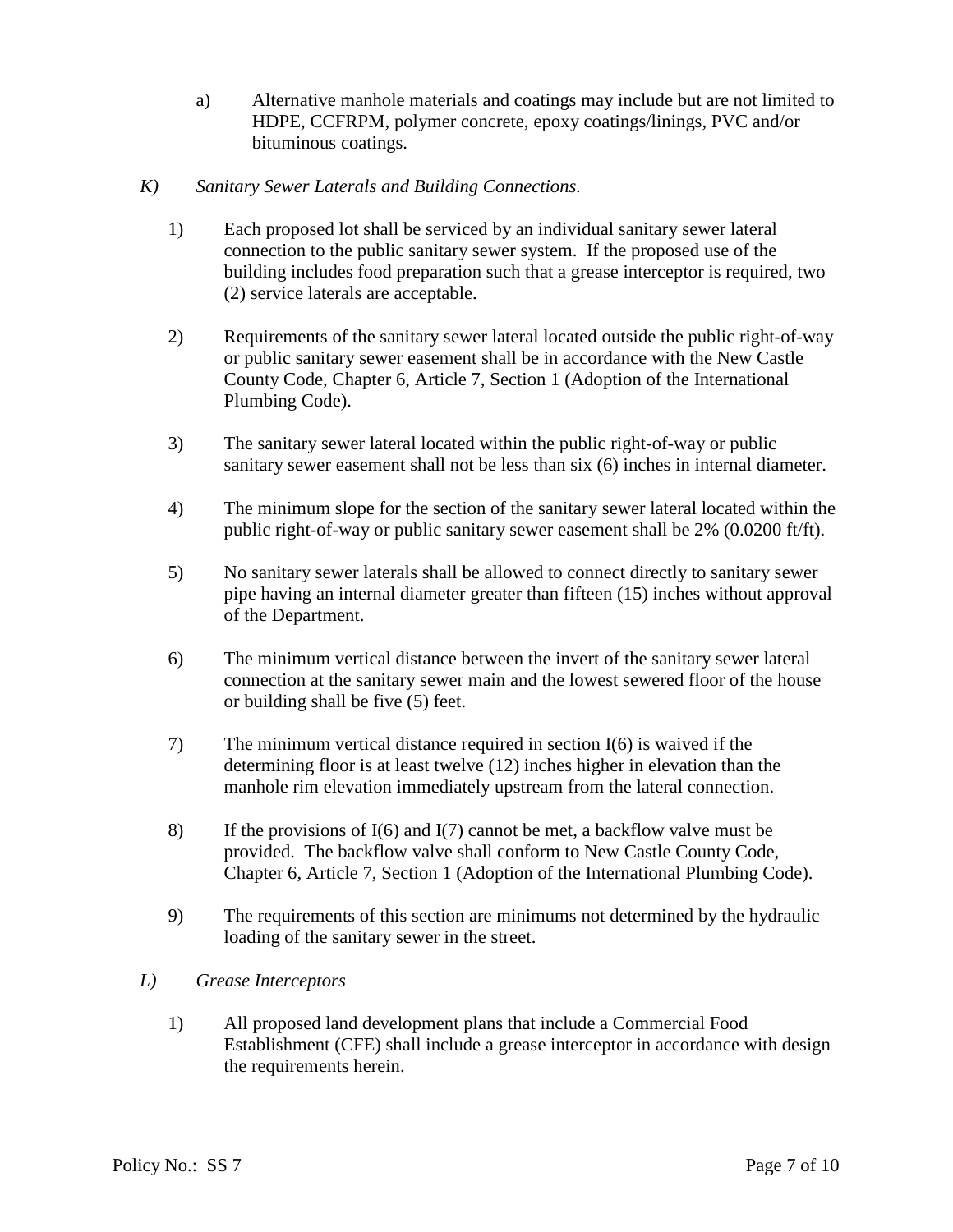- a) Location should be accessible for maintenance. If located within a vehicular traffic area, grease interceptor shall be H-20 loaded.
- b) Sizing calculations performed in accordance with Environmental Protection Agency (EPA) 2 Model, "Recommended Grease Trap Sizing Formula," or latest revision. Minimum storage capacity of grease interceptors shall be 1,000 gallons.
- c) Only sanitary sewer laden with fats, oils and grease from food preparation appliances and fixtures shall be directed into a grease interceptor.
- d) Grease interceptors must be constructed of either pre-cast concrete or fiberglass with an internal baffle, in accordance with New Castle County Code Chapter 6, Buildings and Structures, Article 7 Plumbing Code, Chapter 10 Traps, Interceptors and Separators, §P1003.3.4 Grease Traps.

# *M) Pump Stations*

- 1) All proposed pump stations shall be sized to handle a minimum average daily flow of 45,000 gallons per day, or the equivalent flow of one hundred fifty (150) single family dwelling units.
	- a) If a proposed subdivision does not meet the minimum flow requirement, the land developer shall follow the exception process described herein. The developer shall provide at a minimum build-out flow projections and mapping for the region that may be serviced by the proposed pump station, including but not limited to topographic features, a count of existing lots currently serviced by on-site septic systems, and development potential of undeveloped property. If the study is accepted by the Department, feasibility of the results of the engineering study shall be demonstrated at each land development phase. The developer further recognizes that final approval of the sanitary sewer construction plans is dependent on incorporating results from the buildout analysis into the proposed sanitary sewer system.
- 2) Pump stations shall be designed in accordance with the latest version of the Pump Station Design Guidelines, provided in Appendix A, by a Professional Engineer, licensed by and in good standing with the State of Delaware.
- *N) Submain systems.* 
	- 1) Nothing in this policy shall prohibit the installation of a submain system in any dwelling, provided that the submain is pumped by equipment owned by the property owner up into the regular house system by a pumping system in accordance with the most recent version of the New Castle County plumbing code.
- *O) Data required by State of Delaware.*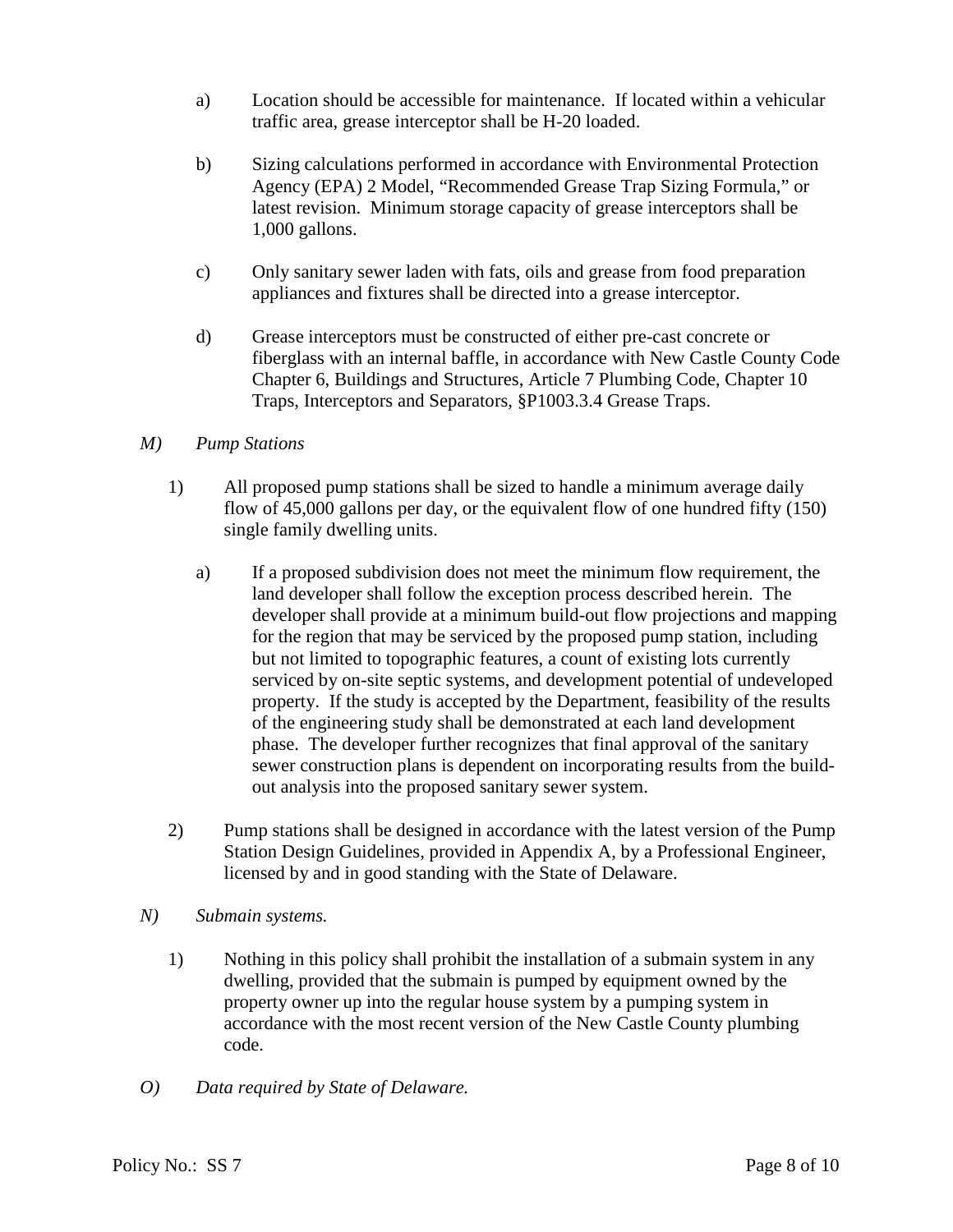a) Additional information may be required by State of Delaware regulatory agencies that are responsible for granting various permits for the construction of sanitary sewer systems. The Department will communicate those requirements whenever possible, but the Design Professional is solely responsible for knowing and understanding those requirements and providing the necessary information to the appropriate agency.

# *P) Recommended Standards for Wastewater Facilities*

- 1) If not expressly described herein, the Department will reference the latest version of the Recommended Standards for Wastewater Facilities for guidance in reviewing a proposed sanitary sewer system.
- *Q) Private Sanitary Sewer Systems* 
	- 1) Sanitary sewer systems and pump stations that are proposed for private ownership and maintenance shall conform to these design requirements as if the proposed system were to be owned and maintained by New Castle County.

# *R) Regional Sanitary Sewer Systems*

1) The Design Professional is required to assess any unsewered area for possible inclusion into the proposed sanitary sewer system. The Department, in their sole discretion, may require the proposed sanitary sewer system to include features necessary to facilitate the expansion of the proposed sanitary sewer system area into a "regional" sanitary sewer service area. Features may include but are not limited to larger pipe sizes or pump station infrastructure, increased depth of sanitary sewer manholes or wet wells, pipe stubs or sanitary sewer alignment. The Design Professional is expected to cooperate to the fullest extent with the Department and other developers as necessary to promote an efficient sanitary sewer system.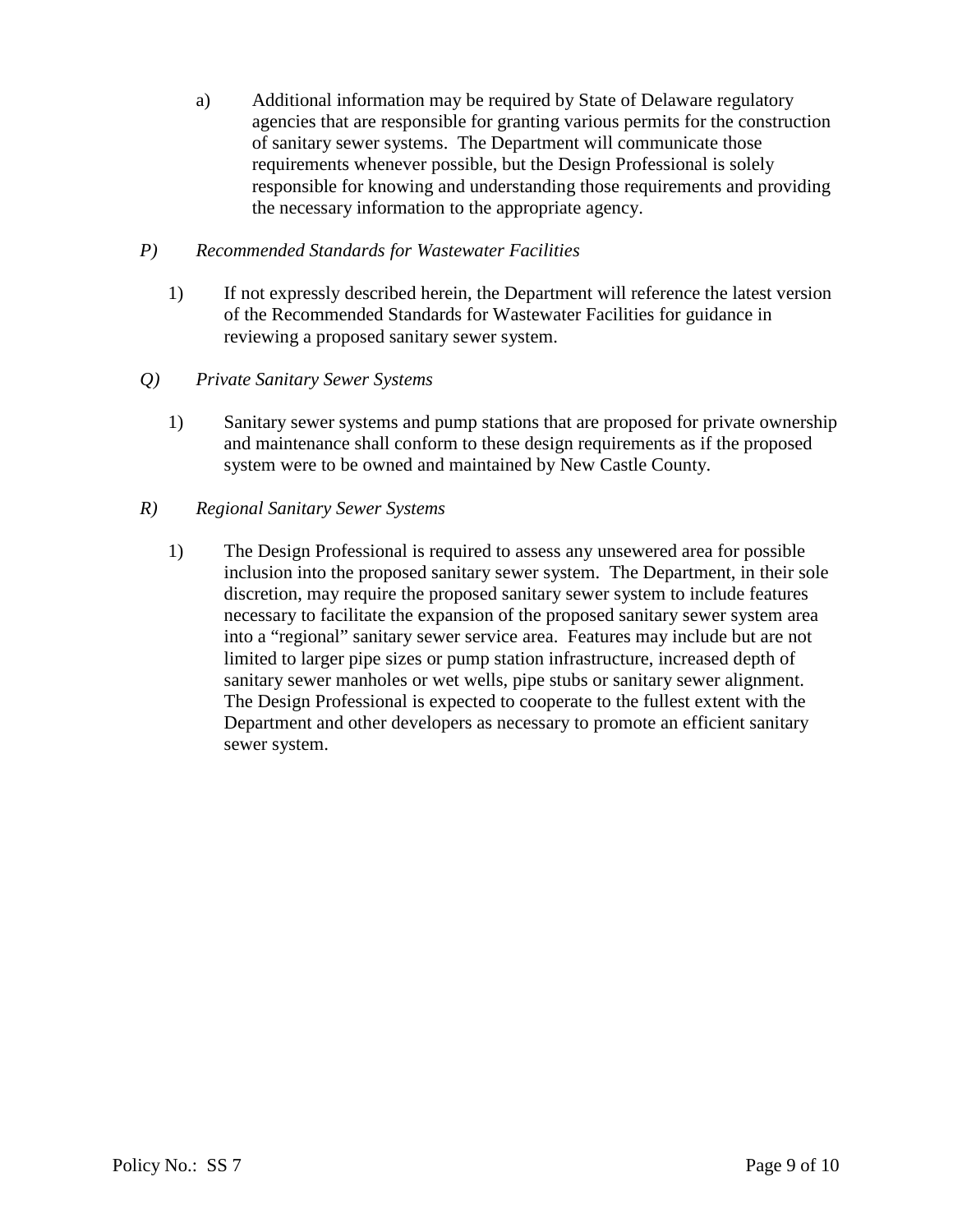# **Appendix A**

**New Castle County Pump Station Design Guidelines**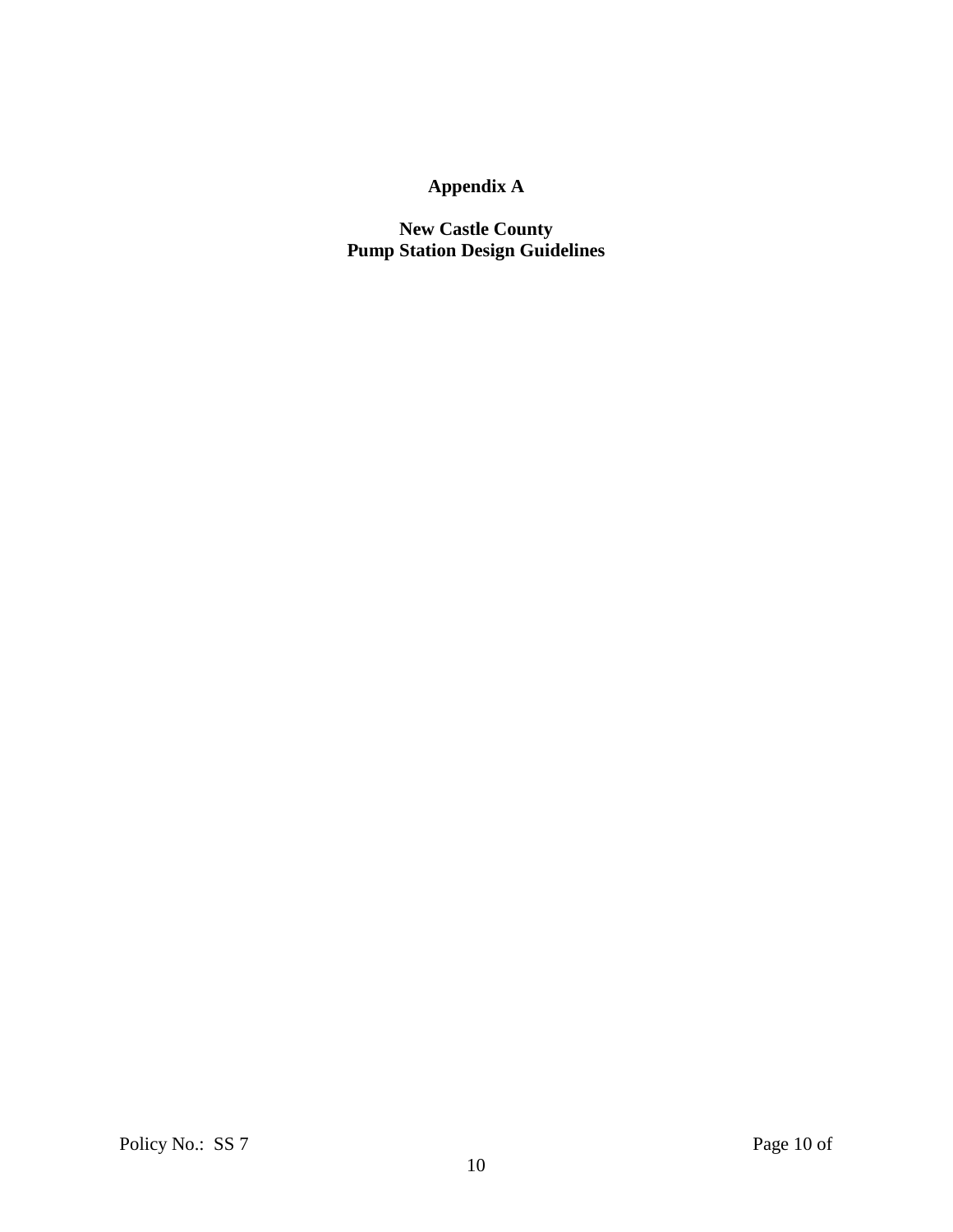### GENERAL PROVISIONS

### PART 1 GENERAL

### 1.01 SCOPE OF WORK

- A) Furnish and provide all labor, equipment and materials to design, furnish and install a complete and fully functional pump station as specified herein.
- B) Requirements found in this division are common to all New Castle County pump stations. Refer to the subsequent divisions for specific requirements for suction lift and submersible pump stations, emergency generators and telemetry system.
- C) If conditions are appropriate, New Castle County will require that a suction lift pump station be designed for and furnished.
- D) Sub-grade, pre-fabricated flooded suction pump stations are not acceptable to New Castle County.
- E) A pump station that incorporates the use of grinder pump(s) is not acceptable to New Castle County.
- F) These guidelines include drawings for pump stations and force main. The drawings shall be used with these guidelines to interpret the New Castle County standard. The drawings are not to scale, and shall be used for information only.
- G) Due to changing technology and practices, these guidelines are for reference only. New Castle County reserves the right to update these guidelines without notification. All equipment supplied and labor performed is subject to individual review and approval by New Castle County.

### 1.02 SUBMITTALS

- A) Submit completely scaled and dimensioned drawings in plan and cross section as required to provide a complete description of the entire system. Drawings shall be certified for construction by a Professional Engineer and approved by New Castle County.
- B) Drawings shall include the following at a minimum:
	- 1) Site, elevation and plan views that completely describe the pump station
	- 2) Force main from the pump station to discharge point in plan and elevation
	- 3) Equipment layout with specific dimensions and locations
	- 4) Location of electrical connections and characteristics
	- 5) Wiring diagrams for all equipment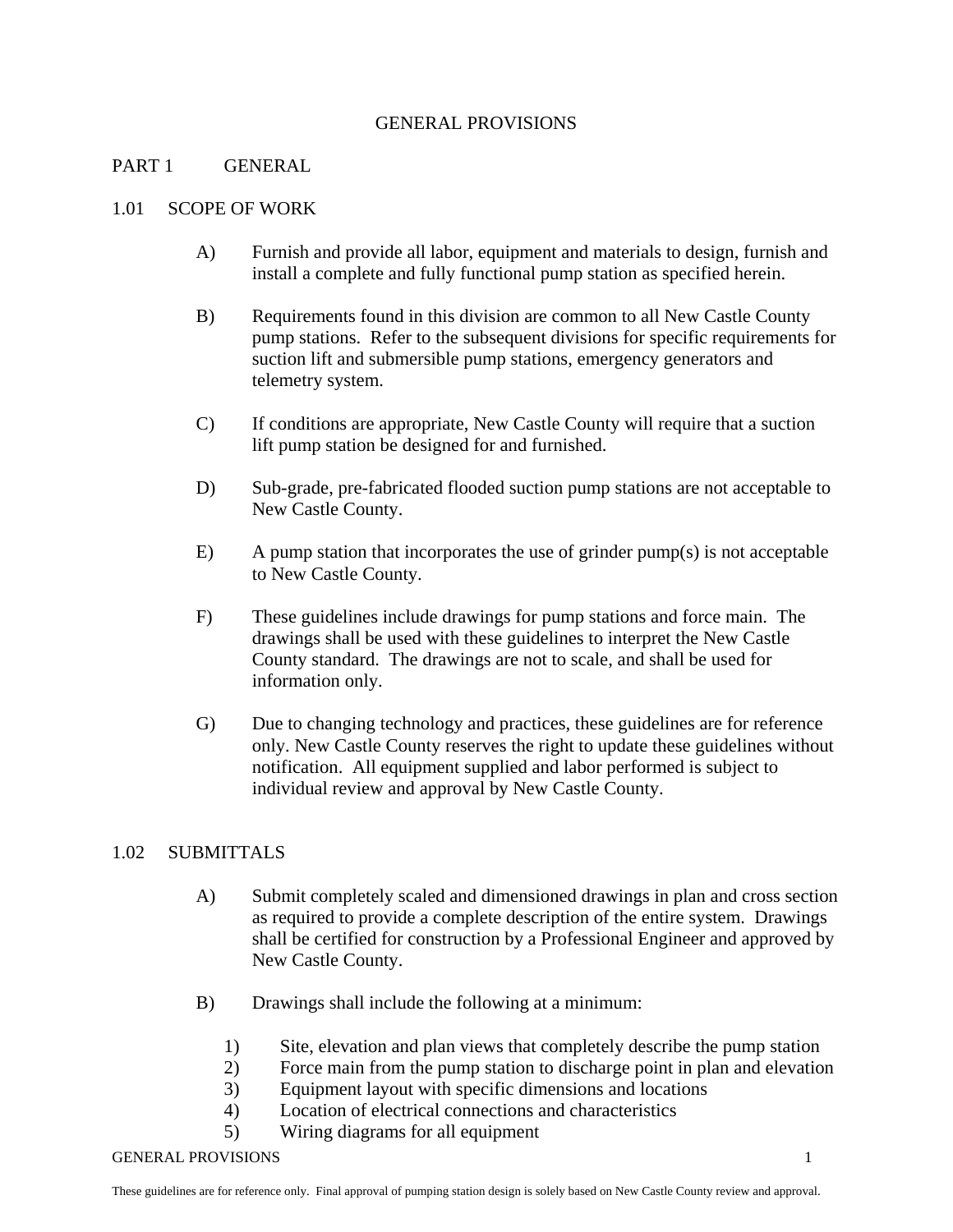- 6) Wiring diagrams for motor and level controllers
- 7) Utility requirements (type, size and location(s))
- 8) Supports and anchor bolt layout
- 9) Mounting requirements and clearances
- 10) Assembly views and materials of construction of all equipment
- 11) Diameter of shafting
- 12) Dimensions and rated horsepower of all motors
- 13) Gear and bearing ratings
- 14) Service factors and weights
- 15) Equipment sizing calculations
- C) After the drawings are approved, the Contractor shall submit equipment dimensions and construction, performance data including pump curves; equipment capacities, characteristics and limitations; materials of construction and finishes to New Castle County for review and approval. No equipment shall be installed prior to approval by New Castle County. New Castle County shall be the sole and final judge of the acceptability of materials and equipment.
- D) Indicate installation requirements and special procedures as recommended by the manufacturer. Provide equipment preparation and start-up procedures.
- E) Submit copies of factory run pump performance tests for pump size and type selected, prior to pump delivery.
- F) Submit engineering calculations supporting equipment and material selected. Calculations for the pump station and force main shall be submitted as described herein.

# 1.03 ENGINEERING CALCULATIONS

- A) Calculations must include detailed pump station plans that clearly depict the proposed pump station, sanitary sewer, number of houses to be serviced by the pump station and force main up to the discharge point. Static head (pump off elevation to discharge point), lengths of pipe (force main and pump station) and approximate fittings must be clearly identified.
- B) Both the average and peak hourly sewage flows must be determined. Industry standards should be used in calculating the average sewage flows, which are determined from type of buildings or area that the pump station will service. The peak flow shall be determined by multiplying the average flow by 4.

The peak flow shall be used to determine the size of the pumps.

C) The pump size and requirements shall be determined from a pipe friction loss analysis of the pump station piping and force main up to the discharge point. It is preferred that the Hazen-Williams method be used to calculate pipe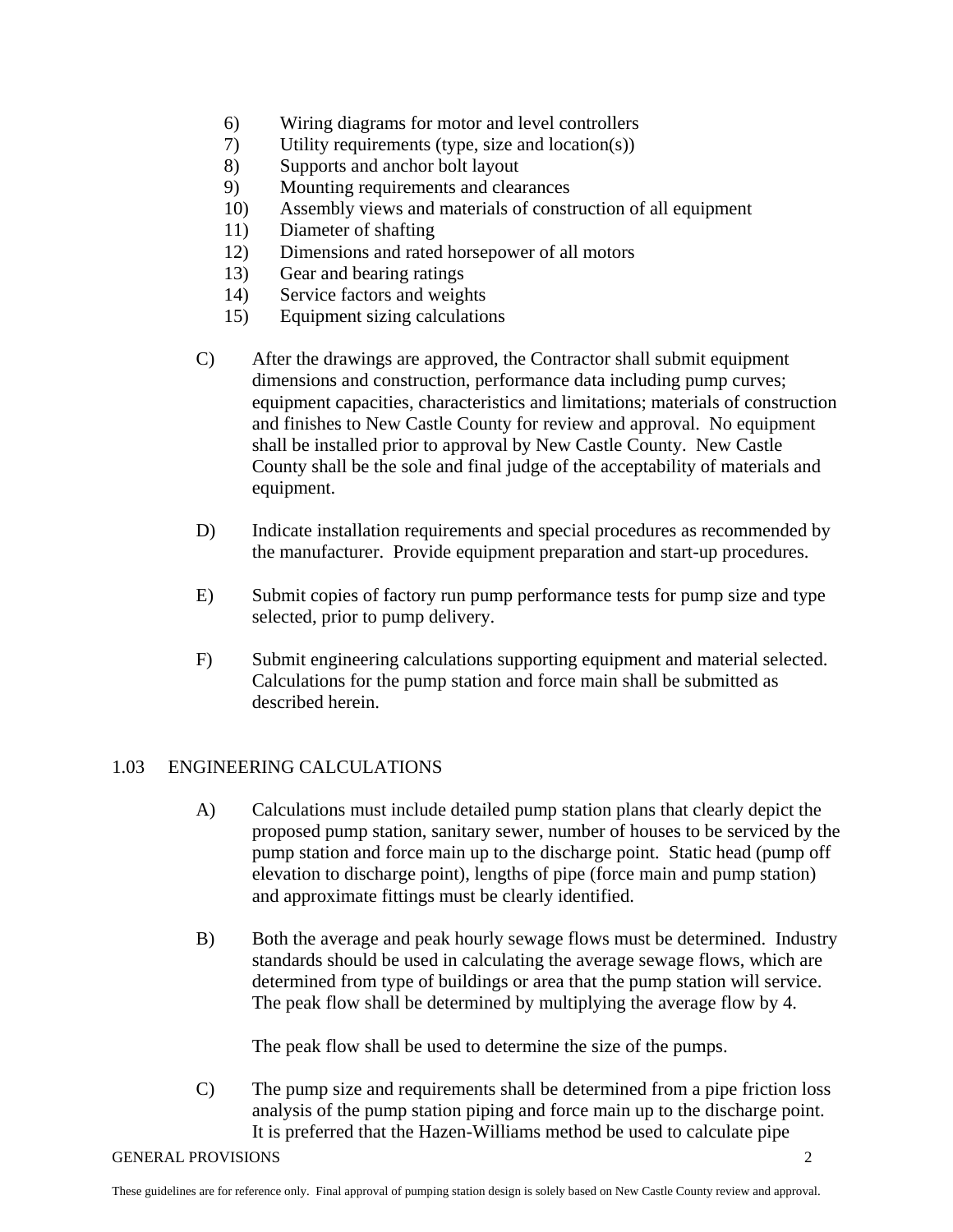friction loss. However, any standard engineering methods used to calculate pipe friction loss is acceptable. All formulas, constants and assumptions must be clearly explained in the calculation. If computer software is used, calculations must include all assumptions, conditions, and any other information that is necessary to review the analysis. Calculations that show results only are not acceptable.

The following formula and constants shall be used if using the Hazen-Williams formula:

$$
h_{f} = .2083(\frac{100}{C})^{1.852}(\frac{Q^{1.852}}{D^{4.8655}})(\frac{EL}{100})
$$

where,

 $h_f$  – Pipe friction loss head (feet of water)

*C* – Hazen-Williams flow coefficient

Q –Flow rate (GPM)

*D* – Internal pipe diameter (inches)

*EL* – Equivalent Length of pipe and fittings (feet)

For ductile iron piping and fittings, C shall be 110. For PVC and HDPE piping, C shall equal 140 for new installations.

Losses shall include suction and discharge losses for piping and fittings, plus static head.

- D) The system curve shall be determined and transposed to a manufacturer's pump performance curve. The assumed operating point shall be indicated, along with the appropriate motor size, impeller size, and motor speed, as applicable.
- E) The motor size shall be chosen such that the motor is non-overloading over the entire impeller curve.
- F) Pump stations shall be designed with sufficient wet well volume to limit pump starts to no more than six (6) starts in one hour (or the peak cycle time must be greater than 10 minutes). The following formula shall be used to determine the cycle time of the pump:

$$
T_c \geq \frac{V}{Q_{in}} + \frac{V}{Q_{pump} - Q_{in}}
$$

where,

*V* – Volume between the pump on and off elevations, (gallons) *Qpump* – Flow rate at the assumed operating point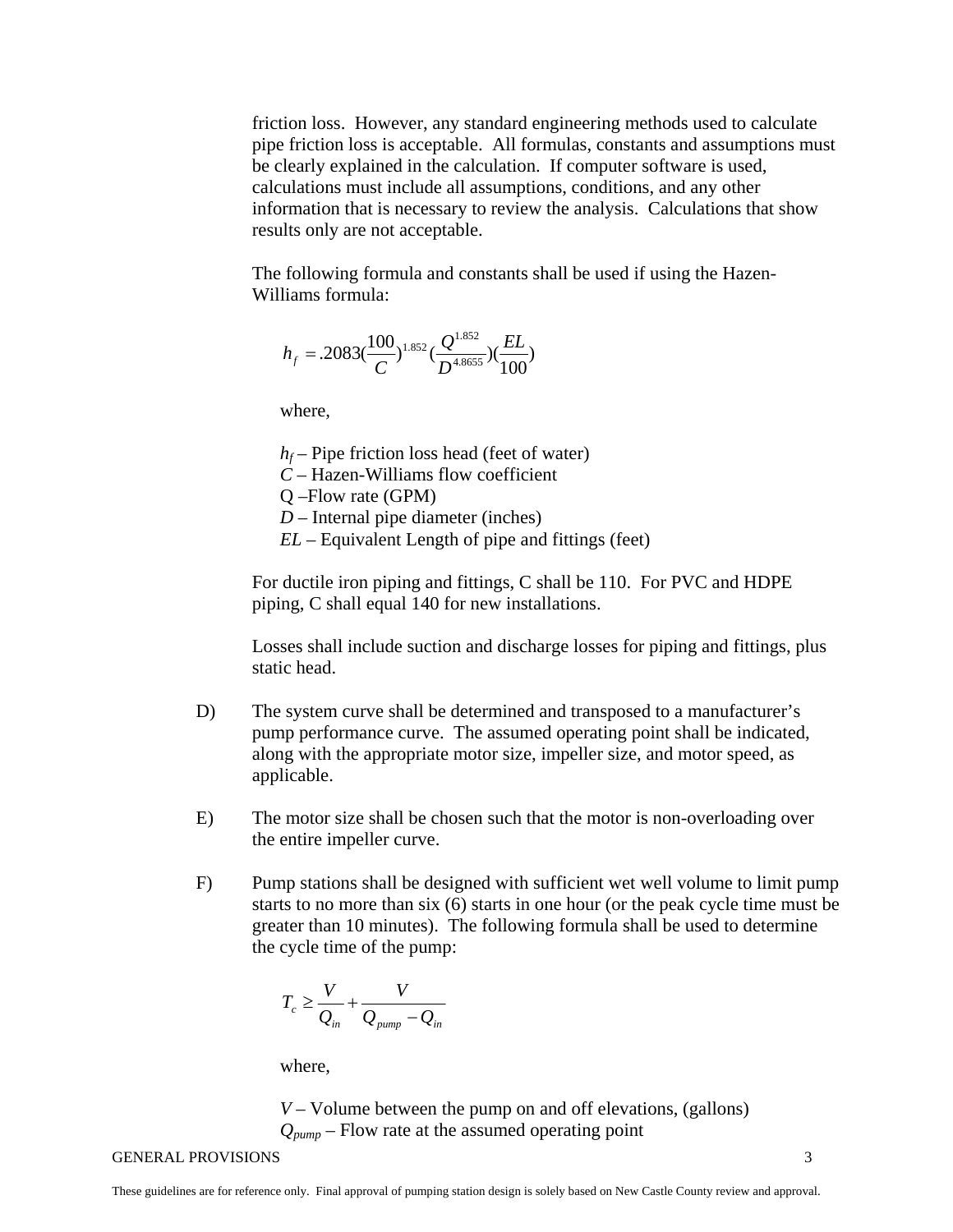- G) Submit NPSH and re-prime calculations for suction lift stations.
- H) The emergency generator shall be capable of handling all miscellaneous loads (heater(s), blowers, lights, etc.), one pump running and one pump starting. It is recommended that the manufacturer or their representative determine the size of the generator and the appropriate appurtenances. See the section on emergency generators for more details.
- I) Ventilation for the building and wet well shall be sized to meet or exceed NFPA code 820.

### 1.04 OPERATION AND MAINTENANCE DATA

- A) The Contractor shall be responsible for supplying written instructions that are sufficiently comprehensive to enable the operator to operate and maintain the pump station and all equipment supplied. The instructions shall assume that the operator is familiar with pumps, motors, piping, and valves, but that he has not previously operated and/or maintained the exact equipment supplied.
- B) Submit five (5) copies of manuals prepared by the manufacturer / supplier or the Contractor within four weeks following the receipt of accepted shop drawings to New Castle County for review and approval. The submission and approval of each set of manuals will be considered to be an integral part of furnishing and installing the respective equipment or system. The Contractor will be informed if the submitted manuals are incomplete or require revision. The Contractor shall supply the information necessary for completion in a timely manner.
- C) The manuals shall include, but not limited to the following elements for all equipment supplied:
	- 1) Erection or installation instructions.
	- 2) Operating / performance data for specified equipment.
	- 3) Start-up procedures.
	- 4) Recommended and alternative (including back-up emergency) procedures.
	- 5) Troubleshooting guide.
	- 6) Schedule and type of preventative maintenance required.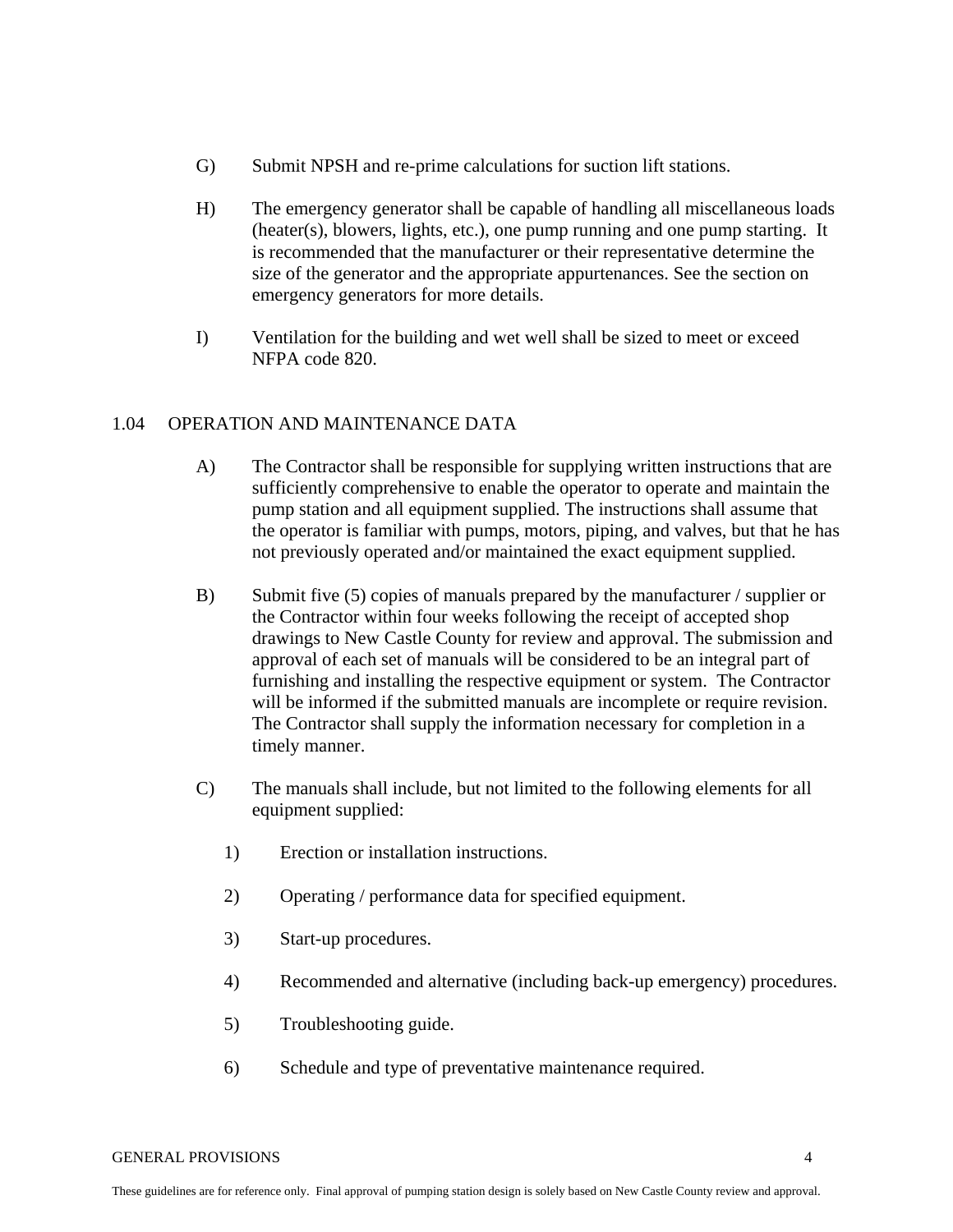- 7) Replacement parts list and schedule of recommended spare parts to be stocked, complete with part number, inventory quantity and ordering information.
- 8) Detailed maintenance procedures.
- 9) Schedule of lubrication requirements.
- 10) Corrected and approved control and wiring diagrams.
- 11) Data sheet listing pertinent equipment or system information.
- 12) Addresses and telephone numbers of the nearest sales and service representatives.
- 13) Manufacturer's warranty on all equipment supplied.
- B) Operation and maintenance instructions that are limited to a collection of component manufacturer literature without overall pump station instructions are not acceptable.
- C) Operation and maintenance instructions shall be specific to the equipment supplied in accordance with these guidelines. Instruction manuals applicable to many different configurations and pump stations, and which require the operator to selectively read portions of the instructions are not acceptable.

### 1.05 QUALITY ASSURANCE

- A) Design and construct the pumps in accordance with standards of the Hydraulic Institute. The efficiency of the pumps, when operating under conditions of the specified capacities and heads shall be as near peak efficiency as practicable.
- B) Obtain pumping equipment, motors, drives, pump controls and appurtenance from a pump supplier whose responsibility is to ensure that the pumping equipment is properly coordinated and operated in accordance with these guidelines.
- C) The Contractor shall acquire the services of the equipment manufacturer's representative for testing, instruction, and correction of deficiencies.
- D) The pumps, motors, and controls shall be given an operational test in accordance with the standards of the Hydraulic Institute. Recordings of the test shall substantiate the correct performance of the equipment at the design head, capacity, suction lift (if applicable), speed and horsepower as herein specified.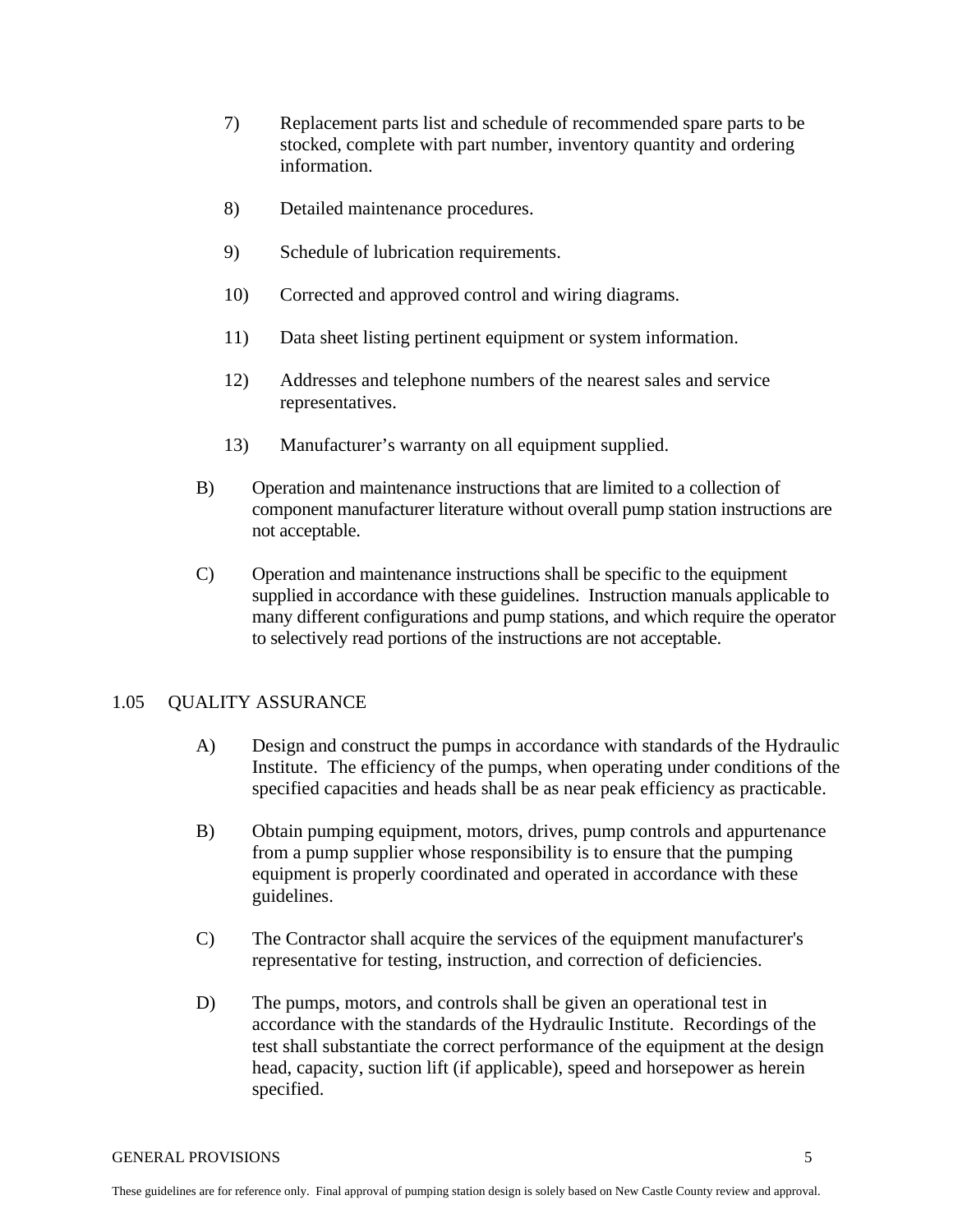- E) After the installation is complete, a qualified factory representative shall place the pump station in operation, conduct a complete function check, and make all necessary adjustments for regular service.
- F) The Contractor is responsible to honor the manufacturer's warranty on all equipment for one (1) year from the date of acceptance by New Castle County. The Contractor shall provide a copy of all warranty documentation from the equipment manufacturer at the time of acceptance.
- G) The Contractor shall provide a warranty against any defect or malfunction due to workmanship in the equipment and accessories for a minimum period of one (1) year from the date of final acceptance by New Castle County, unless otherwise stated in the individual pump station sections. In the event a component fails or is proven defective during the guarantee period, the Contractor will provide a replacement part and installation without cost to New Castle County.
- H) A written manufacturer's warranty shall be supplied for all individual components, and included in the Operation and Maintenance manual.
- I) The Contractor is responsible for storing, delivering and handling all material, equipment and machinery in accordance with the manufacturer's recommendations.

# 1.07 SCHEDULING AND COORDINATION

- A) The Contractor shall schedule and attend a pre-construction meeting with New Castle County Department of Special Services. Parties that shall attend the meeting shall include a representative from the site contractor, the pump station contractor and New Castle County Department of Special Services. No work shall be performed on the pumping station prior to this preconstruction meeting.
- B) The Contractor is responsible to coordinate the delivery and installation of all equipment and materials. This includes, but is not limited to, all work completed by sub-contractors, utilities, manufacturer's representatives, New Castle County inspections and other involved parties.
- C) All work shall be performed under the supervision of a New Castle County Inspector. Any work performed while the Inspector is not present is subject to removal and reinstallation at the cost of the Contractor.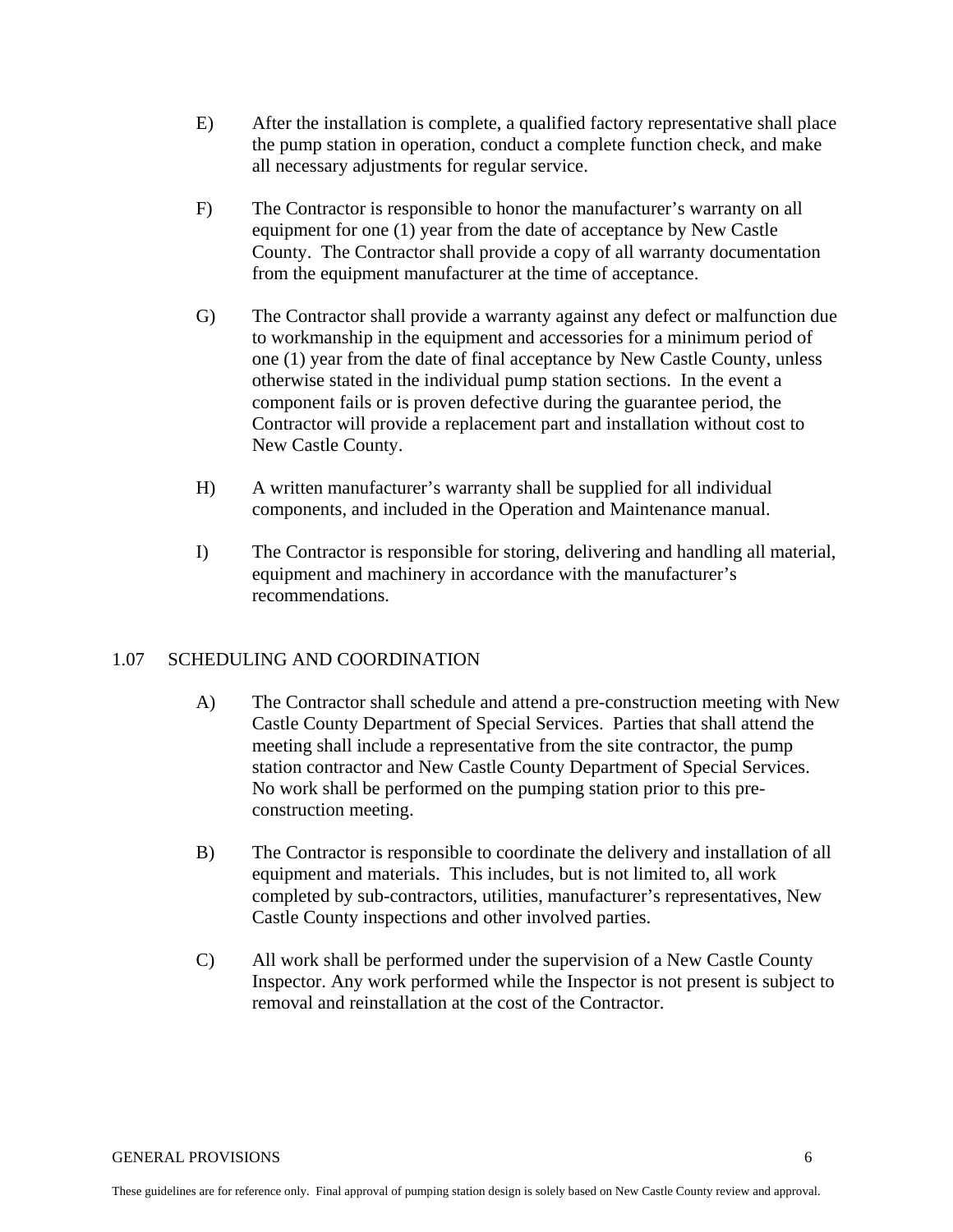# PART 2 MATERIALS

### 2.01 VALVES

- A) Check Valves
	- 1) Full port swing check valves shall have cast iron body with flanged ends drilled to ANSI 125 pattern. Valves shall be fitted with an external lever, weights and/or spring. The bronze or stainless steel body ring shall be pinned into the valve port. The valve clapper shall be cast iron, replaceable resilient face, and shall swing completely clear of the waterway when the valve is fully open. The hinge pin shall be of 18-8 stainless steel construction and shall be utilized with bronze bushings and packing or O-ring seals. Valves shall be equipped with removable cover plate to permit entry for cleaning of the valve without removing the valve from the line. Valve rating shall be 175 psi water working pressure, 350 psi hydrostatic test pressure. Pump stations with pressure above 50 psi or excessive water hammer may need a slow closing check valve, pump control valve and/or a surge relief valve. See "Sanks" (Pump Design Handbook) Section 7 for control of hydraulic transients for guidance.
	- 2) Check valves shall be Golden-Anderson, APCO Valve & Primer, Nibco or approved equal.
- B) Isolation Valves
	- 1) The plug valve shall be of the non-lubricated, resilient faced, eccentric type. The valve body shall be semi-steel with flanged end connection drilled to ANSI 125-lbs standards. The valve shall be furnished with a drip-tight shutoff plug mounted in stainless steel bearings and shall have a resilient facing bonded to the sealing surface. The valve shall be operated with a single lever actuator providing lift, turn and re-seat action. The lever shall be equipped with a locking device to hold the plug in the desired position. Plug valves shall be DeZurick or approved equal.
	- 2) The resilient seated gate valve shall be solid wedge, non-rising stem with guided wedge for buried service. For indoor applications, OS&Y design is acceptable. The valve shall be designed to handle abrasive and solids without fouling the seats. The gate valve shall be rated for 175 psi operating pressure, minimum. The valve body, bonnet and gate shall be constructed from ductile iron; gate shall be rubber covered. Valves shall have flanged end connections drilled to ANSI 125-pound standards.
	- 3) All isolation valves shall be equipped with a cast iron handwheel for operation.
	- 4) Buried valves shall include a valve box with stem extension and 2" square operator.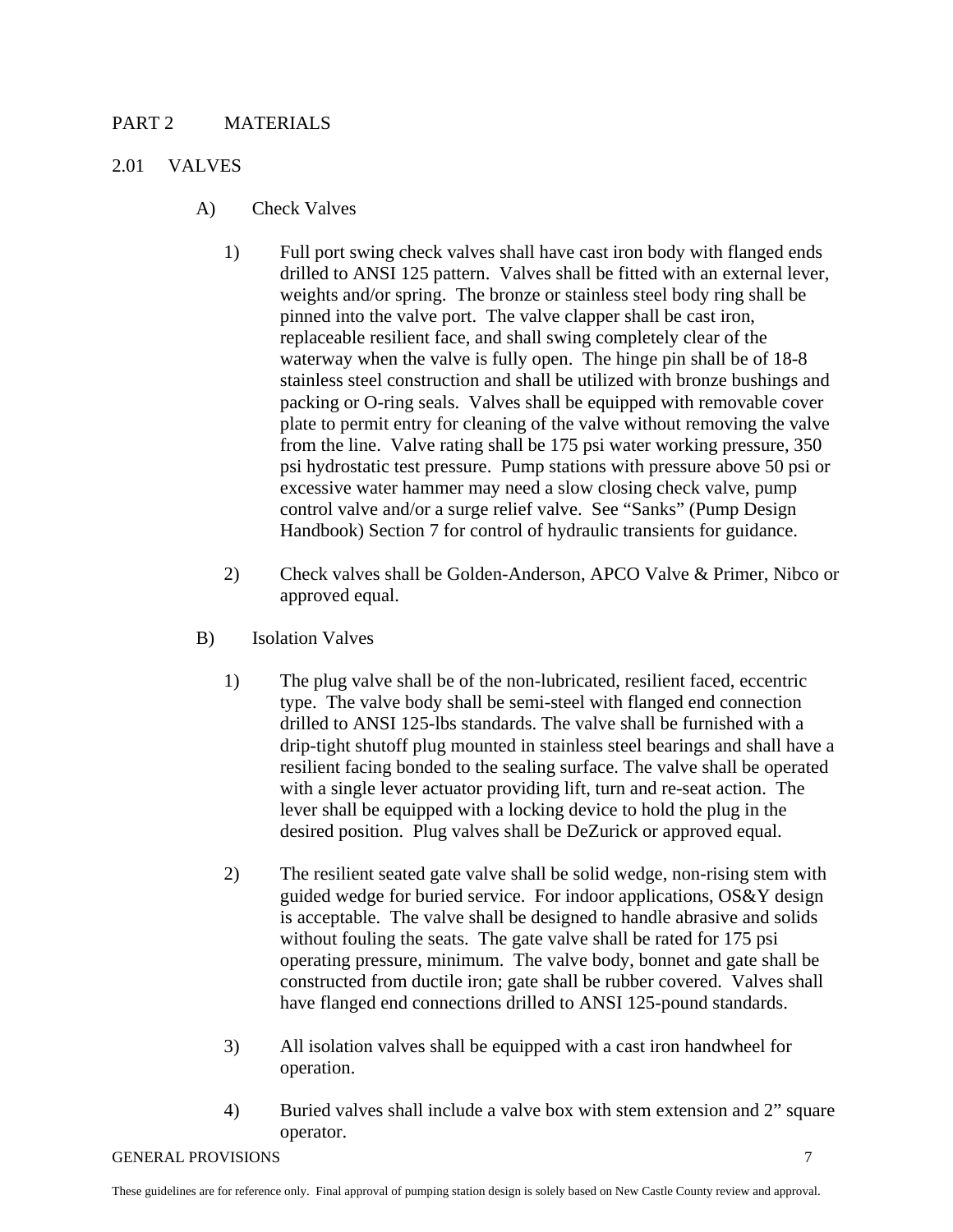- 5) Gate valves shall be US Pipe Metroseal 250, or equal.
- C) Sewage Air Release Valves
	- 1) Air release valves shall be installed at high points on the force main, and/or in the station, as directed by New Castle County. Air release valves shall be of full body design, unless otherwise approved by New Castle County.
	- 2) The body and cover shall be of cast iron conforming to ASTM A126 class B. All internal parts of the air release valve shall be of stainless steel.
	- 3) The air release valve shall be float operated and shall employ a compound lever mechanism to enable the valve to automatically release accumulated air and gases from the pipe while the system is pressurized and operating. The linkage/lever mechanism shall be able to be removed from the valve without disassembly of the mechanism.
	- 4) The air release valve shall close drip tight, incorporating an adjustable orifice button.
	- 5) Valve shall be specified with manufacturer's backflushing kit for backwashing with clear water.
	- 6) New Castle County may also require air/vacuum release valves as needed by the force main design.
	- 7) Air (or air/vacuum) release valves shall be as manufactured by GA Industries, APCO, ARI or New Castle County approved equal.

### 2.02 STATION PIPING

- A) Discharge piping (and suction piping if applicable) shall be ductile iron pipe, class 52. Ductile iron pipe shall conform to AWWA C150 and C151.
- B) The exterior of the ductile iron pipe shall include an asphaltic coating. The interior of the pipe shall include a cement mortar lining.
- C) Pipe 3" in diameter and larger shall be flanged, centrifugally cast.
- D) Fittings 3" in diameter and larger shall be standard ANSI B16.1 with Class 125 flat faced and drilled flanges utilizing 304 stainless steel bolts.
- E) Pipe 2" in diameter and smaller shall be ASTM A312, grade TP304, schedule 40 stainless steel.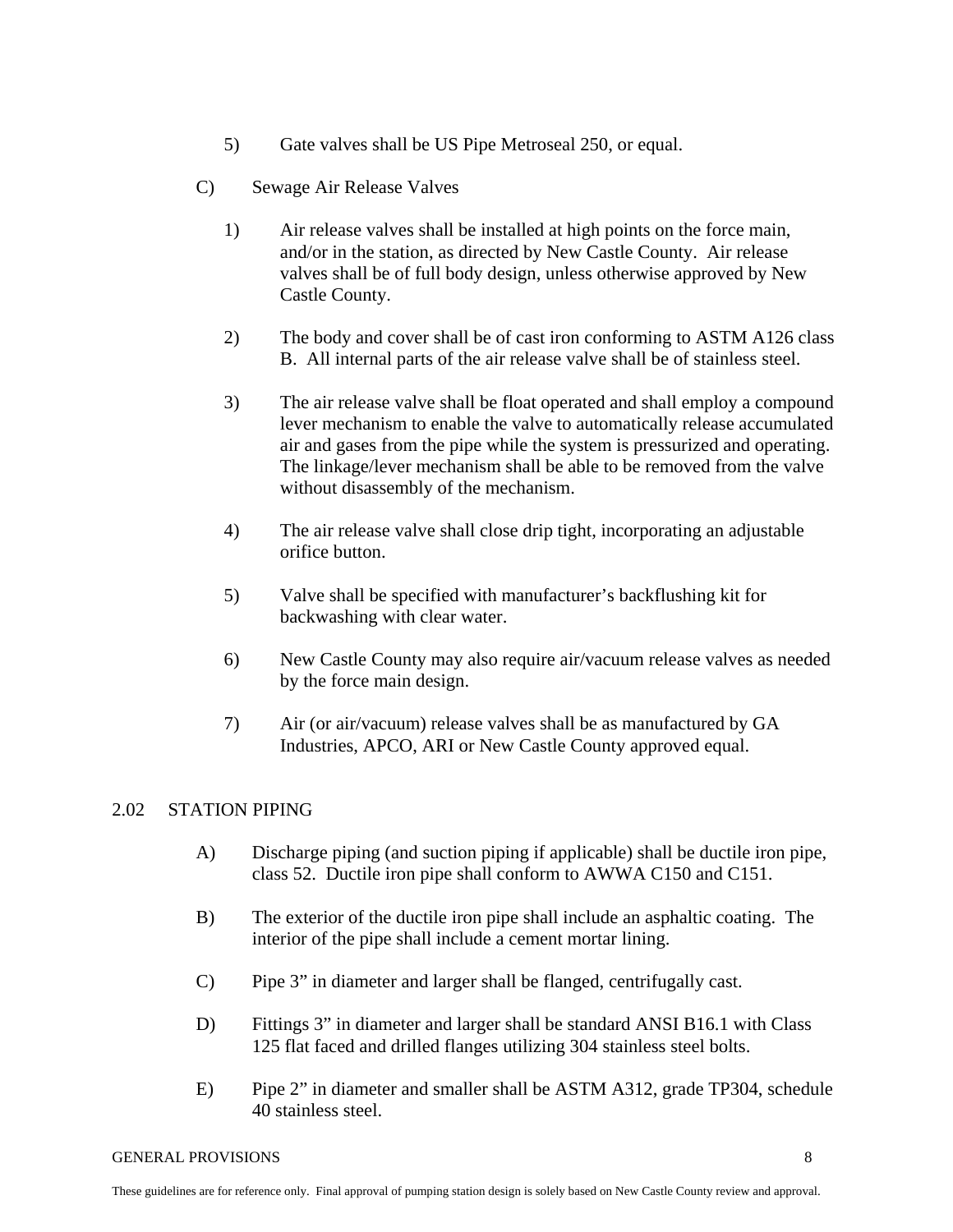- F) Fittings 2" in diameter and smaller shall be threaded to ANSI B2.1 pipe thread and suitable thread sealant applied before assembly.
- G) All hardware for pipe, fittings and valves shall be stainless steel.
- H) Discharge lines shall include an eccentric plug valve or resilient seated gate valve to permit either or both pumps to be isolated, and a check valve to prevent back flow.
- I) All flanged connections shall include a gasket or non-asbestos composition and minimum thickness of 1/8". Gaskets shall be coated with thread lubricant prior to making up joints.
- J) Drain pipe and vent lines shall be Schedule 80 PVC. Vent lines shall be gray.
- K) Pipe hangers and supports shall be constructed of heavy-duty welded steel brackets made of 304 stainless steel. U-bolts shall also be made of 304 stainless steel with double hex nuts and shall comply with Federal Specification WW-H-171E (type 24) and Manufacturer's Standardization Society SP-69 (type 24). Brackets and U-bolts shall be manufactured by ITT Grinnel or approved equal.
- L) A bypass connection shall be installed in the pump station discharge piping so emergency bypass pumping may be performed. A buried gate valve shall be placed in the force main just downstream of the bypass. The bypass line shall include an isolation valve and a Bauer quick-connect fitting of suitable size.
- M) Piping shall be ductile iron up to the bypass connection, or outside of the pump station building footer. No bends shall be buried under the station floor. All buried pipe shall receive an outside bituminous seal coat.
- N) Pipe couplings shall be Tyler solid long sleeve Model 5144-L. Retainer glands shall be used on ductile iron pipe and plain glands shall be used on PVC pipe. Coupling length shall be twice its diameter.
- O) Flanges shall be faced and a gasket finish applied that shall have concentric grooves. Bolt holes shall be in alignment within 2° between flanges.
- P) Flanged to flexible connection devices may be required for each suction and discharge connection to correct misalignment and alleviate stresses.
- Q) Mechanical joint pipe is not acceptable in pump stations.
- R) Wall and floor penetrations shall include galvanized pipe sleeves with interlocking pipe seals. Pipe seals shall be Thunderline or equal.
- S) Pipe and valves shall be independently supported such that the weight of the piping is not transmitted to either the valves or the pump casing.
- GENERAL PROVISIONS 9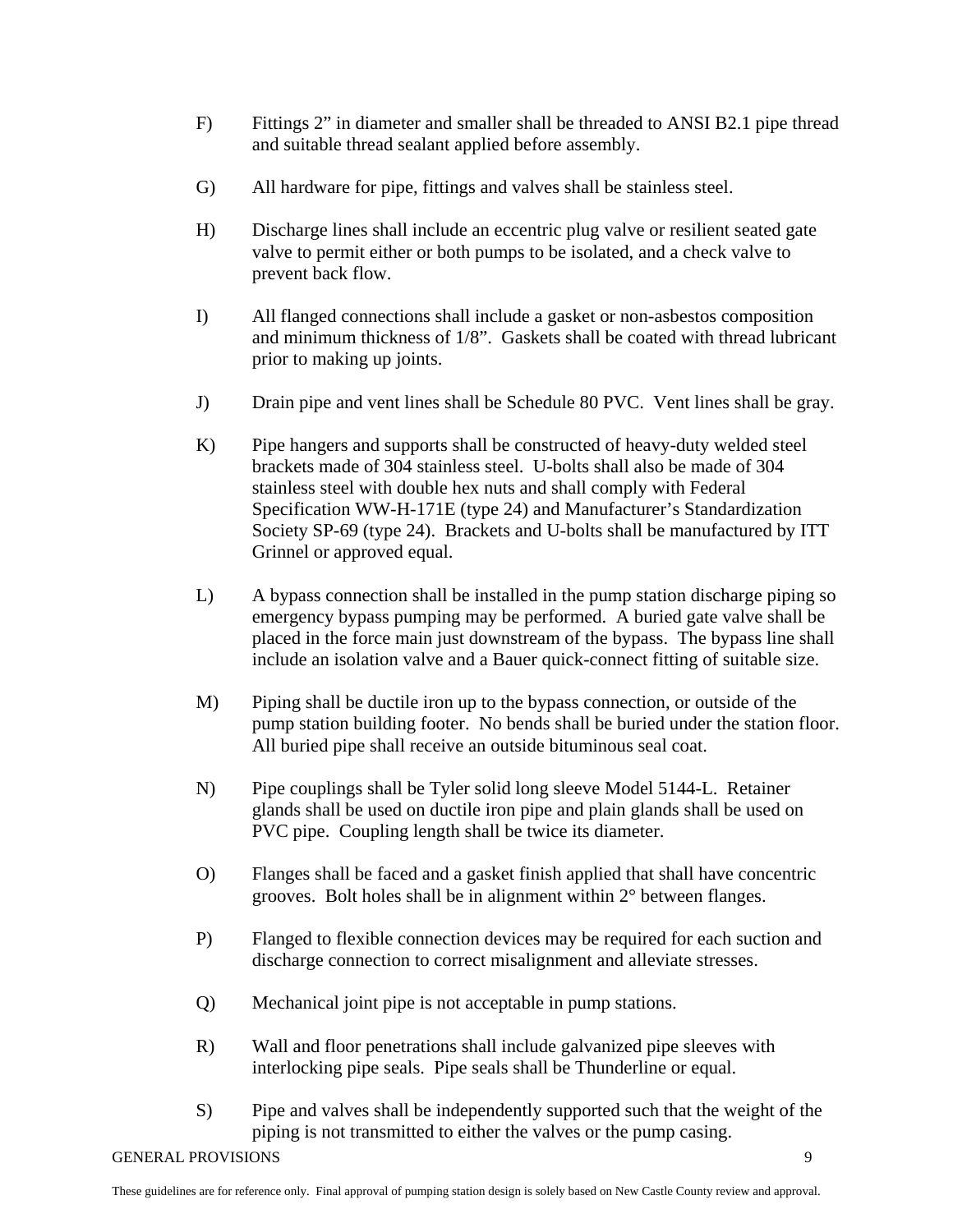### 2.03 FORCE MAIN

- A) Force main piping may change to Polyvinyl Chloride (PVC) or High Density Polyethylene (HDPE) after the bypass connection. The appropriate restrained mechanical joint adapter from ductile iron pipe shall be used. PVC piping and HDPE shall have a minimum pressure rating of 150 psi, or as directed by New Castle County.
- B) Buried ductile iron pipe shall include an exterior asphaltic coating.
- C) A restrained mechanical joint (suitable for the piping material) is required for bends outside of the station and as directed by New Castle County. Restrained mechanical joints shall be as manufactured by EBAA Iron or approved equal.
- D) PVC pipe shall conform to AWWA C900 and C905 and shall be suitable for pressurized sewer. Joints shall be gasketed bell and spigot push-on. Gaskets shall comply with ASTM F477. Pipe shall be clearly marked with DR number and size.
- E) HDPE pipe shall conform to AWWA C901/C906 and shall be suitable for pressurized sewer. Joints shall be butt-fused. Pipe shall be clearly marked with SDR number and size.
- F) The force main shall be sized and located to minimize friction losses, meet the minimum allowable velocity of 2.5 feet per second and facilitate maintenance. If possible, the force main shall generally rise from the pump station to the discharge point, limiting high points. An air release valve shall be installed at all high points, or as directed by New Castle County.
- G) Force main shall be a minimum of 4 inches in diameter, unless otherwise approved by New Castle County.
- H) The following force main appurtenances shall be included as specified or as directed by New Castle County. See the standard details for more information.
	- 1) Air release valves at high points.
	- 2) In-line cleanouts every 400 feet.
	- 3) Terminal cleanouts at all bends greater than 30 degrees.

#### 2.04 PUMP STATION SITE AND BUILDING

- A) All pumps and controls shall be enclosed in a building as specified in the standard drawings. The building shall be sized such that each piece of
- GENERAL PROVISIONS 10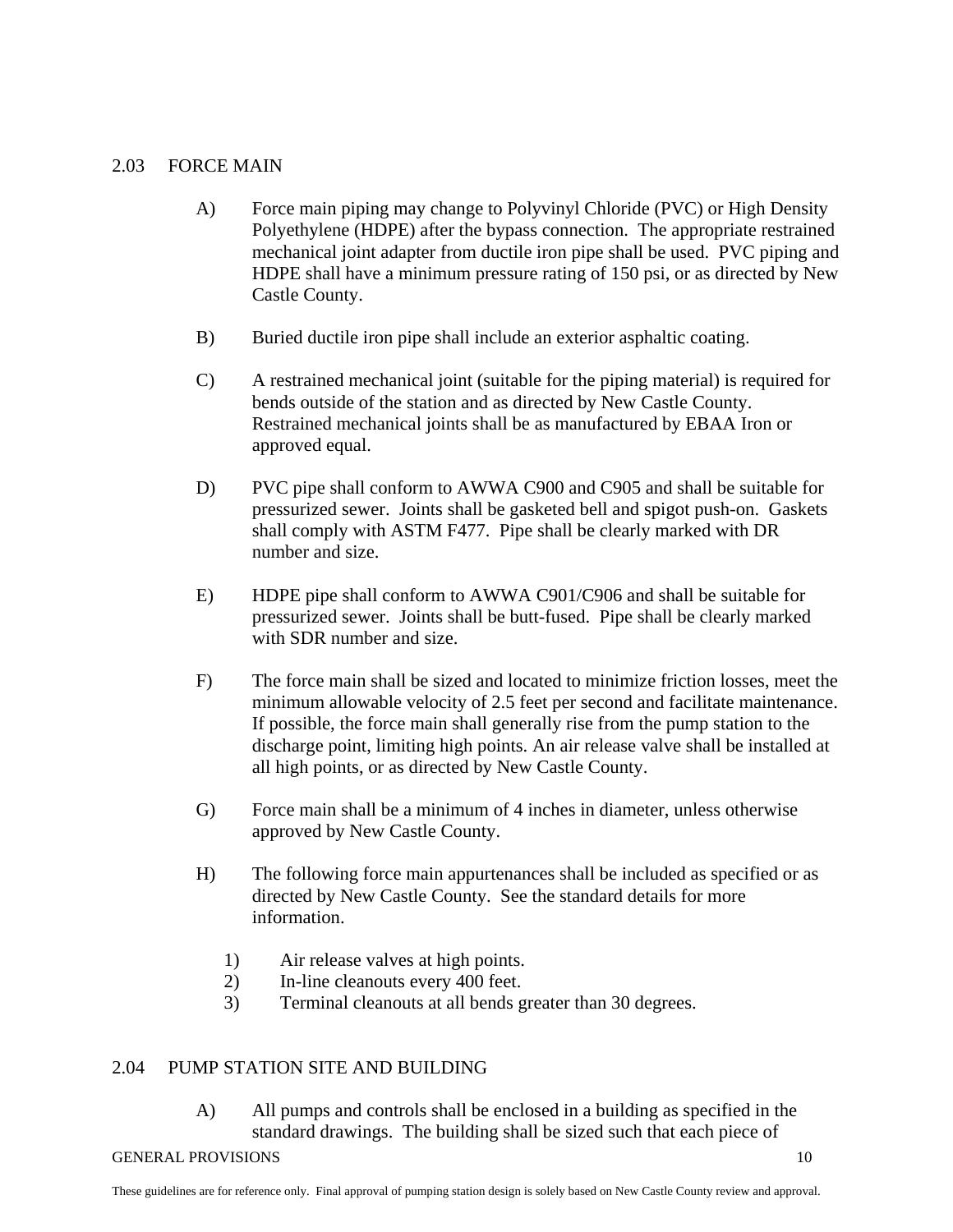equipment retains a minimum of 3 feet clearance between other equipment or walls, where practical.

- B) Site shall include paving for adequate vehicle parking and vehicle access from the main road. Paving shall be 2" hot mix, hot laid bituminous concrete Type C on 2" hot mix, hot laid bituminous concrete Type B on 8" graded aggregate base course, Type A. In general, the building should be surrounded by a minimum of 10 feet of paving on all sides.
- C) Pump station exterior shall be brick or split-faced concrete block. Colors should match colors used on the development homes.
- D) Site shall include landscaping in accordance with New Castle County Unified Development Code (UDC). Landscaping includes but is not limited to shrubs, trees and other plants as required. All plants and shrubs should be nondeciduous, low maintenance, and appropriate for this region.
- E) All material installed that is not specified herein shall be a high-quality, industrial grade product. New Castle County has the right to not accept a product based on perceived quality or experience.
- F) Ventilation
	- 1) Ventilation for the pumping station shall be designed in accordance with NFPA 820.
	- 2) For suction lift pumping stations, air shall be supplied to the building via fan and exhausted via gravity in the building. Ventilation should be sized for 6 air changes per hour, and operate intermittently.
		- a) The wet well should include a minimum 4 inch inverted-J gravity air vent, with stainless steel insect screen.
	- 3) For submersible stations, air shall be supplied to the building via fan and exhausted via gravity in the building. Ventilation should be sized for 6 air changes per hour, and operate intermittently.
		- a) Wet well ventilation shall include both a supply and exhaust fan, each sized for a minimum of 12 air changes per hour, with the exhaust fan size slightly larger. The fans shall be wired together such that if the exhaust fan is inoperable, the supply fan is also inoperable. Wet well ventilation shall operate continuously.
- G) Heater
	- 1) An industrial grade, explosion proof, space heater shall be provided in the pump station. The heater shall be controlled by an adjustable thermostat,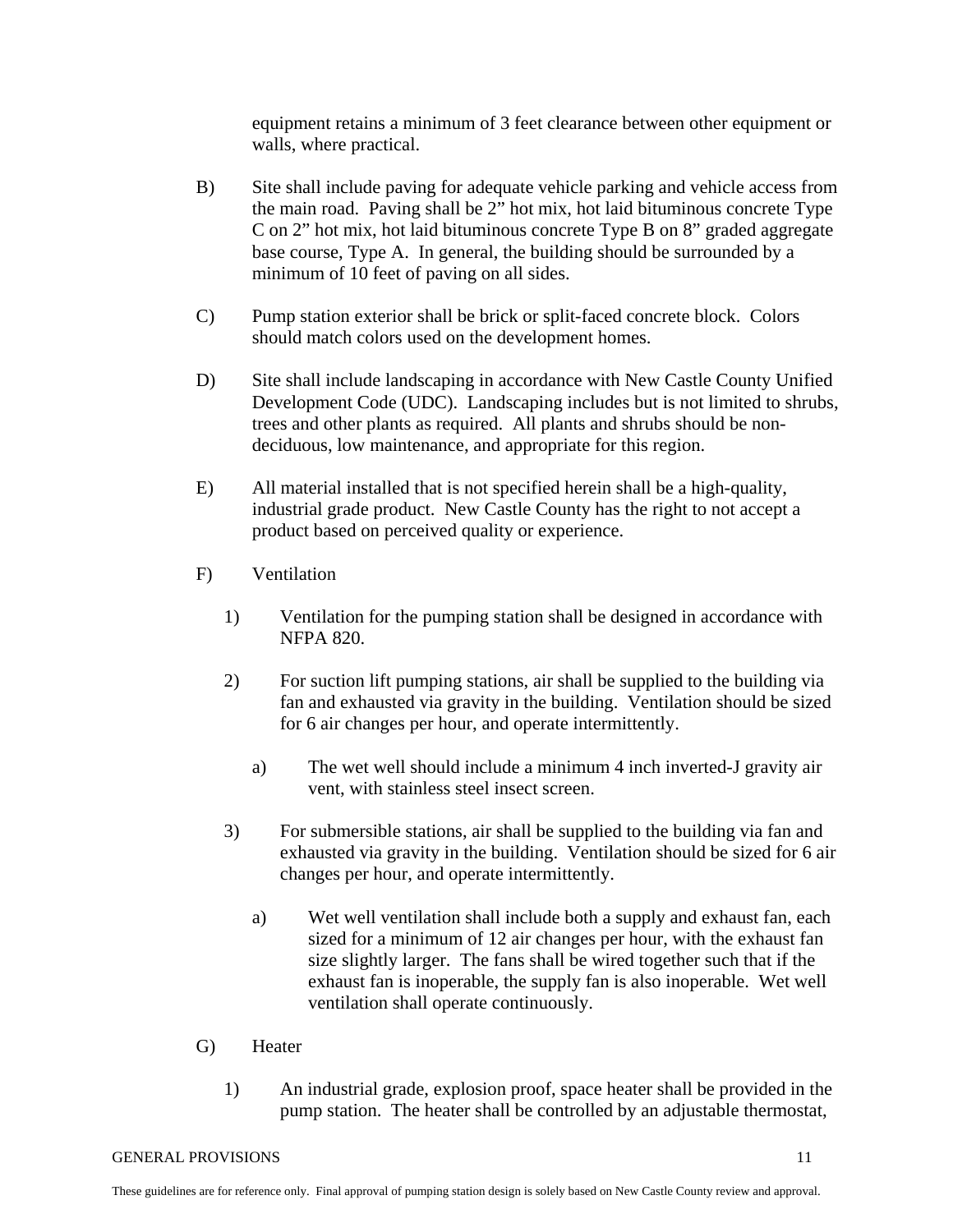and be properly sized according to the overall building dimensions, with a minimum of 3,400 BTUs.

- H) Storage cabinet
	- 1) A heavy-duty steel storage cabinet shall be provided in the pump station. The cabinet shall have two flush mounted doors with hasp and shall have minimum dimensions of 36"W x 34"H x 24"D without wheels. The cabinet shall be as manufactured by Bruce Industrial Shop Cabinet, Model WG4961, or approved equal.

### 2.05 WET WELL

- A) The wet well shall be sized in accordance with the calculations described above.
- B) The wet well shall be designed as specified in the standard drawings.
- C) Wet well shall be ventilated as described above.
- D) The wet well shall be supplied with manhole rungs or ladder that extends to the bottom of the wet well. Manhole rungs shall be ½" Grade 60 steel encased in polypropylene plastic. A ladder should be constructed of 3/8" x 3" aluminum risers, with 1" grooved rungs, secured a maximum of every 5 feet. Manhole rungs and ladder rungs shall be 12" on center, 12" wide, extend a minimum of 6" away from the wet well wall and shall include a "grab bar" at the top of the wet well to facilitate entrance.
- E) Access Hatch
	- 1) Provide an access hatch for required maintenance, installation and removal of pumps. Access hatch shall meet the following requirements:
		- a) Hatch shall have a minimum opening of 30" x 36", or as required for removal of submersible pumps with a straight pull up the guide rails.
		- b) Aluminum, single or double leaf, non-drainage,  $300 \text{ lb/ft}^3$  live load, stainless steel hardware, concealed hinges, integral safety grating, hold open arm, gasketed to provide air or weather tight barrier between wet well and pump room or outdoors. Submersible pump stations require a double leaf access hatch.
		- c) Hydraulic, pneumatic and / or cam action type assist to provide easy opening and dampened closing of the door.
		- d) Access hatch shall be installed flush with the station floor or paving with no protruding parts to present a trip hazard.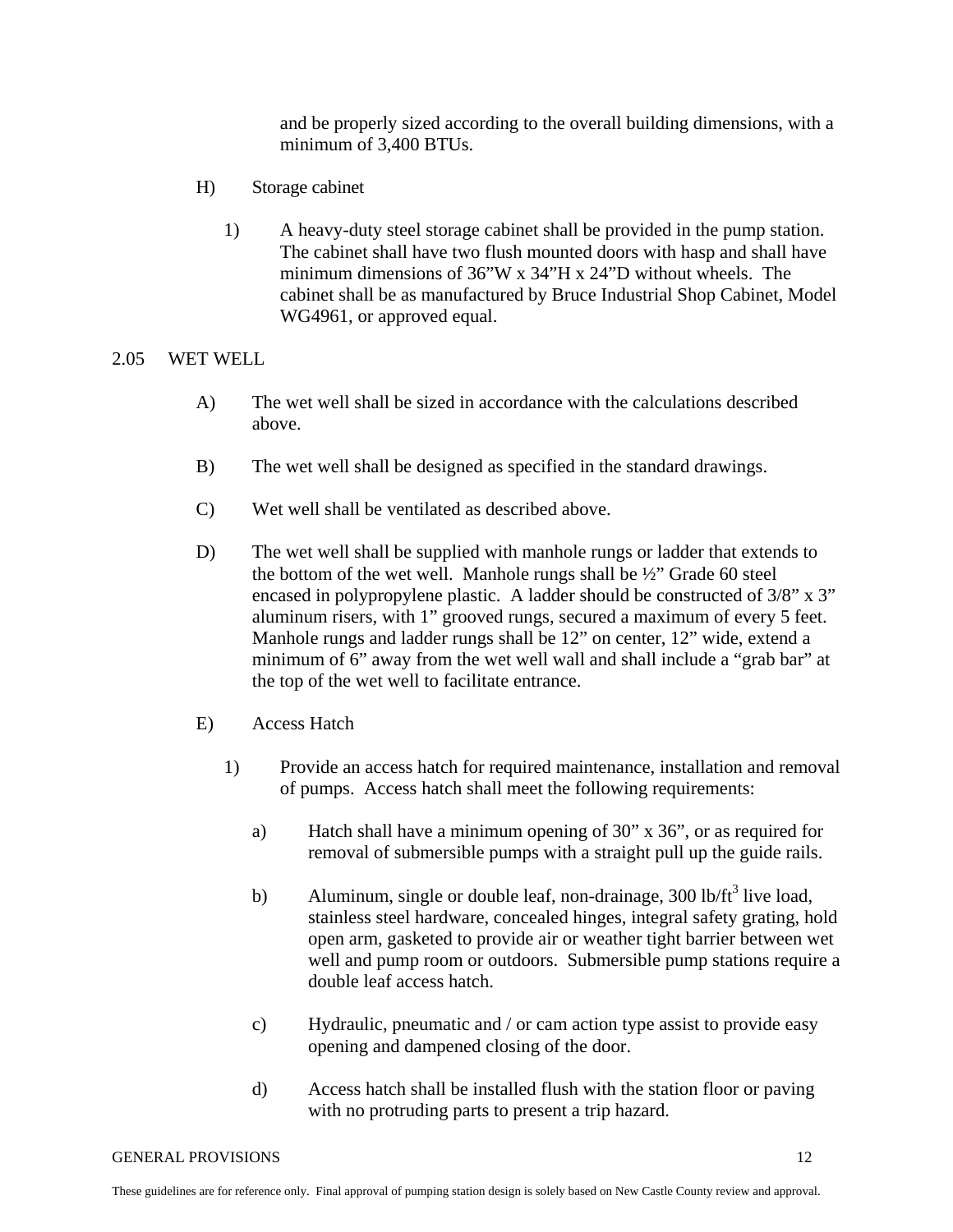- e) If access hatch is located outdoors, hatch must include lock and provisions to handle water.
- f) Access hatch as manufactured by Halliday Products, or approved equal.
- G) Door, Frame and Hardware
	- 1) Doors shall be double leaf, each leaf being 3' x 7' nominal, thermally insulated polystyrene core. Doors shall be 1¾" thick, 16 gauge with 14 gauge top and bottom channels.
	- 2) Door(s) shall have a galvanized exterior, primed and finished with an industrial quality paint. The color shall be selected by New Castle County.
	- 3) Frames and thresholds shall suit the grade and model of door. Frame shall be 14 gauge (minimum) and provided with three (3) wall anchor jambs and one (1) anchor to floor. Anchors shall be 18 gage minimum.
	- 4) Each door shall be installed with three (3) stainless steel hinges with a satin finish. The door lockset shall also be stainless steel with satin finish. Lockset shall be keyed to the New Castle County standard. Lockset shall be as manufactured by Schlage.
- H) Fencing
	- 1) Fencing is necessary to prevent vandalism where outdoor equipment is necessary (odor control system, telemetry tower, etc.). Fencing will be necessary as determined by New Castle County.
	- 2) Fencing shall be galvanized mesh with green vinyl privacy slats. Fence posts shall be galvanized and secured in a 12" diameter concrete footing that extends a minimum of 3 feet into the ground.
	- 3) Fencing shall be located 12" inside the edge of paving, or as directed by New Castle County.

### 2.06 PUMP CONTROLS

- A) The following requirements cover the system for duplex pumping stations. The system includes a liquid level control, control panel and all other components as required to complete the system. New Castle County may also require variable frequency drives (VFDs) and magnetic flow meters.
	- 1) The pump manufacturer shall supply the pump control system to ensure a complete system and total system responsibility. The pumps, motors and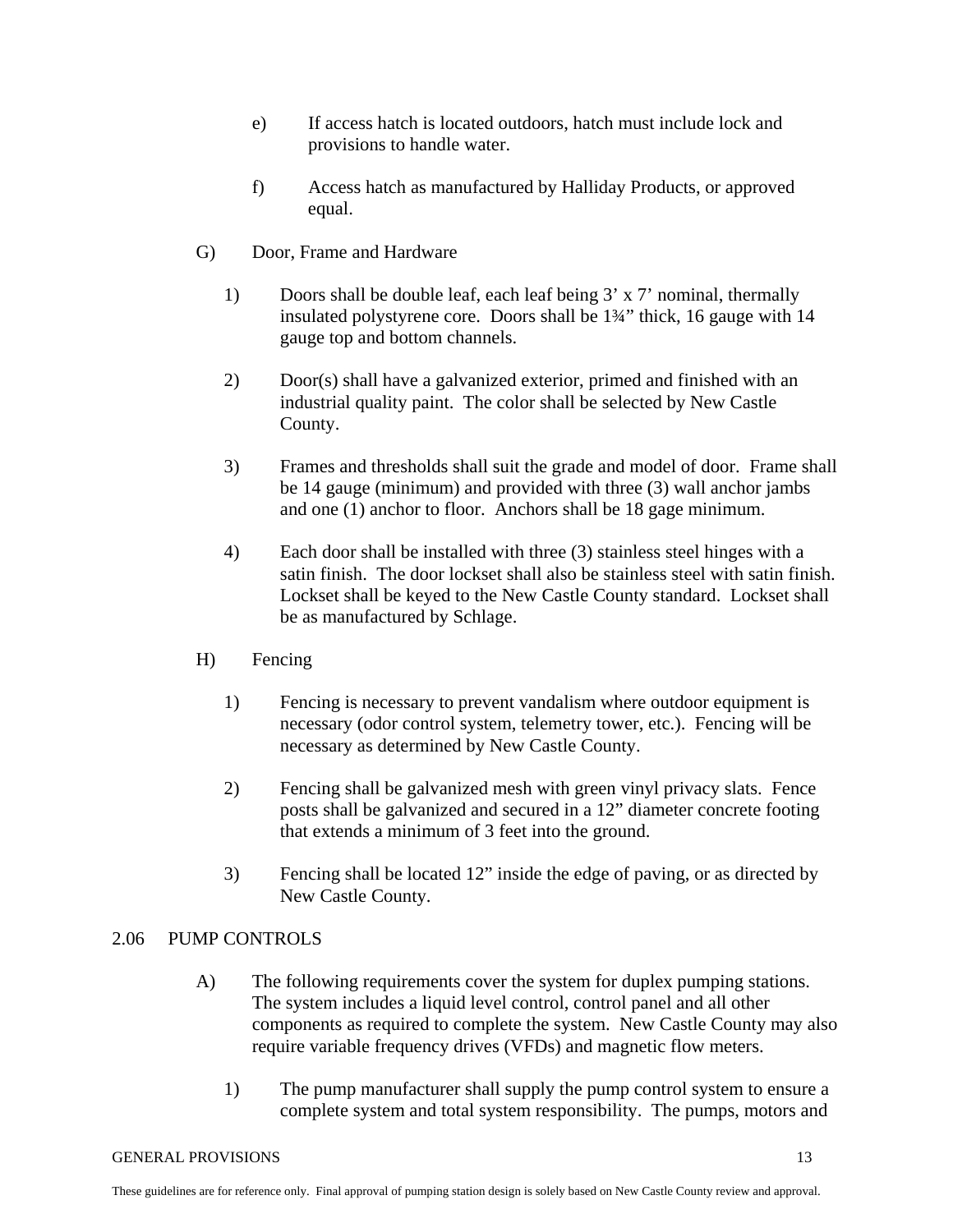control system shall be set up and tested as a unit at the pump manufacturer's facility.

- 2) The motor control panel enclosure shall be constructed in conformance with applicable section of NEMA Standards for Type 3R electrical enclosures. Enclosure shall be fabricated of steel having a minimum thickness of not less than 0.075 inch (14 gauge). All seams shall be continuously welded, and shall be free of burrs and voids. All surfaces shall be finished with baked-on enamel. There shall be no holes through the external walls of the enclosure either for mounting the enclosure or for mounting any components contained within the enclosure.
- 3) Enclosures shall be equipped with a hinged door held closed with clamps that are quick and easy to operate. The door shall accommodate the mounting of switches and indicators.
- 4) Enclosures shall be furnished with a removable back panel, fabricated of steel having a thickness of not less than 0.106 inch (12 gauge), which shall be secured to the enclosure with collar studs. Such panels shall be of adequate size to accommodate all basic components.
- 5) All control components shall be securely fastened to a removable back panel with screws and lock washers. Switches, indicators and instruments shall be mounted through the control panel door. Self-tapping screws shall not be used to mount any components.
- 6) Each control assembly shall be furnished with main terminals and ground lug for field connection of the electrical supply. The connections shall be designed to accept copper conductors of sufficient size to serve the loads. The main terminals shall be mounted to allow incoming wire bending space in accordance with the National Electric Code (NEC). A separate terminal strip shall be provided for 115 volt, single-phase control power via a central power transmitter and shall be segregated from the main terminals. Ten percent of the control terminals shall be furnished as spares.
- 7) Indicating lights shall be oil tight type and equipped with integral stepdown transformers for long lamp life. Lamps shall be light emitting diodes (LEDs) with a minimum life of 15,000 hours. LEDs shall be replaceable from the front without opening the control panel door and without the use of tools.
- 8) The manufacturer may use selector switches, pushbutton switches, or any combination thereof to accomplish the switching tasks described herein. Switches shall be oil tight with contacts rated NEMA A-300 minimum.
- 9) Control logic may be accomplished using electro-mechanical relays or a programmable controller, as described herein: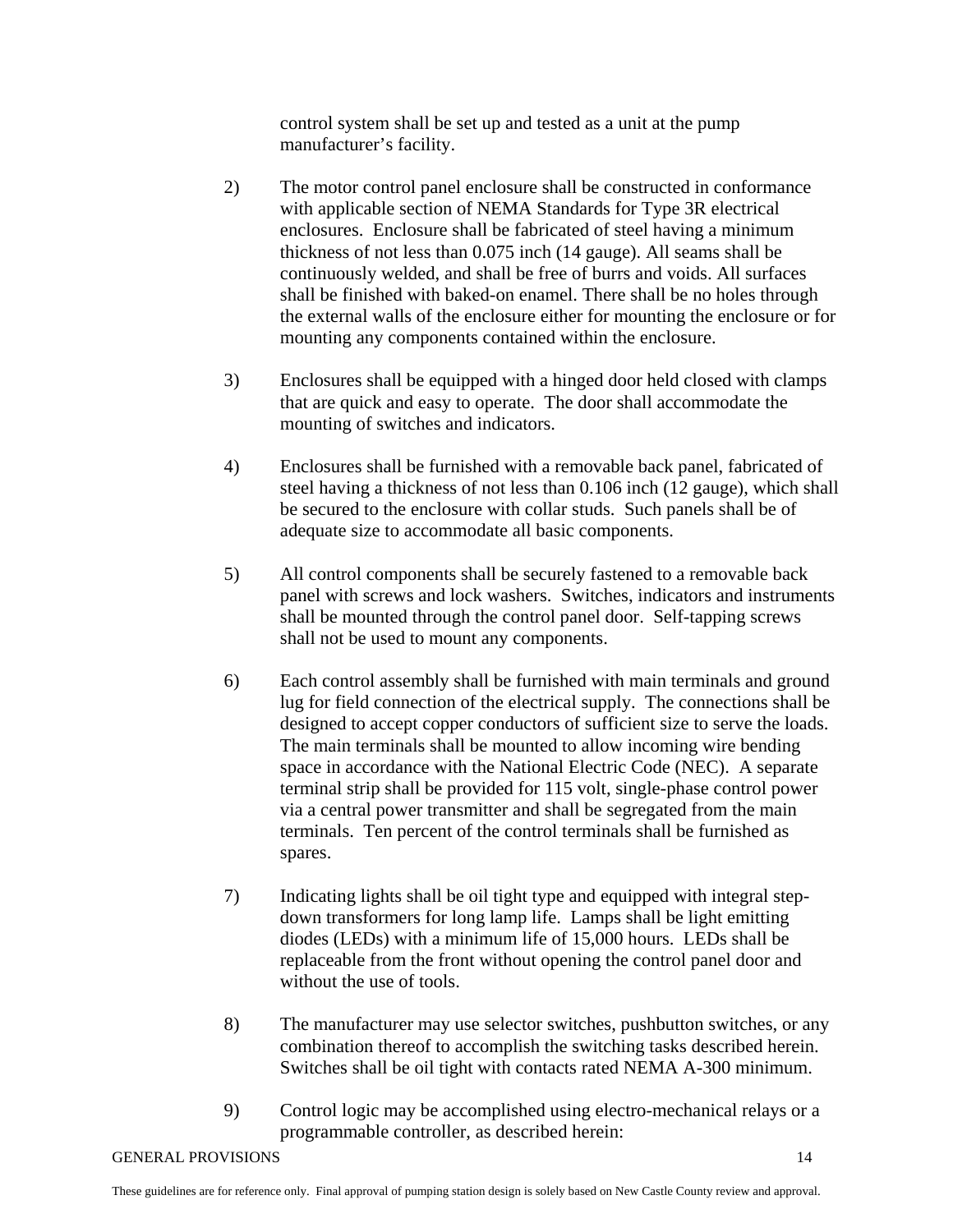- a) Electro-mechanical relays and timers shall be equipped with 120 VAC coils and contacts rated NEMA A-300 minimum. Timers shall be pneumatic or synchronous motor driven.
- b) Programmable controls shall operate on 120 VAC power and be equipped with 120 VAC inputs and hard contact outputs. Outputs shall have an inductive load rating equivalent to a size 4 contactor. The power supply to the programmable control shall include an active tracking filter protection system to minimize the effects of electrical noise. In addition, each motor starter or contactor shall be equipped with a surge suppressor.
- c) Operator interface equipment shall be provided to permit field adjustment of the programmable control timers and counters and shall be mounted on the control panel with other operator controls and displays.
- d) The program logic shall be stored in battery backed random access memory, as well as on a programmable read, read only memory module. The memory module shall be included to facilitate field repair or replacement of the programmable control hardware.
- e) The Operation and Maintenance Manual shall be provided with complete ladder logic program documentation including English names, rung comments, and coil/contact cross references.
- f) The control shall be pre-programmed or wired to provide the following routines:
	- (i) Pump alternation at lead stop.
	- (ii) Excessive pump run time alternation (1-9999 minutes.)
	- (iii) Jump to idle pump/drive on lead failure.
	- (iv) Start/stop drives.
	- (v) Pump start delays after power restoration (automatic.)
	- (vi) Flashing alarm/steady acknowledge on all alarm pilot lights.
	- (vii) Station trouble alarm (115 VAC and normally open dry contact.)
	- (viii) High level alarms.
	- (ix) Pump high temperature shutdown.
- 10) All motor branch components shall be of the highest industrial quality. Operating coils or all AC control devices shall be rated for 120 volts and shall be suitable for use in a voltage range of 108 to 132 volts, 60-hertz.
- B) Variable Frequency Drives (VFDs)
	- 1) Due to frequency of changes in electronics and technology, and the infrequency of their requirement, contact New Castle County for detailed
- GENERAL PROVISIONS 15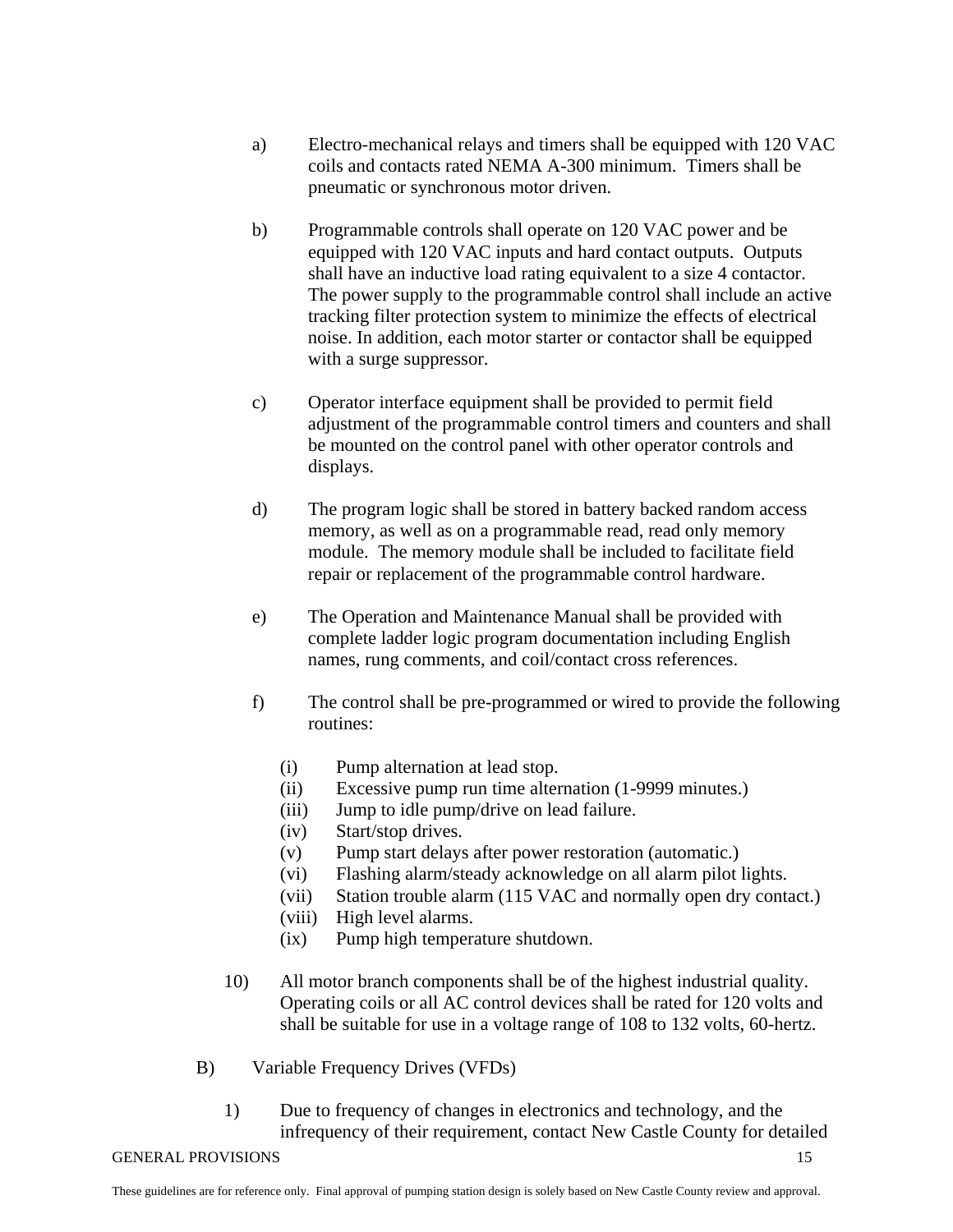specifications on VFDs. The following paragraphs include general requirements for VFDs.

- 2) The VFD shall be furnished, programmed and guaranteed by the pump manufacturer to ensure proper system integration.
- 3) The VFD shall be a complete, stand alone system including control logic, operator interface, diagnostics and power.
- 4) The VFD shall be supplied with all auxiliary components required to produce a complete, fully functional unit.
- C) Magnetic Flow Meters
	- 1) Due to frequency of changes in electronics and technology, and the infrequency of their requirement, contact New Castle County for detailed specifications on magnetic flow meters. The following includes general requirements for magnetic flow meters.
	- 2) Magnetic flow meters shall consist of a submersible duty primary instrument mounted in the discharge piping and a secondary transmitter and receiver mounted within the equipment mounting cabinet. Both components shall be the product of a single manufacturer. The flow meter shall be factory calibrated, and include an electronic data recording device.

### 2.07 LIQUID LEVEL CONTROL

- A) General
	- 1) The level control system shall start and stop the pump motors in response to change in the wet well level, as described herein. The level control system shall be capable of operating as either an air bubbler system or submersible transducer system. Floats are not acceptable for primary level indication.
	- 2) The level control system shall utilize the alternator relay to select the first pump, then the second pump to run as lead pump for a pumping cycle. Alternation shall occur at the end of a pumping cycle.
	- 3) The level control system shall continuously monitor the wet well level, permitting the operator to read the level at any time. Upon operator selection of automatic operation, the motor for one pump shall start when the liquid level in the wet well rises to the "lead pump start level". When the liquid is lowered to the "lead pump stop level", the pump will stop. These actions shall constitute one pumping cycle. Should the wet well level continue to rise, the second pump shall start when the liquid reaches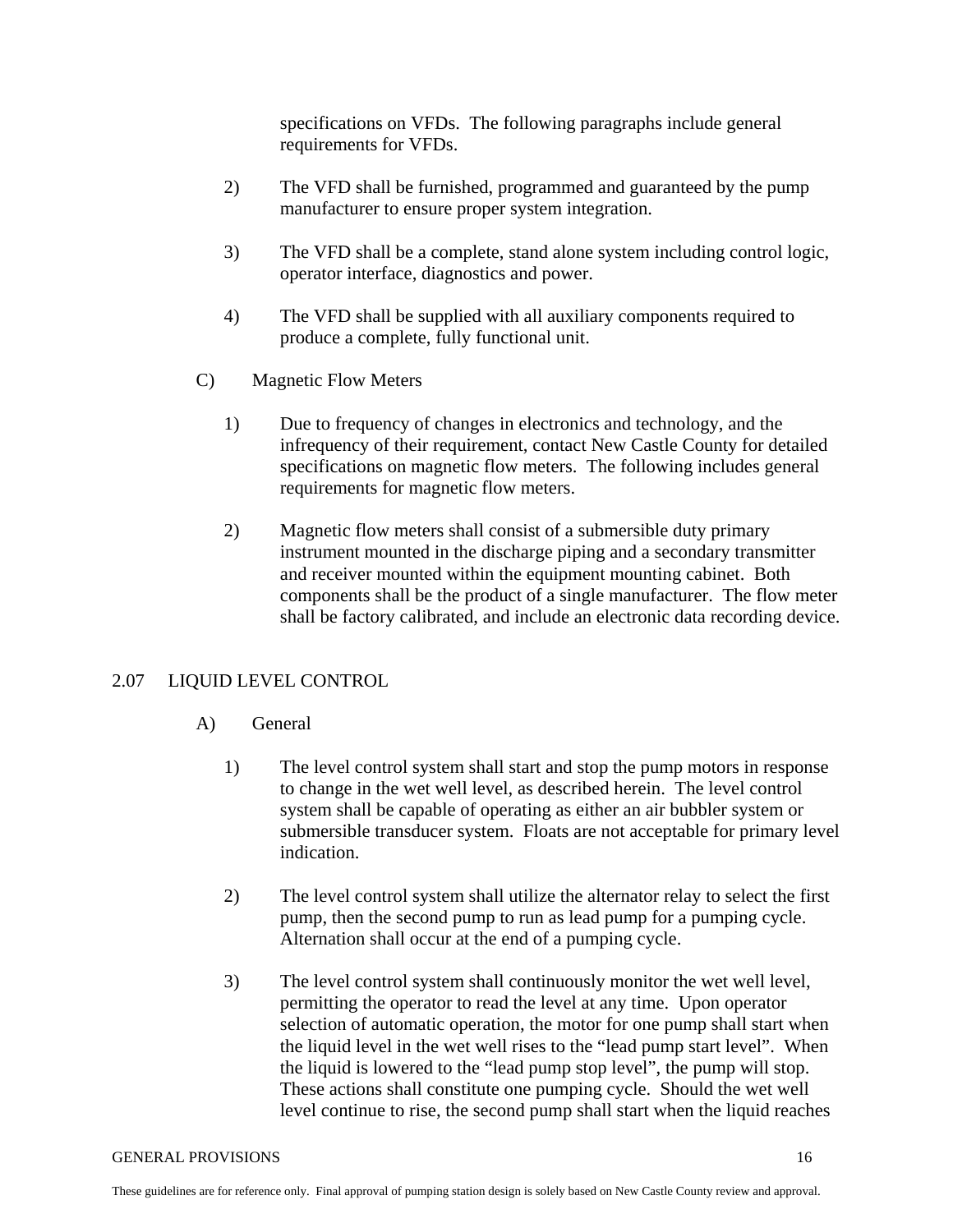the "lag pump start level" so that both pumps are operating. These levels shall be adjustable.

- 4) The level controller shall include integral components to perform all pressure sensing, signal conditioning, EMI and RFI suppression, DC power supply and 120 volt outputs and comparators. Comparators shall be solid state and shall be integrated with other components.
- 5) The level controller shall be capable of operating on a supply voltage of 108 volts to 132 volts AC, 60 Hertz, in an ambient temperature range of  $-10$  °C (14 °F) through 55 °C (131 °F). Control range shall be 0 to 20 feet of water with an overall repeat accuracy of  $\pm 0.1$  feet of water. Memory shall be retained using a non-volatile lithium battery back up.
- 6) The level controller shall incorporate a digital back lighted panel display which, upon operator selection, shall indicate liquid level in the wet well and the preset start and stop level for both lead and lag pump. The display shall include alphanumeric characters calibrated to read out directly in feet of water, accurate to within one-tenth foot with a full-scale indication of not less than 12 feet.
- 7) Level adjustments shall be electronic comparator set points to control the levels at which the lead and lag pumps start and stop.
- 8) Each of the level settings shall be adjustable, and accessible to the operator without opening the level controller or any cover panel. Controls shall be provided to permit the operator to read the selected levels on the display. Such adjustments shall not require hard wiring, the use of electronic test equipment, artificial level simulation or introduction of pressure to the system.
- 9) Each output relay shall be solid state. The "ON" state of each relay shall be indicated by illumination of an LED. The output of each relay shall be individually fused providing overload and short circuit protection. Each output relay shall have an inductive load rating equivalent to one NEMA size 4 contactor. A pilot relay shall be incorporated for loads greater than a size 4 contactor.
- 10) An alarm acknowledge pushbutton and relay shall be provided to permit maintenance personnel to de-energize the alarm while corrective actions are under way. After acknowledging the alarm, manual reset of the alarm condition shall clear the alarm relay automatically. The pushbutton shall be oil tight design with contacts rated NEMA A-300 minimum.
- 11) The level controller shall be equipped with an output board which shall include LED status indicators and an RS-232 connector with cable for connection to the main unit.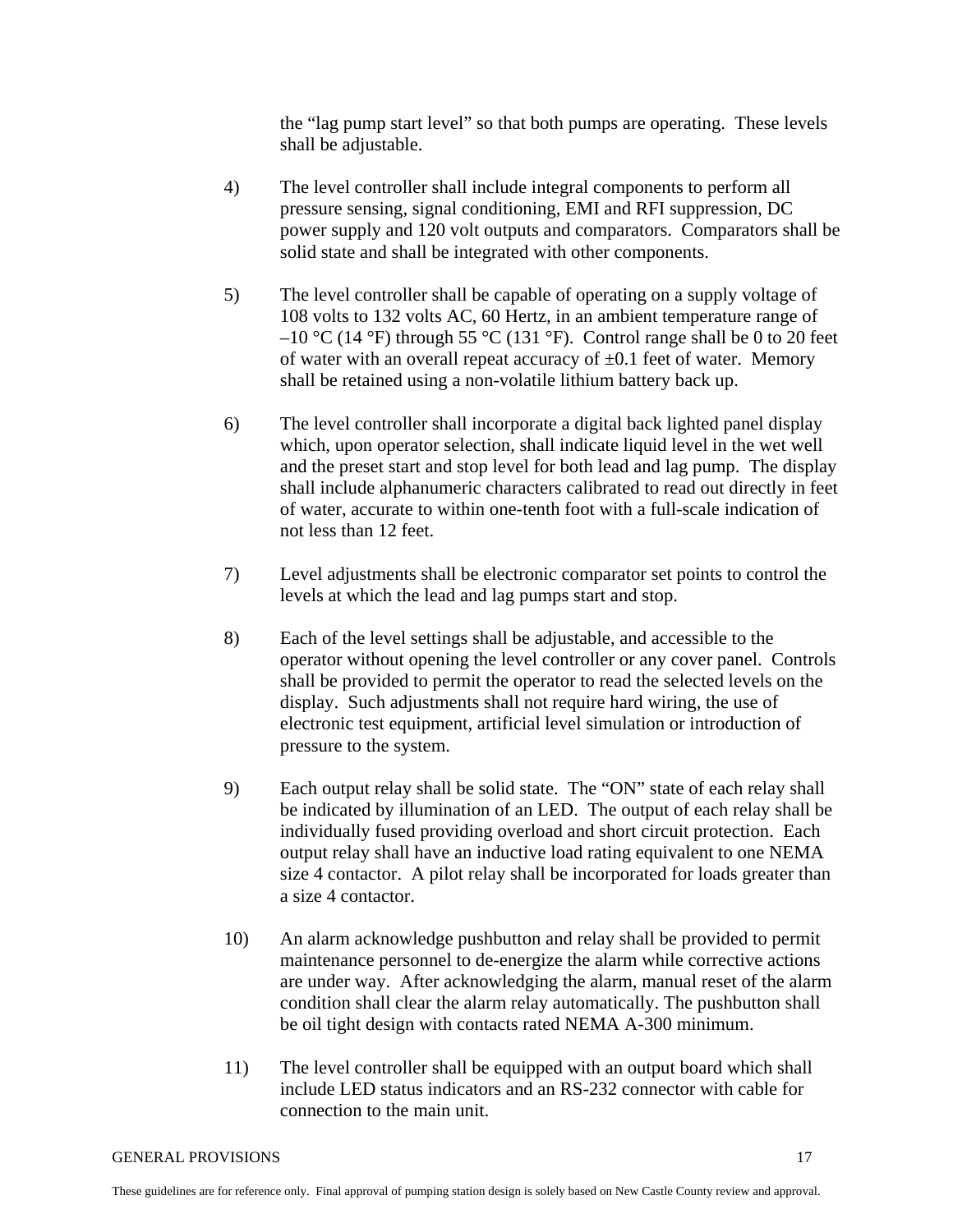- 12) Circuit design in which application of power to the lag pump motor starter is contingent upon completion of the lead pump circuit shall not be acceptable.
- 13) The level controller shall be equipped with three (3) scalable inputs of 0-5 VDC, 0-10 VDC, or 4-20 mA, and one (1) 4-0 mA scalable output.
- 14) The level controller shall be contained within a NEMA 12 enclosure including a polycarbonate face and stainless steel case.
- 15) All level control systems shall incorporate mechanical snap action floats for redundant high well level alarm. The high level float shall call for all pumps to run. Floats shall utilize a mechanical direct acting switch in a polypropylene housing. Floats shall have sufficient cord length to eliminate the need for a junction box outside the cabinet.
- B) Air Bubbler System
	- 1) An air bubbler type system that utilizes a well type liquid manometer using mercury as its medium and mercury activated contacts shall be provided to regulate all pump control and alarm systems. This pump control system shall employ two (2) oscillatory air compressors or two (2) hospital grade air pumps and a panel mounted test valve and port.
	- 2) An air flow indicator gauge shall be provided and connected to the air bubbler piping to provide a visual indication of the rate of flow in standard cubic feet per hour  $(tf<sup>3</sup>/h)$ .
	- 3) An air bell constructed of PVC, 3" in diameter, shall be provided for installation at the outlet end of the air bubbler line to the wet well. The bell shall have a 3/8 NPT tapped for connection of the bubbler line. Provide adapter to connect ½" PVC bubbler line.
	- 4) The air bubbler line shall be  $\frac{1}{4}$ " polyethylene tubing and shall be looped above grade to provide flood protection. The bubbler line shall exit through a ¾" pipe fitting in the wall. The bubbler line shall be carried in a ¾" steel pipe between the station and the wet well. The carrier pipe shall be sealed at both ends.
	- 5) The air bubbler system shall be provided with a circuit to alternate power to the air pumps should the air pressure drop below a preset value, measured by a pressure switch. A pilot light located in the control panel shall indicate an air pump failure. Dry alarm contacts wired to terminal blocks shall also be provided. Circuit shall be manually reset.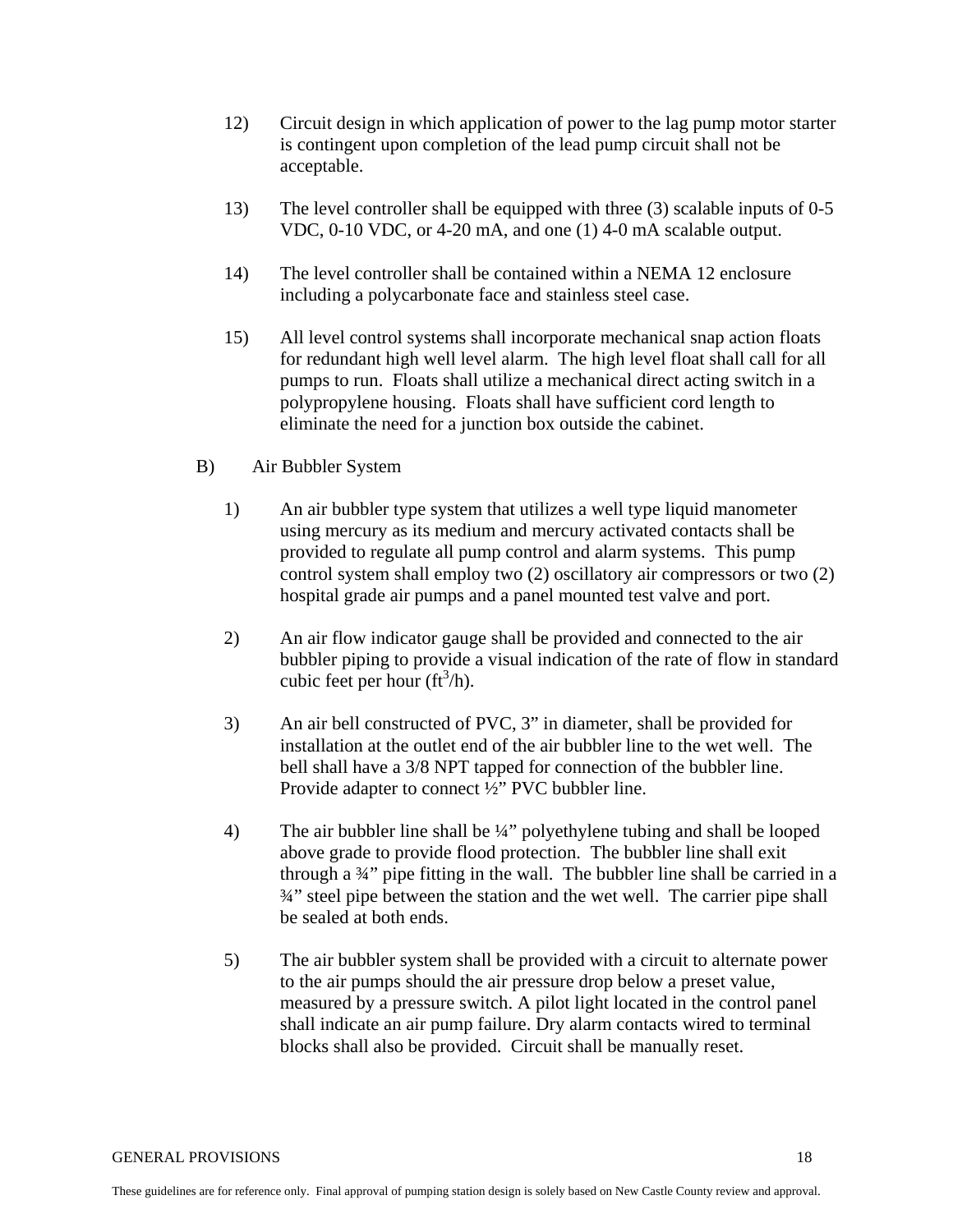- C) Submersible Transducer
	- 1) The transducer shall be designed for installation in a wet well and shall be manufactured completely of stainless steel, or equal non-corrosive material.
	- 2) The transducer shall include a stainless steel diaphragm to further protect the unit from the effects of the sewage.
	- 3) Transducers shall be appropriately scaled for the wet well and shall provide a  $4 - 20$  mA output,  $12 - 30$  VDC input.
	- 4) The unit shall have sufficient cord length to avoid the need for a junction box in the wet well.
- D) Both submersible transducers and air bubbler bells shall be contained within a stilling well. Stilling wells shall incorporate an 8" PVC pipe with 1" holes drilled throughout the pipe. The pipe shall be anchored to the wet well and shall span from the bottom of the wet well to above the high well level.
- E) New Castle County reserves the right to require alternate level control equipment on a case by case basis. Alternate level control equipment may include but not limited to ultrasonic or conductive level indicators.

# 2.08 ELECTRICAL CONTROL COMPONENTS

- A) Electrical power to be furnished to the pump station shall be 3 phase, 4 wire; 480, 240 or 208 volts, maintained within  $\pm$  10% for all stations. Control voltage shall not exceed 132 volts.
- B) All electrical control components shall be mounted in one enclosure as specified herein.
- C) Main Distribution Panel
	- 1) The enclosure shall be constructed in conformance with applicable sections of NEMA Standards for Type 3R enclosures. The enclosure shall be fabricated of steel having a minimum thickness of not less than 0.075 inch (14 gauge). All seams shall be continuously welded, and shall be free of burrs and voids. All surfaces shall be finished with baked-on white enamel. There shall be no holes through the external walls of the enclosure either for mounting the enclosure or for mounting any components contained within the enclosure.
- D) Swing Panel
- GENERAL PROVISIONS 19 1) Enclosure shall be equipped with a removable inner swing panel, fabricated of steel having a thickness of not less than 0.063 inch (16 ga.),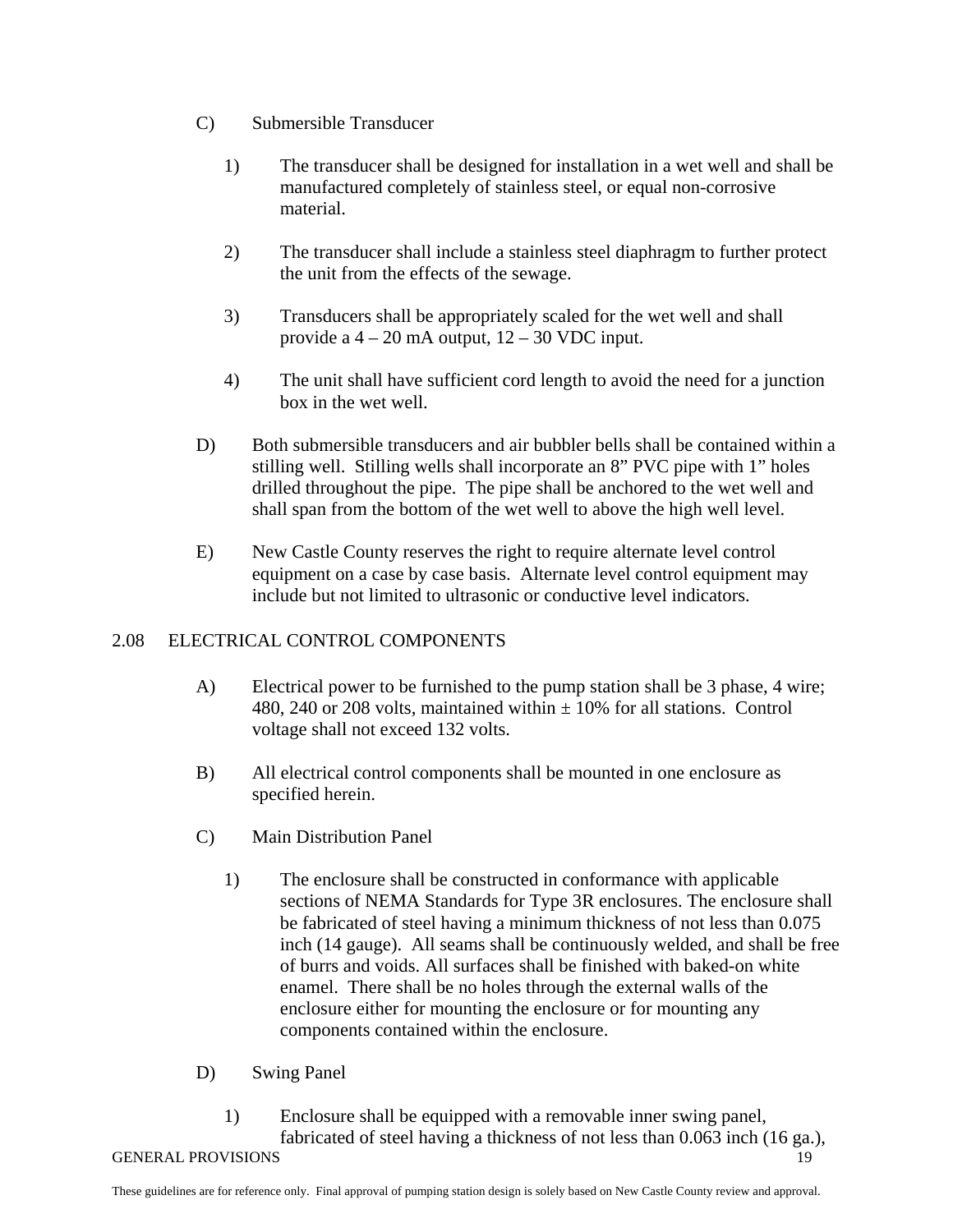and mounted with a continuous steel hinge. Panel shall have a minimum horizontal swing of 90 degrees, and shall be held closed with straight slot screws. Panel shall completely cover all wiring and components on the back panel and shall accommodate the mounting of controls, switches, and indicators.

- E) Back Panel
	- 1) Enclosure shall be furnished with a removable back panel, fabricated of steel having a thickness of not less than 0.106 inch (12 ga.), which shall be secured to the enclosure with collar studs. Such panel shall be of adequate size to accommodate all basic and optional components.
- F) Door
	- 1) Enclosure shall be equipped with a door mounted on a continuous stainless steel hinge. Door shall be held closed with a three point latching mechanism provided with a keyed lock. Door shall have a horizontal swing of not less than 165 degrees.
- G) Location of Controls and Instruments
	- 1) All operating controls and instruments shall be securely mounted in such a manner that any or all standard options offered by the pump station manufacturer may be added in the field without rearrangement of existing controls and instruments. All controls and instruments shall be clearly labeled to indicate function.

### 2.09 MOTOR BRANCH COMPONENTS

- A) All motor branch components shall be of the highest industrial quality. Operating coils of all AC control devices shall be rated for 120 volts and shall be suitable for use in a voltage range of 108 to 132 volts, 60 hertz. Components shall be securely fastened to a removable back panel with screws and lock-washers. The back panel shall be tapped to accept all mounting screws. Self-tapping screws shall not be used to mount any components.
- B) Circuit Breaker and Operating Mechanism
	- 1) A properly sized thermal-magnetic air circuit breaker shall be furnished for each pump motor. The manufacturer shall seal all circuit breakers after calibration to prevent tampering.
- C) Motor Starters
	- 1) An open frame across the line, NEMA rated magnetic motor starter shall be furnished for each pumps motor. Starters of NEMA Size 1 and above
- GENERAL PROVISIONS 20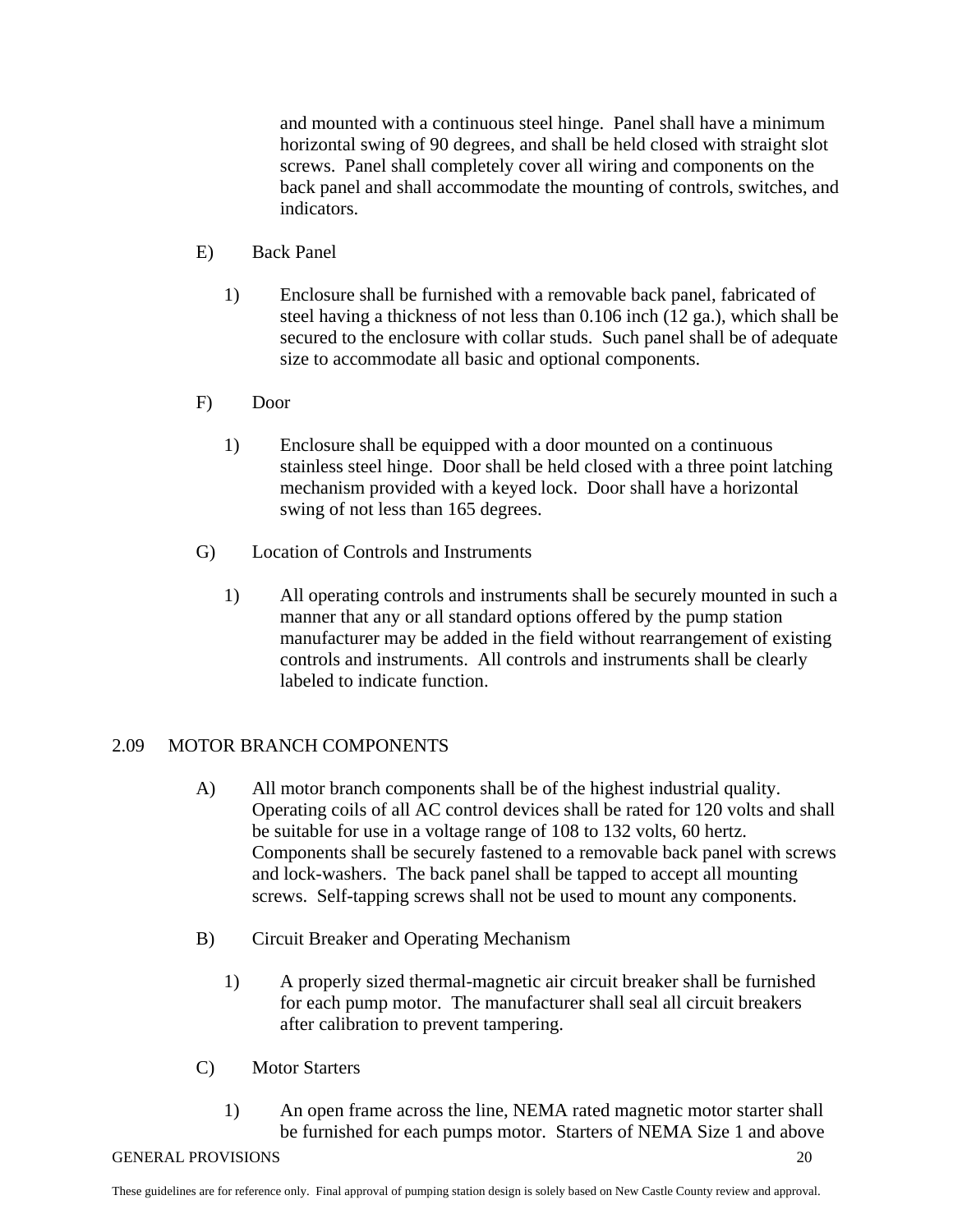shall be designed for addition of at least two front mounted auxiliary contacts. IEC rated starters and starters rated "0", "00", or fractional sizes are not acceptable. Power contacts shall be double-break and made of cadmium oxide silver. All motor starters shall be equipped to provide under voltage release and overload protection on all three phases. Motor starter contacts shall be easily replaceable without removing the motor starter from its mounted position.

- 2) Motors of 15 HP or larger shall incorporate solid state reduced voltage magnetic starters. "Soft" starters shall be equipped with thermal overload protection, bypass contactors and under voltage release for the protection of the pump motors. Starters shall automatically reset. Motor starters shall be manufactured by Benshaw, Safetronics, Allen-Bradley, Cutler-Hammer or approved equal.
- D) Overload Relays
	- 1) Overlay relays shall be block-type, utilizing melting alloy type spindles, and shall have visual trip indication with trip-free operation. Pressing of the overload reset lever shall not actuate the control contact until such time as the overload spindle has reset. Re-setting of the overload reset lever will cause a snap-action control to reset, thus reestablishing a control circuit. Overload relays shall be manual reset only and not convertible to automatic reset. Trip setting shall be determined by heater element only and not by adjustable overload relays.

### 2.10 OTHER CONTROL COMPONENTS

- A) Phase Monitor
	- 1) Provide a phase monitor to monitor low voltage and high voltage, phase unbalance, phase loss and phase reversal. Monitor shall stop the motor. When phase is restored, reset shall be automatic. Provide set of dry contacts for telemetry.
- B) Provide an elapsed time meter for each pump.
- C) Provide a motor start counter for each pump.
- D) Provide an ammeter for submersible pumping stations.
- E) Switch Controls
	- 1) Switches shall be furnished to accomplish the following minimum functions:
		- a) Disconnect the control circuit.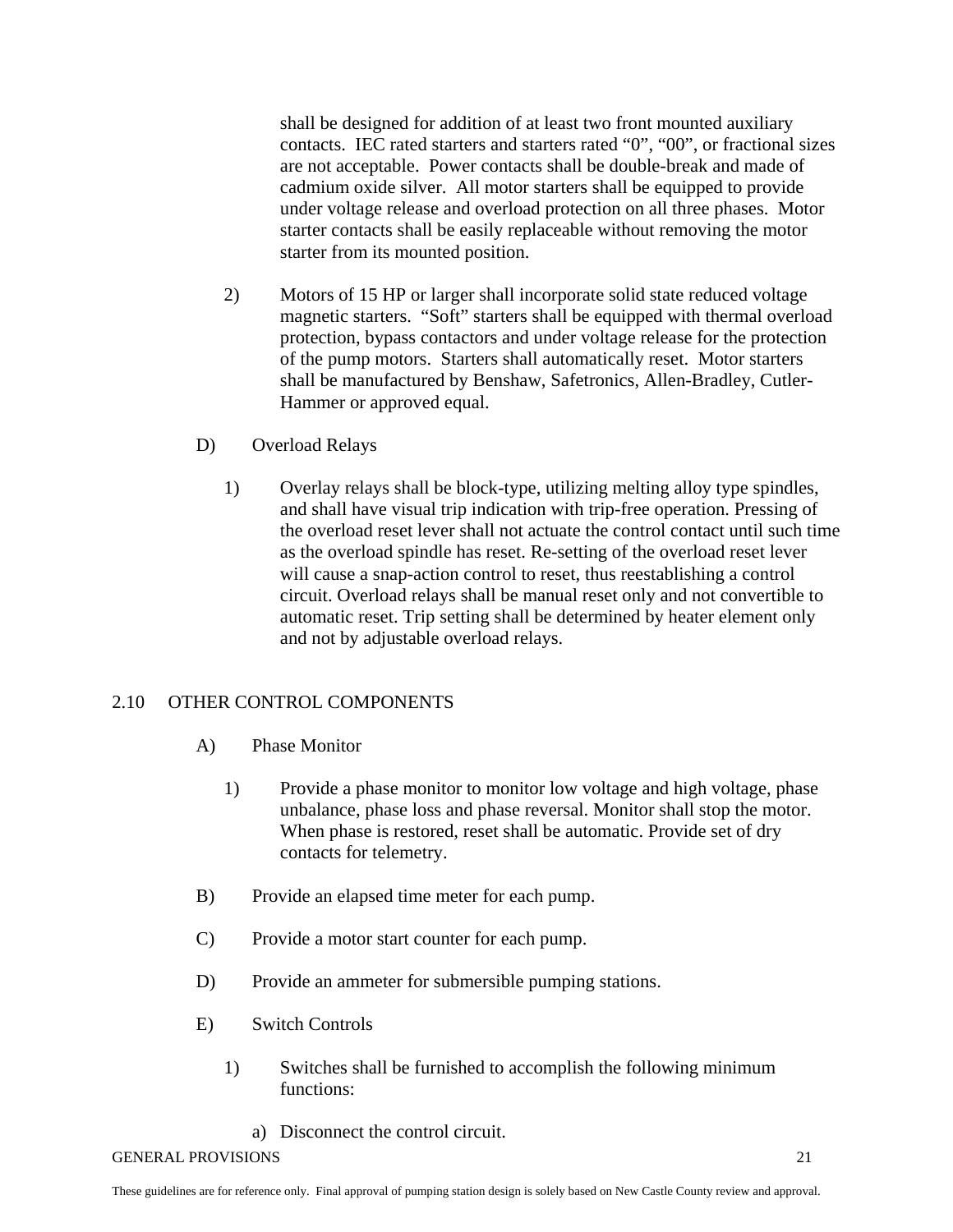- b) Select the mode of operation for each pump.
- c) Select the sequence of pump operation.
- d) Operate the level control system as described below.
- e) Override all controls except motor overload relays.
- 2) The control circuit shall be fused and shall be provided with a disconnect switch connected in such manner as to allow control power to be disconnected from all control circuits.
- 3) Pump mode selector switches (H-O-A) shall be connected to permit manual start and manual stop of each pump individually. Each switch shall be connected to one or more indicators that shall be illuminated to indicate the selected mode of operation.
- 4) Pump sequence selector switch shall permit selection of automatic pump alternation, or selection of either pump to run as lead pump for each cycle.
- 5) Override switches shall be connected to bypass the level control system and all shutdowns supplied with it, to provide manual start of each pump individually in the event of level control system malfunction.
- 6) The manufacturer may use toggle switches, rotary selector switches, push button switches, or any combination thereof to accomplish the switching tasks described above.
- 7) Lag Pump Delay Adjustment
	- a) The lag pump circuit shall be equipped with a manually adjustable delay to prevent simultaneous motor starts following power outage.
- 8) Secondary Surge Arrestor
	- a) The control panel shall be equipped with a surge arrestor to minimize damage to the pump motors and control from transient voltage surges. The arrestor shall utilize metal-oxide varistors encapsulated in a non-conductive housing. The arrestor shall be rated (480 volts RMS nominal with a discharge capacity of 2000 amps).
- F) Wiring
	- 1) General
		- a) The unit pump assembly as furnished by the manufacturer shall be completely wired, except for the power feeder lines and final connections to alarm devices. All wiring, workmanship and schematic wiring diagrams shall be in compliance with applicable standards and specifications for industrial controls set forth by the NMTBA and NEC.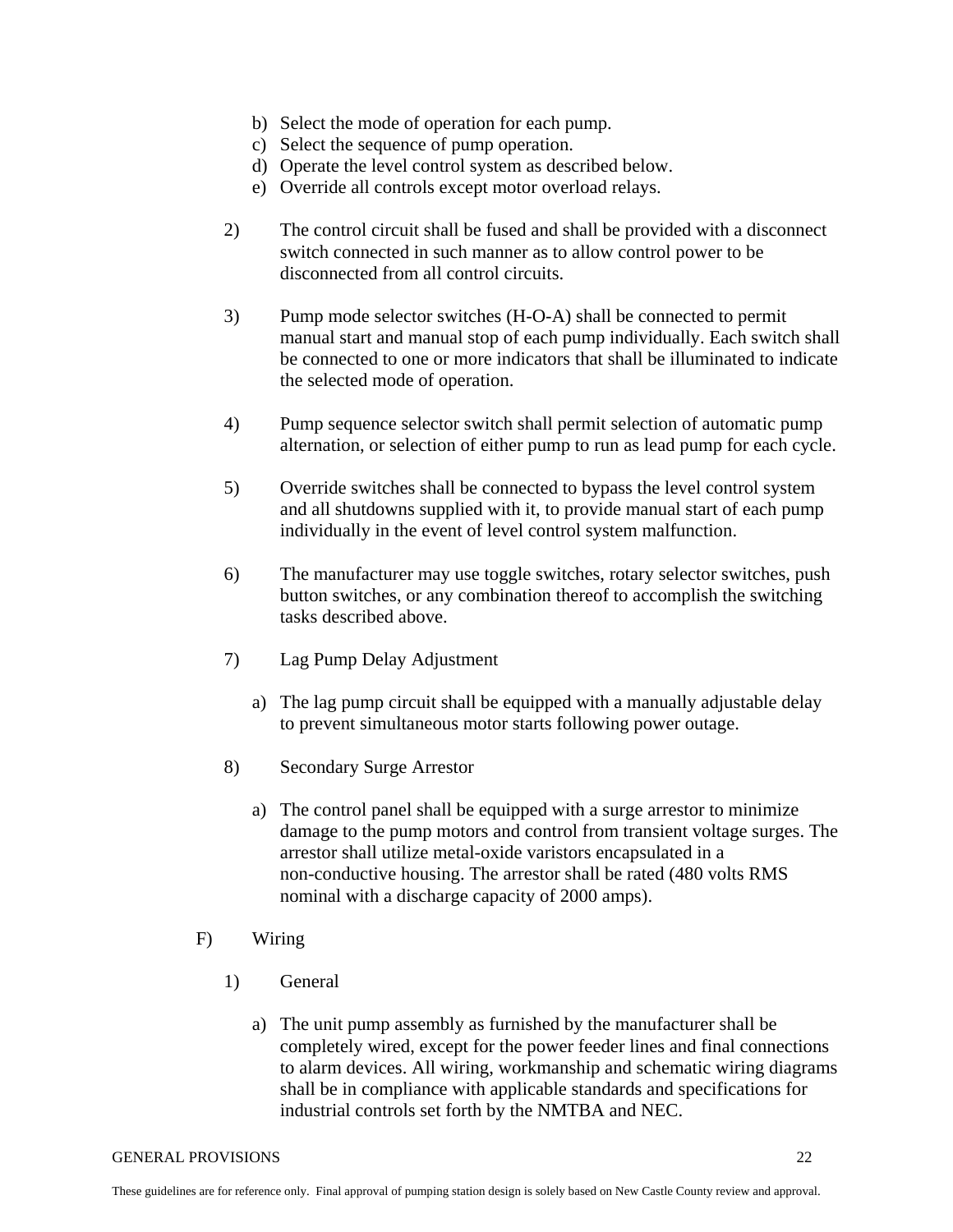- b) The power and control wiring shall be directly installed from the pumps to the control panel (no junction box).
- c) All user serviceable wiring shall be Type MTW or THW, 600 volts, and shall be color-coded as follows:
	- (i) Line and Load Circuits, AC or DC power Black.
	- (ii) AC Control Circuit at Less than Line Voltage Red.
	- (iii) DC Control Circuit Blue.
	- (iv) Interlock Control Circuits Wired from External Source Yellow.
	- (v) Equipment Grounding Conductor Green.
	- (vi) Current Carrying Ground White.
	- (vii) Hot with Circuit Breaker Open Orange.
- 2) Wire Identification and Sizing
	- a) Control circuit wiring inside the panel, with the exception of wiring for solid state electronic circuitry, shall be 16 ga. minimum, Type MTW or THW, 600 volts. Wiring in conduit shall be 14 ga. minimum.
	- b) Motor branch conductors and other power conductors shall not be loaded above 60-Degrees C temperature rating. Wires shall be clearly numbered at each end in conformance with applicable standards. All wire connectors in the control panel shall be of the ring tongue type with nylon insulated shanks. All wires on the sub-plate shall be contained in wire troughs with removable covers to facilitate field repairs and addition of optional components. All unshielded wires extending from components mounted on door shall be terminated on a terminal block mounted on the back panel. Splices and solder-type lugs shall not be used on any wires in the panel enclosure. All wiring outside the panel shall be in conduit.
- 3) Wire Bundles
	- a) Control conductors connections components mounted on the panel enclosure door shall be bundled and tied in accordance with good commercial practices. Bundles shall be made flexible at the hinged side of the enclosure. Adequate length and flex shall be allowed so that the door can swing to its full open position without undue mechanical stress or abrasion on the conductors or insulation.
- 4) Conduit
	- a) Conduits and fittings shall be UL approved flexible metal conduit.
	- b) Flexible metal conduit shall be constructed of a smooth, flexible steel core with a smooth abrasion resistant, liquid tight polyvinyl chloride cover.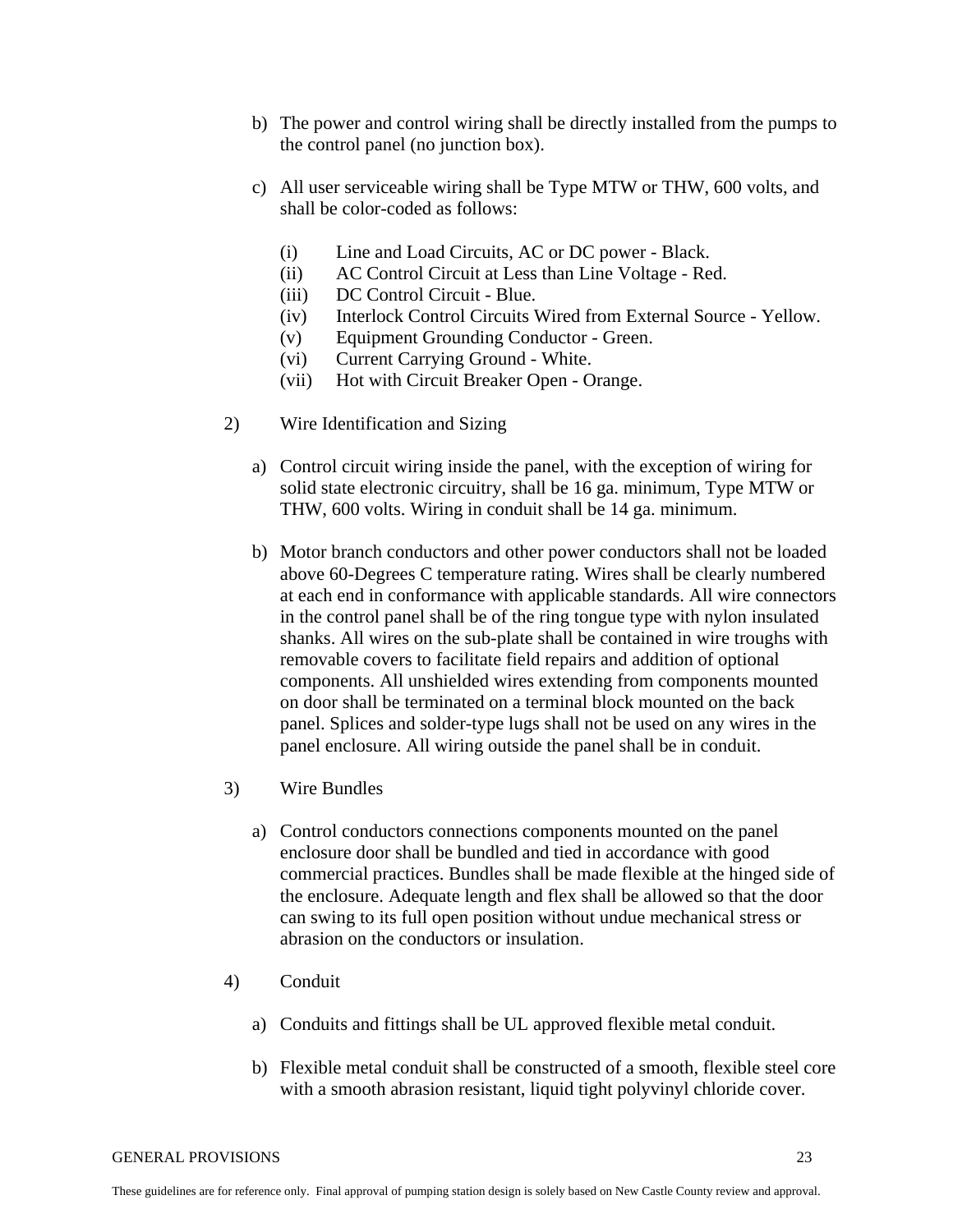c) Flexible metal conduit shall be supported in accordance with the NEC. Conduit shall be sized according to NEC.

# 2.11 ODOR CONTROL

A) New Castle County may require an odor control system to be installed with the pump station. If an odor control system is required, the system shall be as designed and supplied by U.S. Filter's Davis Products. Davis Products can be contacted at (800) 345-3982.

# 2.12 SPARE PARTS

- A) The following spare parts shall be furnished with a suction lift pump station:
	- 1) One spare parts kit consisting of the following: One (1) cover plate Oring, One (1) rotating assembly O-ring, One (1) complete mechanical seal assembly, and One (1) set of rotating assembly shims.
	- 2) One rotating assembly, including an impeller, wear plate, and seal plate and 17-4PH stainless steel shaft.
	- 3) One (1) spare impeller
	- 4) Two (2) suction flange gaskets
	- 5) One (1) fill cover gasket
	- 6) Two (2) discharge flange gaskets
	- 7) One (1) pump suction flap valve assembly
	- 8) One (1) wear plate assembly
	- 9) Two (2) air release valve springs
	- 10) One (1) suction gauge  $(-34' \text{ to } +34')$
	- 11) One (1) discharge gauge (0-140' or as required)
	- 12) One (1) pump shaft inboard bearing
	- 13) One (1) pump shaft inboard bearing lip seal
	- 14) One (1) pump shaft outboard bearing
	- 15) One (1) pump shaft outboard bearing lip seal
	- 16) One (1) motor starter with overload
	- 17) One (1) elapsed time meter
	- 18) One (1) spare air pump (for use with liquid level control system)
	- 19) One (1) complete set of spare pump v-belts
	- 20) One (1) spare air bubbler or level transducer (as appropriate)
	- 21) 100% replacement for all pump control panel fuses
	- 22) 10% or a quantity of one (1), whichever is greater, for all pump control panel timing and control relays
	- 23) One length of lay flat hose with Bauer fittings
		- a) For 4" pump discharge, provide 100 feet (or as required)
		- b) For 6" pump discharge, provide 50 feet (or as required)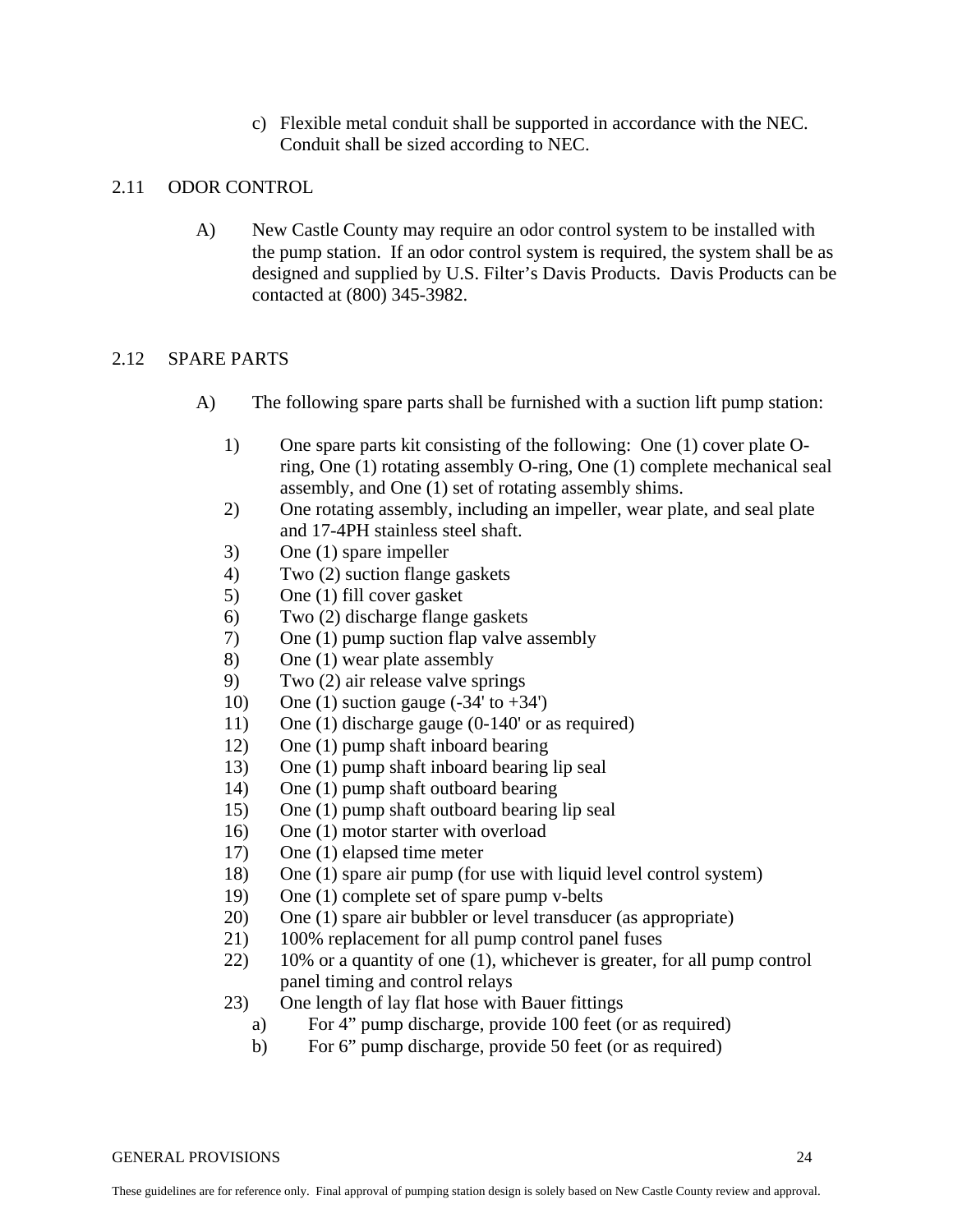- B) The following spare parts shall be furnished with a submersible pump station:
	- 1) Two lower mechanical seals
	- 2) Two upper mechanical seals
	- 3) One impeller
	- 4) One spare pump
	- 5) Three spare floats
	- 6) One spare air pump or transducer (as applicable)
	- 7) One set of power sensor cable
	- 8) One set of O-rings and gaskets
	- 9) One impeller wear ring
	- 10) One casing wear ring
	- 11) One complete set of bearings
	- 12) One motor starter with overload
	- 13) One (1) spare air bubbler or level transducer (as appropriate)
	- 14) One length of lay flat hose with Bauer fittings
		- a) For 4" pump discharge, provide 100 feet (or as required)
		- b) For 6" pump discharge, provide 50 feet (or as required)
	- 15) 100 % replacement for all pump control panel fuses
	- 16) 10% or a quantity of one (1), whichever is greater, for all pump control panel timing and control relays
	- 17) One elapsed time meter
- C) The following spare parts shall be furnished with the generator set:
	- 1) Two spare lubricant filters.
	- 2) Two spare fuel filters.
	- 3) Two spare air cleaner elements.
	- 4) Synthetic lubricant sufficient to perform two oil changes or 10 gallons of lubricant, whichever is greater.

# PART 3 EXECUTION

### 3.01 INSTALLATION

- A) Before ordering material or starting construction, the Contractor shall verify all measurements, locations and elevations and is responsible for their accuracy.
- B) The Contractor shall lay out work and establish heights and grades in strict accordance with the approved drawings, the building and finished site grades, and is responsible for the accuracy of such layout.
- C) Verify that required utilities are available and of the correct characteristics.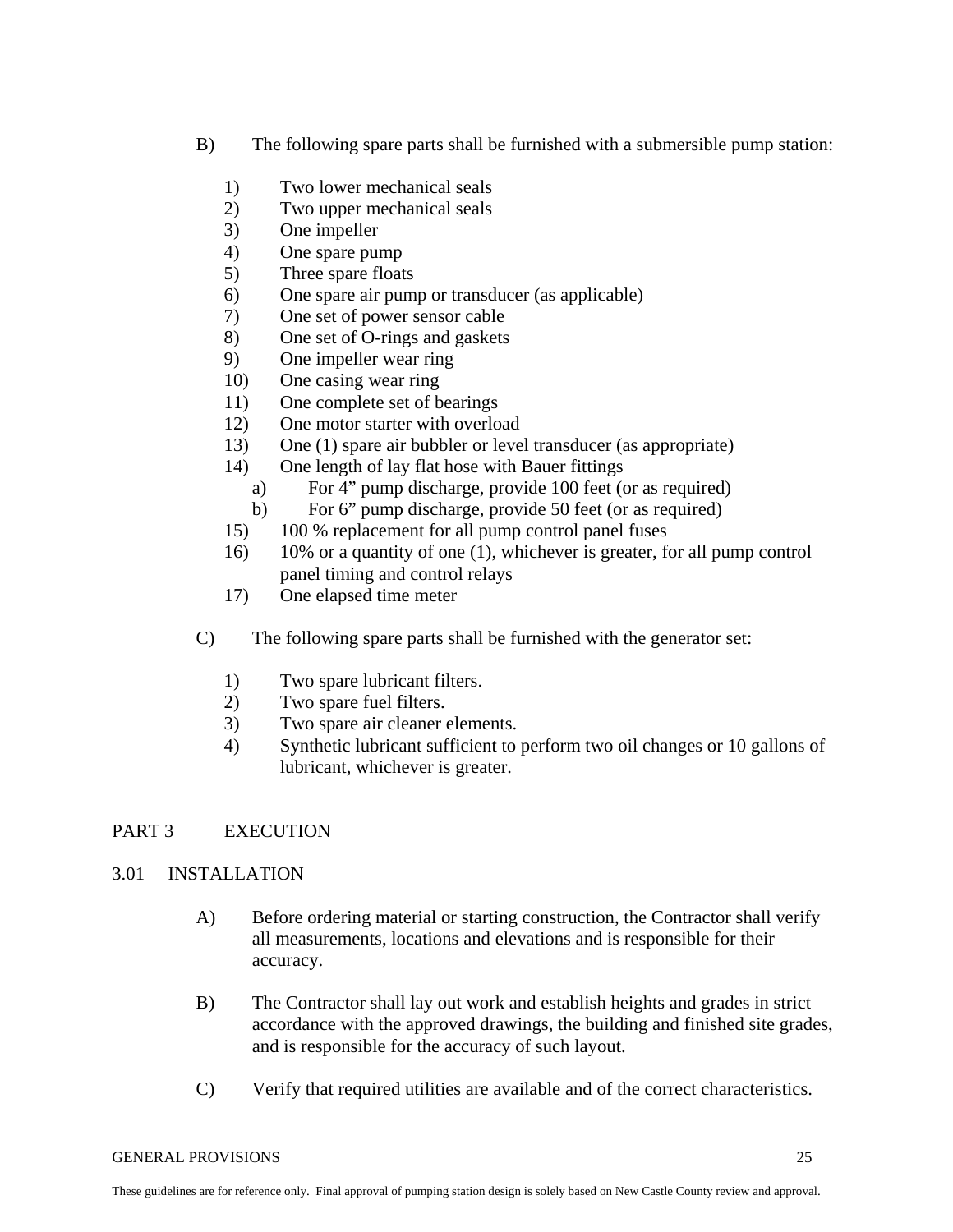- D) Installation of the pump station shall be in accordance with the New Castle County approved drawings and plans, and according to the manufacturers' written recommendations. New Castle County must approve any deviation from these plans that could affect the operation of the individual equipment provided, or the pump station as a whole.
- E) The Contractor shall submit equipment and material specifications that will be used or installed for New Castle County review and approval. Information shall include technical information such that the quality of the equipment or material can be established. Information should be specific to the exact equipment or material.
	- 1) Equipment and material that require review and approval includes but not limited to the following:
		- a) Pumps & Controls (pumps, motors, relays, breakers, lights, switches, starters, panel enclosure dimensions, panel layout, etc.)
		- b) Piping, Fittings, Valves (size, class, finish, etc.)
		- c) Wet Well (MH Steps or Ladder, interior and exterior coatings, gaskets, access hatch, etc)
		- d) Electrical Equipment (interior and exterior lights, heater, dehumidifier, ventilation fans, louvers, meter and disconnect switch, conduit, wire, etc.)
		- e) Hoist, Trolley and Beam (as necessary)
		- f) Generator and Automatic Transfer Switch
		- g) Telemetry (equipment and RF Survey Results)
		- h) Building Material (brick, block, stucco, stone, roofing, doors, etc.)

New Castle County must approve all equipment and materials prior to ordering and installation. Any material that is order and/or installed without New Castle County approval is subject to re-order and/or removal and reinstallation at the cost of the Contractor.

- F) The pumps, piping and exposed steel framework shall be cleaned with industrial grade chemical cleaner. The prime coat shall be a zinc base synthetic primer. The finish coat shall be an automotive grade white acrylic enamel.
- G) After the installation is complete, the manufacturer's representative shall place the pumps in operation, conduct a complete function check, and make all necessary adjustments for regular service: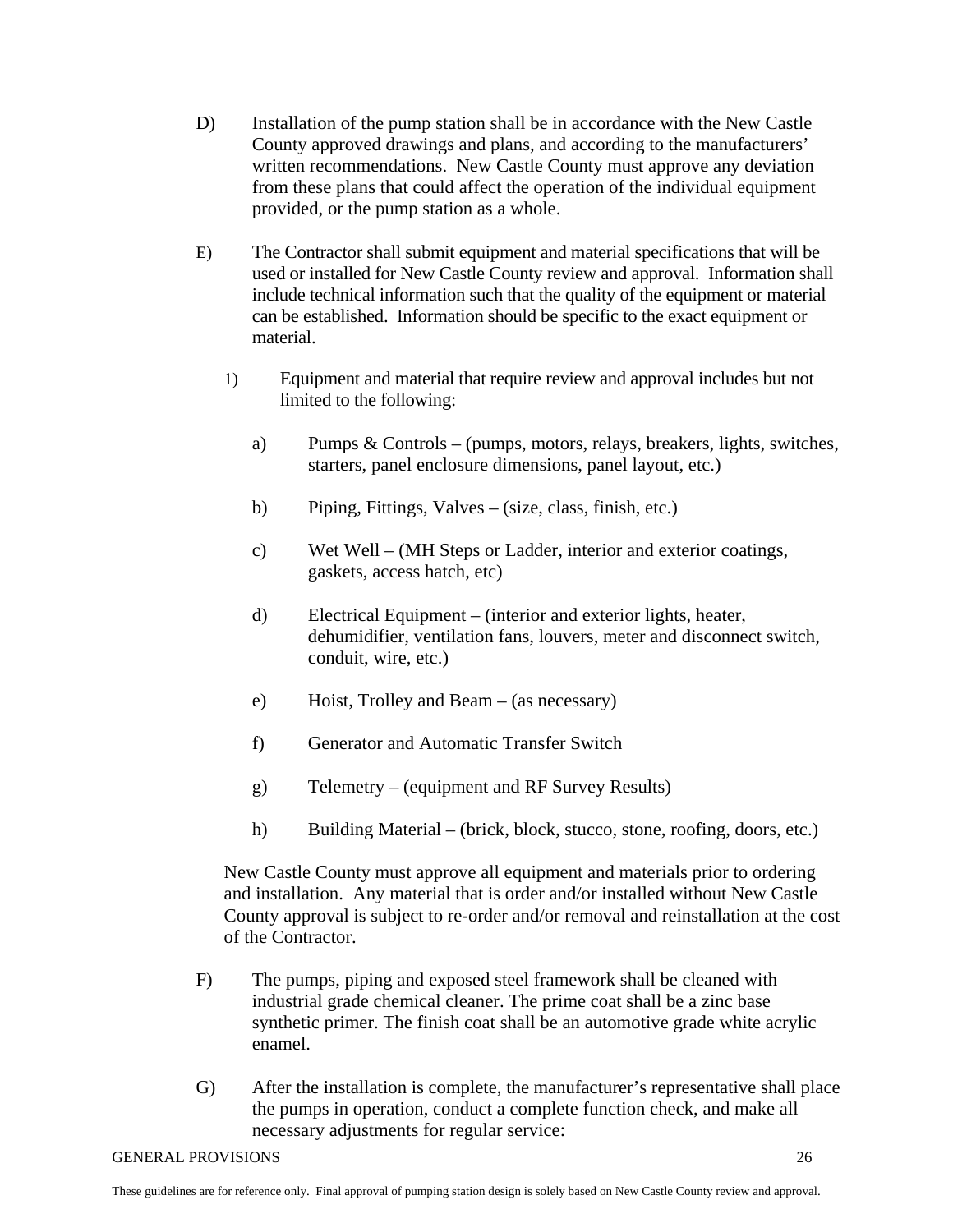- 1) Check and align equipment in accordance with manufacturer's recommendation.
- 2) Calibrate wet well levels.
- 3) Check motor and control data plates for compatibility to site voltage. Install and test the station ground prior to connecting line voltage to station control panel.
- 4) Prior to applying electrical power to motors or control equipment, check all wiring for tight connection. Verify that fuses and circuit breakers conform to project design documents. Manually operate circuit breakers and switches to ensure operation without binding. Open all circuit breakers and disconnects before connection utility power. Verify line voltage, phase sequence and ground before actual start-up.

## 3.02 EQUIPMENT DEMONSTRATION (START-UP TESTS)

- A) The Contractor shall furnish all labor, tools, materials and equipment for all demonstration and start-up tests. The force main shall be filled with water and an operational test shall be conducted that duplicates all operating conditions.
- B) The Contractor shall notify New Castle County three (3) days in advance of each test or demonstration described herein.
- C) Preliminary Test
	- 1) Preliminary testing of all pump station equipment shall be performed before the final start-up test. The equipment manufacturer's representative shall perform all preliminary testing. Preliminary testing should involve successful operation of all pump station equipment individually, and as a complete system.
	- 2) The equipment manufacturer must accept the equipment as being installed properly and operating according to the design.
	- 3) The Contractor shall supply the manufacturer's test results and acceptance to New Castle County for review and approval. Test results shall include but not be limited to:
		- a) Gauge readings, TDH, shutoff head and operating speed for each pump separately and together (drawdown test)
		- b) Re-prime performance test results (if applicable).
		- c) Nameplate information.
- GENERAL PROVISIONS 27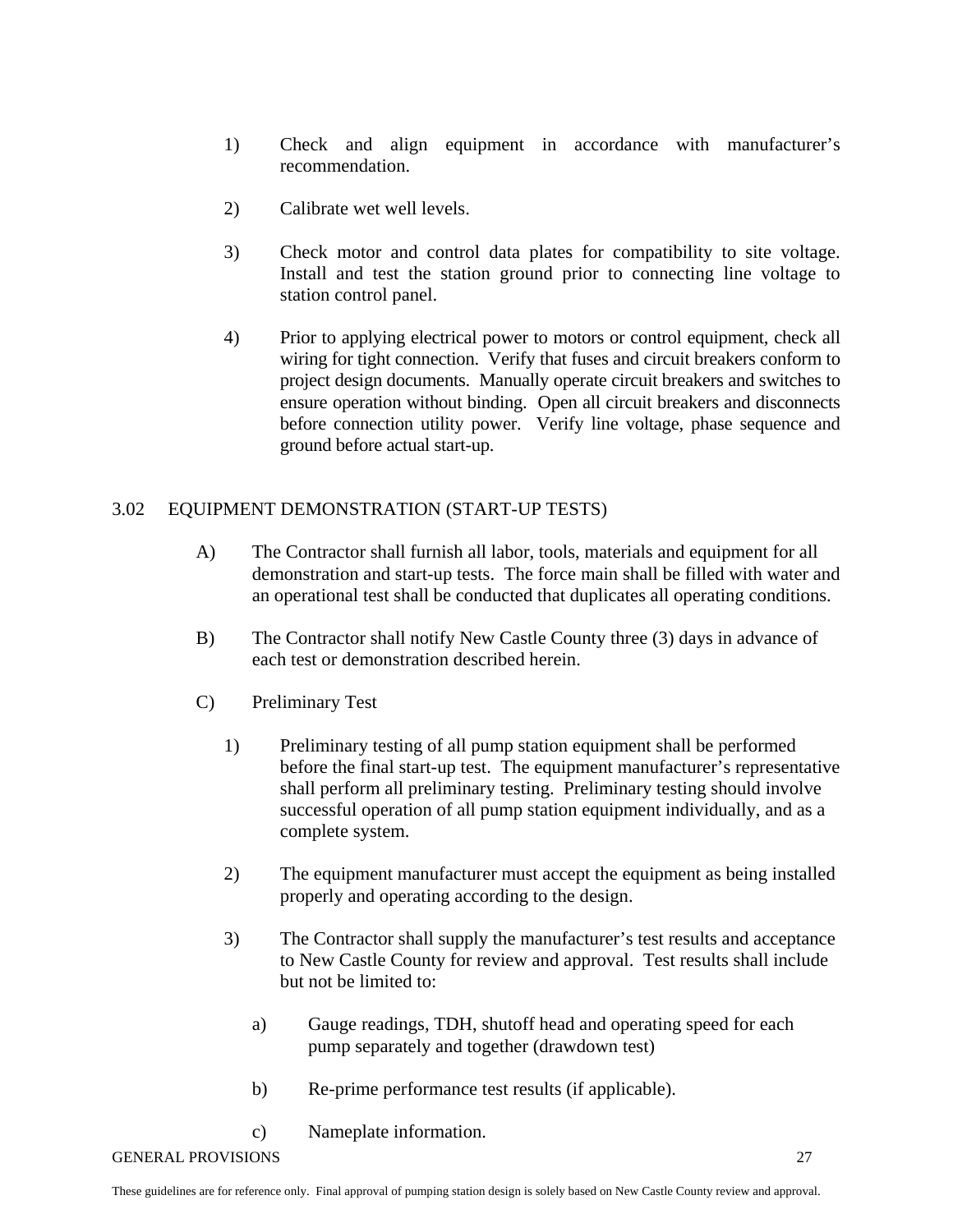- d) Results of electrical tests including voltage and amperage readings.
- e) Certification that equipment was properly installed, lubricated, in accurate alignment and satisfactorily operated at full load.
- f) Certification that the installation equipment is operating as specified.
- D) Final Test
	- 1) Final start-up testing will be scheduled only upon successful completion of preliminary testing and acceptance of test results by New Castle County.
	- 2) Final testing shall be scheduled with New Castle County Plant Operations three (3) days in advance.
	- 3) Final testing shall be performed by New Castle County Plant Operations to confirm results of preliminary testing. Final testing shall also include examination of the force main and all appurtenances, acceptance of spare parts, and discussion of other pertinent issues.
- E) All deficiencies found shall be corrected at the Contractor's expense. Correction may include replacement of defective equipment and/or materials. New Castle County must accept all corrections prior to acceptance of the pumping station.
- F) In some cases, New Castle County may allow the Contractor to operate the pump station when some portion(s) of the start-up testing failed or does not meet New Castle County standards. In such cases, the Contractor shall assume full financial liability for the continued operation of the pump station or the results of failed operation.
- G) If New Castle County allows the Contractor to operate the station prior to New Castle County acceptance, the Contractor has sixty (60) days in order to correct all deficiencies and re-test if necessary. If this time period is exceeded, New Castle County shall assume maintenance responsibilities for the pumping station, and charge the Contractor for all maintenance activities, including labor and material.

## 3.03 EQUIPMENT TRAINING

- A) Instruction for New Castle County employees shall not be scheduled until testing has been successfully completed.
- B) The Contractor shall supply the services of the manufacturer's representative for training of New Castle County employees.

#### GENERAL PROVISIONS 28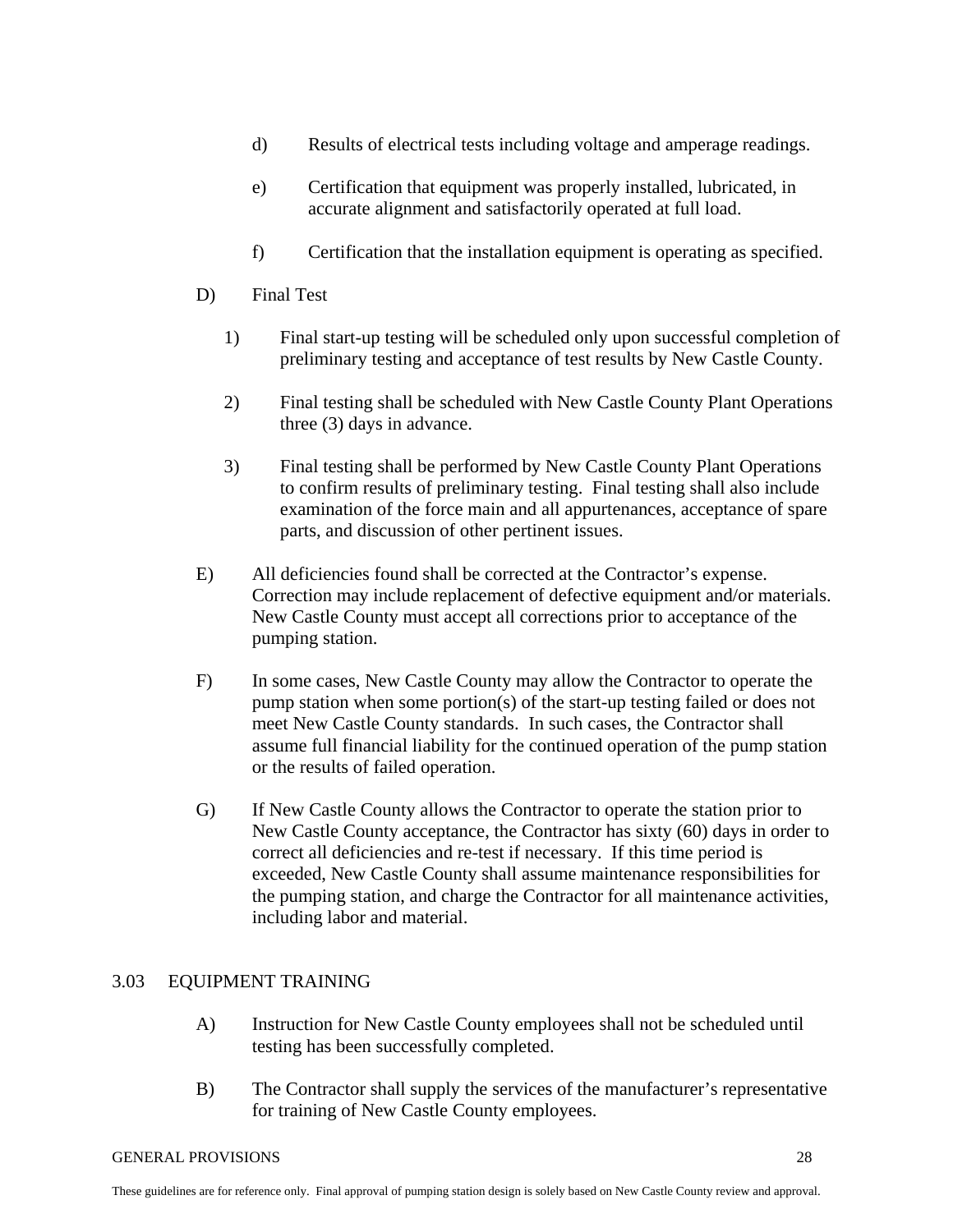C) Instruction for New Castle County employees shall include review of start-up, operation and shut down procedures, alternate modes of operation, anticipated adjustments, maintenance procedures and schedules, troubleshooting methods and manufacturer's operation and maintenance literature. New Castle County reserves the right to record the instruction sessions.

## 3.04 PROJECT COMPLETION

A) Once the installation has been tested and accepted by the equipment manufacturer and New Castle County, the Contractor must provide a release of liens and record plan compliance to New Castle County. New Castle County will then send an acceptance letter to the developer indicating that the installation is accepted and the transfer of the deed and utilities can commence.

#### END OF SECTION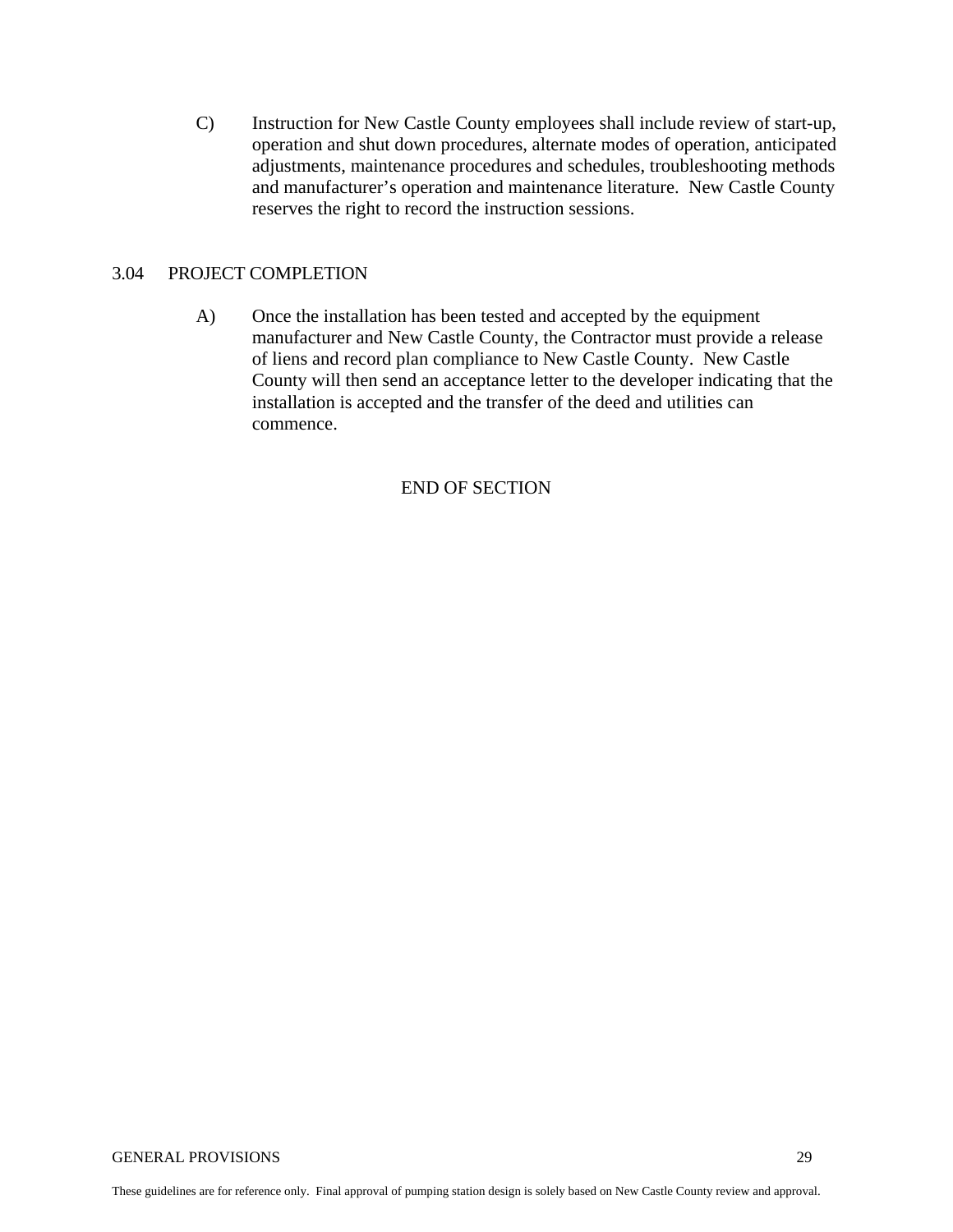## SUBMERSIBLE SEWAGE PUMP STATION

## PART 1 GENERAL

#### 1.01 SCOPE OF WORK

- A) The Contractor shall provide all labor, material, equipment and incidentals as shown specified and required to furnish and install the wet well, building, pumps, controls, and other equipment as specified herein.
- B) Guidelines common to all New Castle County pump stations are found in General Provisions.
- C) Due to changing technology and practices, these guidelines are for reference only. New Castle County reserves the right to update these guidelines without notification. All equipment and labor performed is subject to review and approval/acceptance by New Castle County.
- A) Refer to Plates PS-S-PL and PS-S-EL for more information concerning submersible type pumping stations.

#### 1.02 SUBMITTALS

A) Submit under the provisions of General Provisions – Submittals.

## 1.03 OPERATION AND MAINTENANCE DATA

A) Submit under provisions of General Provisions – Operation and Maintenance Data.

## 1.04 QUALITY ASSURANCE

A) Perform work in accordance with General Provisions – Quality Assurance.

## 1.05 PROJECT RECORD DOCUMENTS (AS-BUILTS)

A) Record actual locations of pipes, utilities, equipment and accessories. All corrections to the original design shall be made electronically to the original CAD file(s) supplied by the Engineer and/or New Castle County.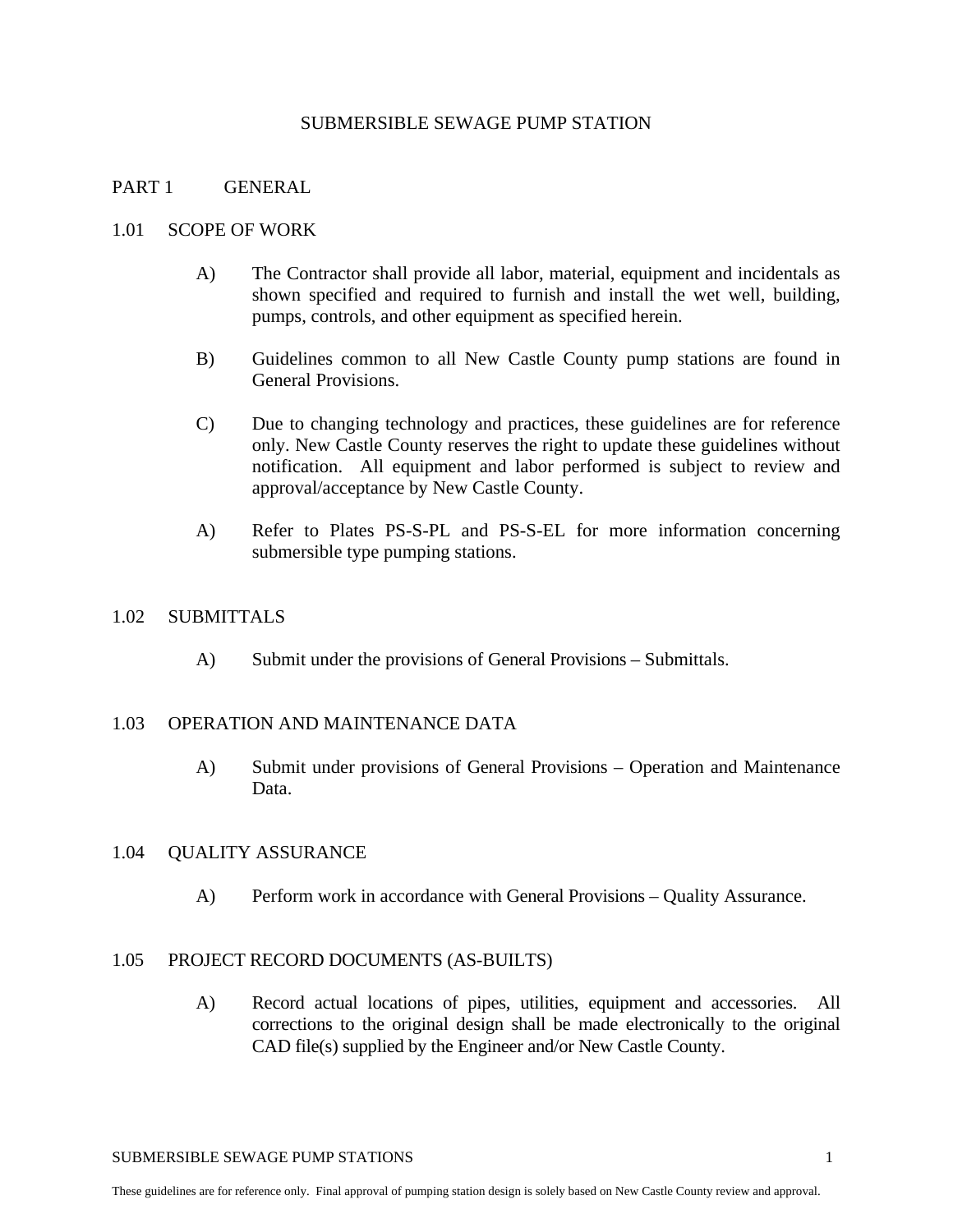## PART 2 MATERIALS

## 2.01 GENERAL

- A) The pump station shall be complete with all equipment specified herein and factory assembled. The principle items of equipment shall include a minimum of two (2) submersible, non-clog pumps, guide / lifting rail assembly, motor control panel, level control, valves, piping and appurtenances and other equipment as specified herein.
- B) The Contractor shall supply separate enclosures with motor controls, thermalmagnetic circuit breakers, magnetic motor starters, automatic liquid level control system, variable frequency drives (VFDs) and magnetic flow meters if required by New Castle County.

## 2.02 PUMPS

- A) General
	- 1) Each submersible pump shall have the necessary characteristics and shall be selected to perform in accordance with, and subject to, the provisions of the paragraphs below.
	- 2) Submersible pumps shall be vertical, double sealed non-clog pumps specifically designed for pumping raw, unscreened, domestic sanitary sewage. The submersible pump shall be of a proven design suitable for solids handling. Pump manufacturer shall be ITT Flygt, KSB, Barnes, Fairbanks-Morse, or approved equal.
	- 3) Submersible grinder pumps are not acceptable.
- B) Size
	- 1) Pumps shall have minimum 3" discharge connections.
- C) Volute & Motor Housing
	- 1) The pump volute shall be constructed of heavy wall Class 30 cast iron or ductile iron. Volute shall be hardened if abrasives are expected. The motor housing shall be constructed from the Class 30 cast iron, ductile iron or Type 316 stainless steel.
- D) Impeller
	- 1) The impeller shall be constructed of stainless steel or abrasion resistant cast iron as determined by New Castle County. The impeller shall be semi-open, closed or vortex design with single or multiple vanes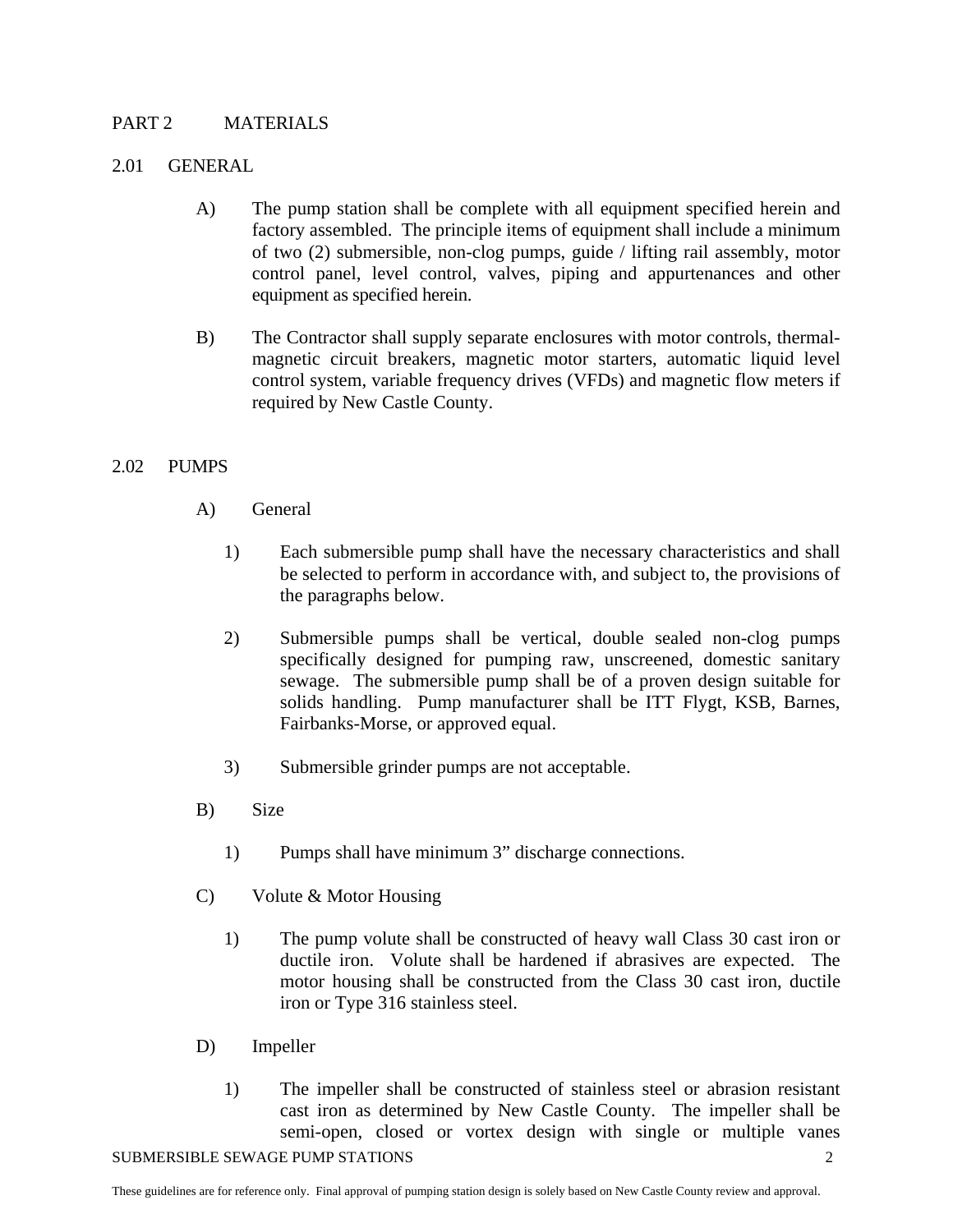depending upon the application. The impeller shall incorporate pump out vanes on the back shroud. The impeller shall be secured to the pump shaft with stainless steel hardware. Impeller and rotating assembly shall be statically and dynamically balanced.

- E) Primary Seal
	- 1) A mechanical seal shall seal the pump shaft to prevent leakage. Mechanical seal faces shall be constructed of tungsten carbide and/or silicon carbide faces with stainless steel fittings. Ceramic faces are not acceptable. Seal shall be housed in an oil filled chamber that shall contain a probe to detect moisture (seal failure). The probe shall activate a warning light on the pump control panel in the event of moisture being in the seal.
- F) Secondary Seal
	- 1) The seal between the seal chamber and the motor shall be a mechanical seal. The secondary mechanical seal faces shall be carbon and/or tool steel. Ceramic faces are not acceptable.
- G) Shaft
	- 1) Pump shaft shall be type 420 stainless steel. The shaft shall be designed and supported such that deflection at the impeller is a maximum of 0.005 inches, and shall be supported by heavy duty sealed anti-friction bearings.
- H) Bearings
	- 1) The pump shall be equipped with sealed bearings sized to handle all expected loads. Bearings shall have a minimum B-10 rating of 70,000 hours.
- I) Hardware
	- 1) All pump hardware, fasteners, etc., shall be constructed of stainless steel.
- J) Wear rings
	- 1) The casing and impeller shall be fitted with removable and replaceable wear rings. Wear material to be selected during the submittal review process.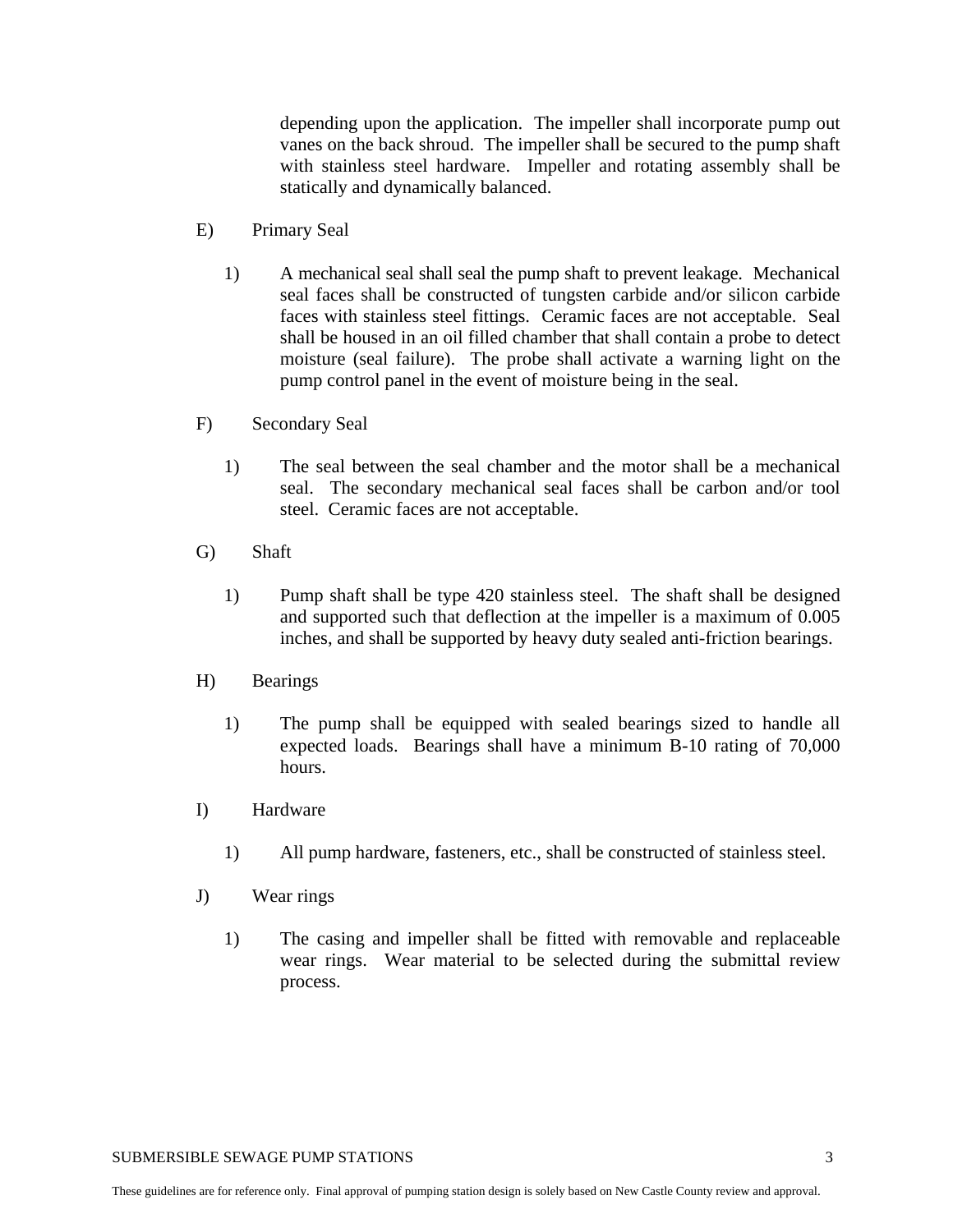#### 2.03 DRIVE UNIT

- A) Submersible motors shall meet the following requirements:
	- 1) High efficiency motors utilizing copper winding, Class F or H insulation and heavy varnish. Motors shall meet NEMA Design B electrical design.
	- 2) Air or oil filled compartment designed to operate continuously in a nonsubmerged condition.
	- 3) Motor and motor housing shall be bolted to the pump body to allow for removal and repair. Shrink or press fits assemblies of the stator and motor housing shall not be acceptable.
	- 4) Motors shall incorporate thermal overload protectors. The protectors shall be bi-metallic switches and shall be embedded in each phase of the winding to sense high temperature. The switch shall be rated at 140 °C,  $\pm$ 5 °C. Overloads shall automatically reset when temperature decreases.
	- 5) The motor shall be capable of running for extended periods out of the pumped liquid.
	- 6) Motors shall be rated as explosion-proof with a maximum speed of 1,800 RPM.
	- 7) The motor shall be non-overloading for the entire pump curve.
	- 8) Motor shall be suitable for a minimum of 15 starts per hour and shall have a 1.15 service factor submerged in 40 °C fluids.
	- 9) Motors shall operate on standard voltages of 480, 240 or 208 volts, as specified and 60 hertz. Allowed voltage variation is  $\pm 10\%$ ; allowable frequency variation is  $\pm 5\%$ .
	- 10) All motors shall be 3 phase.
	- 11) Motors shall be supplied with a high quality factory applied epoxy coating system, with a stainless steel stamped nameplate secured to the housing. A duplicate stainless steel nameplate shall be mounted in the control cabinet.
	- 12) Motors applied with variable frequency drives (VFDs) shall meet the previous requirements and shall be specifically manufactured and labeled for inverter duty. Derating a standard motor for inverter duty shall not be acceptable.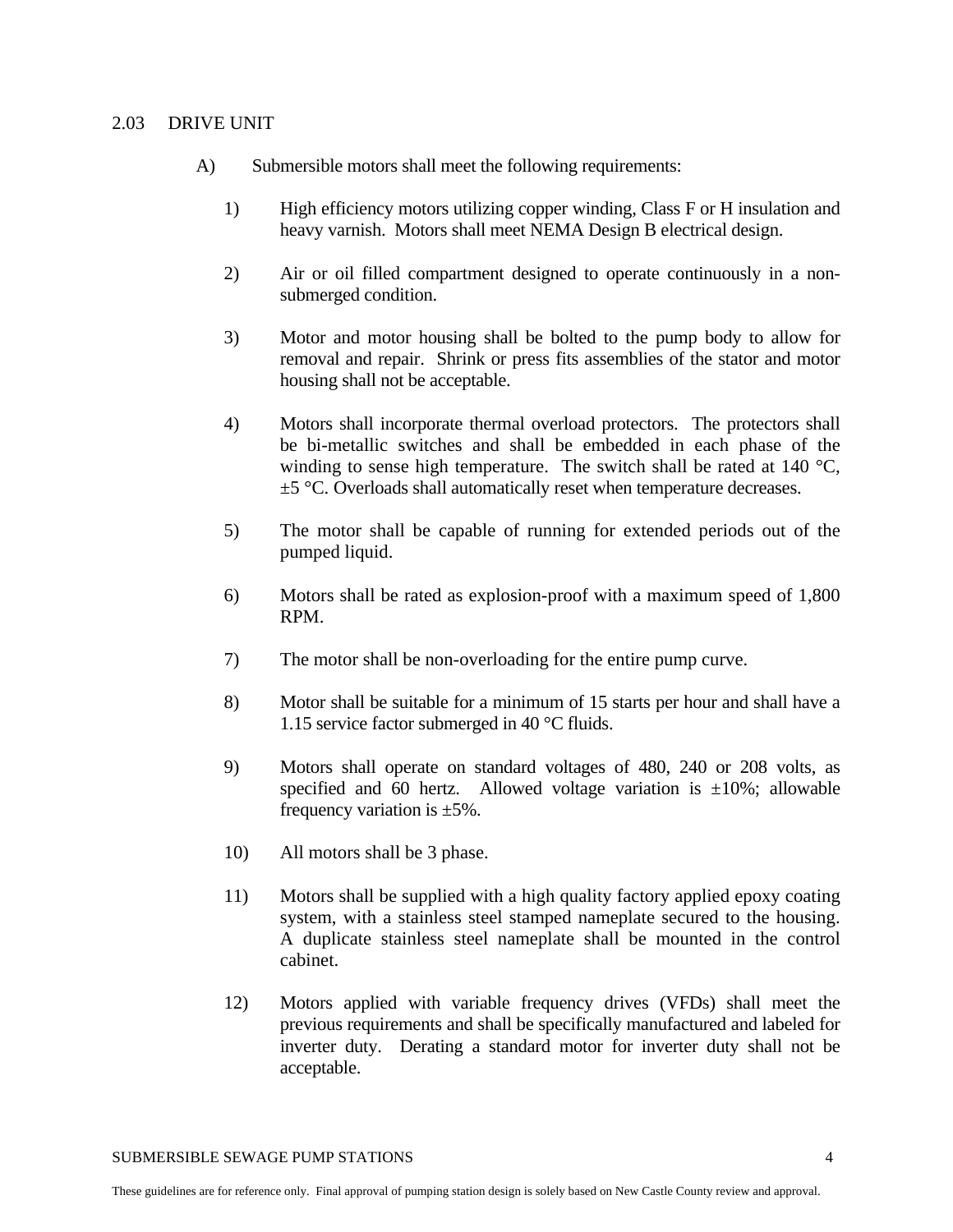## 2.04 OTHER EQUIPMENT REQUIRED

- A) Spare Parts
	- a) See General Provisions for a list of spare parts to be supplied with each submersible pump station.
- B) Guide Rail
	- 1) Submersible pumps shall be installed on a guide rail system to allow for removal and installation of the pump without entering the wet well. The guide rail assembly shall include all components necessary to provide a complete and fully functional assembly including:
		- a) Discharge base shall be constructed of cast iron.
		- b) Guide rails and supports shall be constructed of stainless steel.
		- c) Cast iron quick release fitting shall be mounted to or integral to the pump volute.
		- d) The lifting chain shall be stainless steel.
- C) Base Elbow and Fittings
	- 1) Base elbows / break-away fittings shall be supplied and manufactured by the pump manufacturer. The base elbow shall have a flanged end for the discharge pipe. Base elbows shall be cast or ductile iron with integral mounting feet or stand.
		- a) Flanges shall be drilled to ANSI B16.1 125 lb. standard.
		- b) Stainless steel bolts and hardware shall be used for the base elbows, including anchor bolts for the mounting of the elbows into the existing concrete floor.
- D) Indicators
	- 1) Indicating lights shall be oil tight type and equipped with integral step-down transformers for long lamp life. Lamps shall be LED-type with a minimum life of 15,000 hours. LEDs shall be replaceable from the front without opening the control panel door and without the use of tools.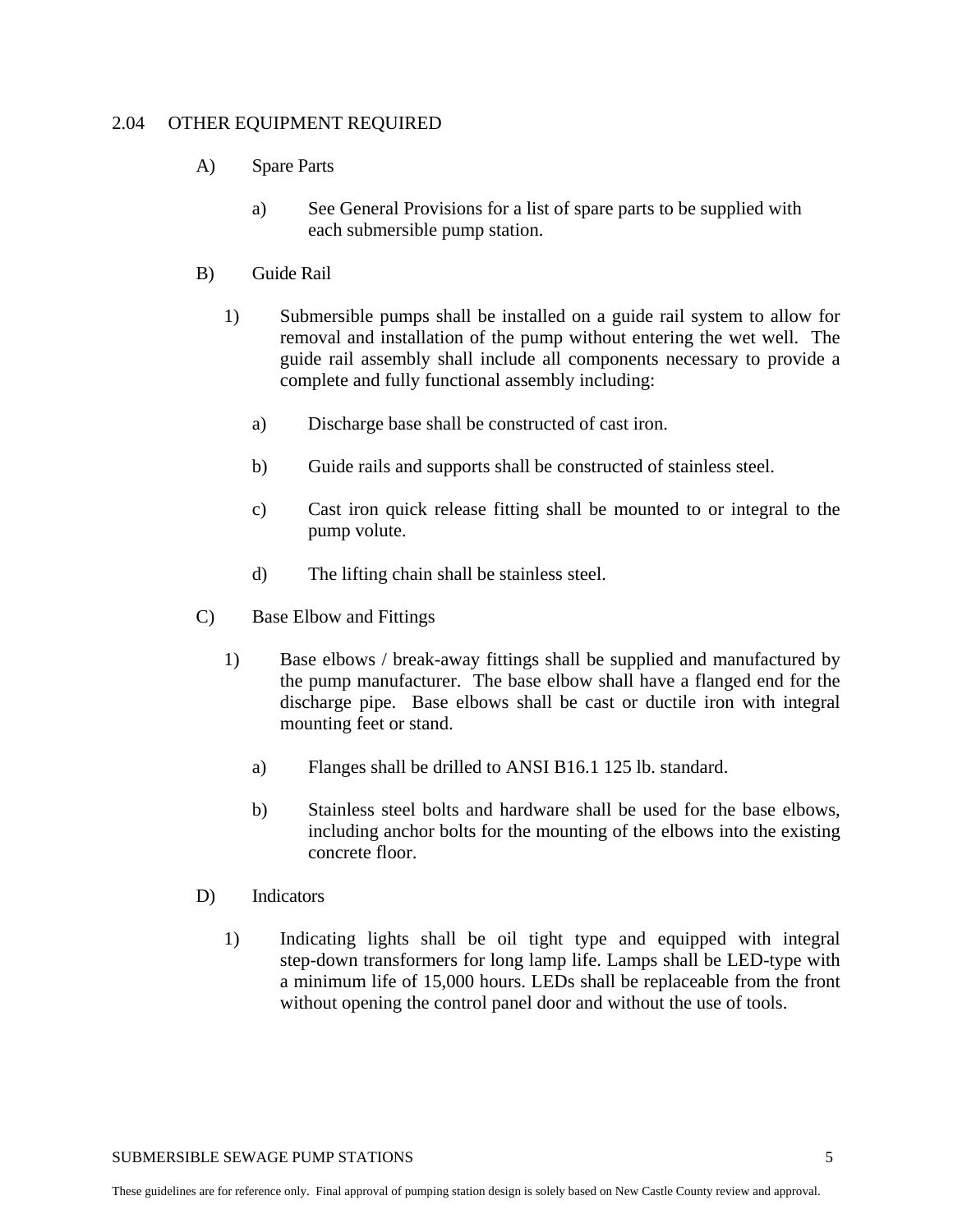- 2) Indicating lights will be furnished for the following functions:
	- a) Pump #1 Run.
	- b) Pump #2 Run.
	- c) Pump #1, seal failure.
	- d) Pump #2, seal failure
	- e) Pump #1, high temp failure
	- f) Pump #2, high temp failure
	- g) High wet well level alarm.

END OF SECTION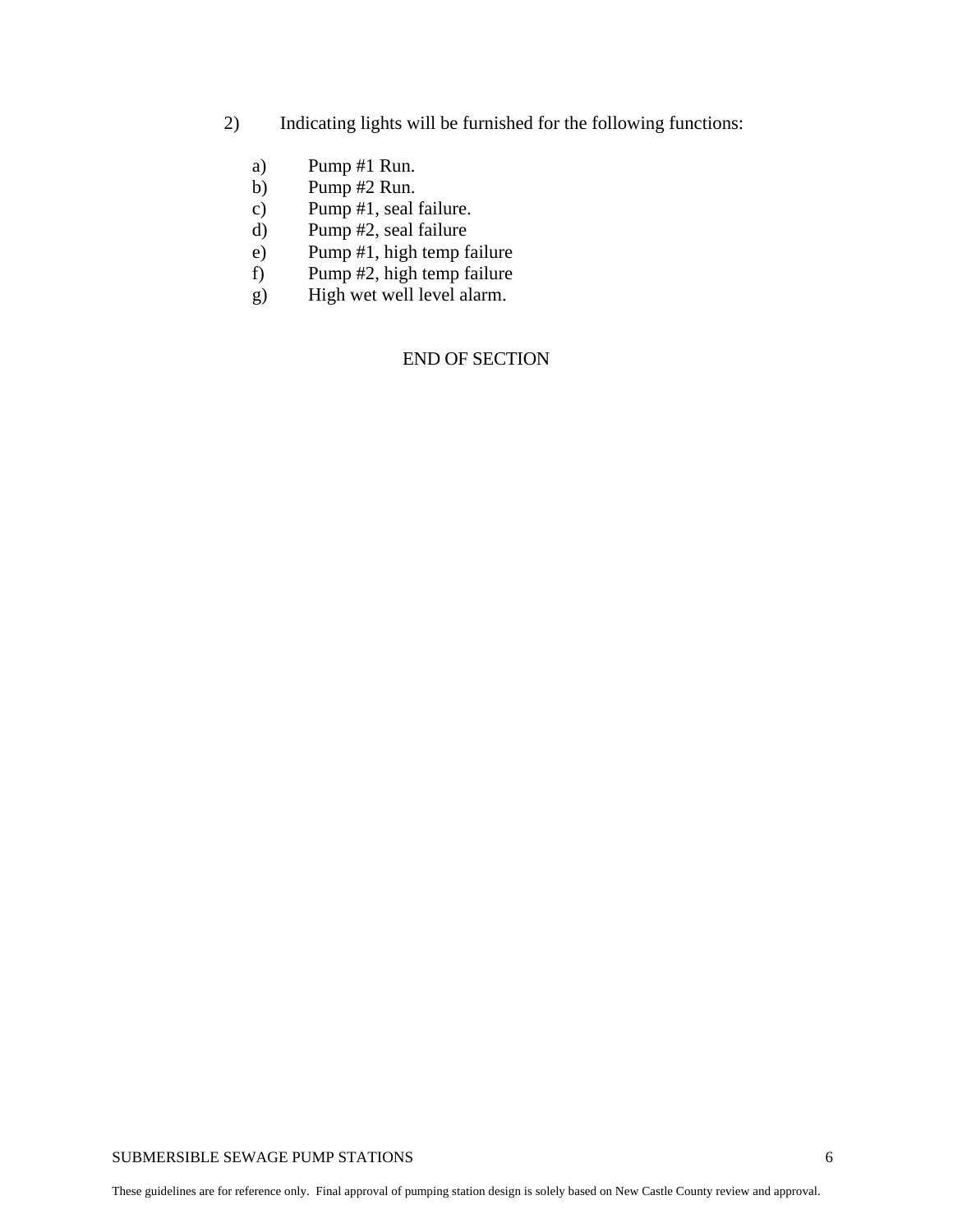## SUCTION LIFT SEWAGE PUMP STATION

#### PART 1 GENERAL

#### 1.01 SCOPE OF WORK

- A) The Contractor shall provide all labor, material, equipment and incidentals as specified to furnish, install and test pumps, controls, and all appurtenances of the size and service indicated in these guidelines.
- B) Guidelines common to all New Castle County pump stations are found in General Provisions.
- C) Due to changing technology and practices, these guidelines are for reference only. New Castle County reserves the right to update these guidelines without notification. All equipment and labor performed is subject to review and approval/acceptance by New Castle County.
- D) New Castle County has determined that Gorman-Rupp Super T-Series pumps are the pumps to be used in suction lift pump stations. This determination is based on inventory, pumps in use and spare parts. Gorman-Rupp pump stations shall also include the EPS 2000 level control system, or the latest version, as supplied by the manufacturer. No substitutes will be accepted.
- E) Refer to Plates PS-SL-PL and PS-SL-EL for more information concerning suction lift type pumping stations.

#### 1.02 SUBMITTALS

A) Submit under the provisions of General Provisions – Submittals.

## 1.03 OPERATION AND MAINTENANCE DATA

A) Submit under provisions of General Provisions – Operation and Maintenance Data.

#### 1.04 QUALITY ASSURANCE

A) Perform work in accordance with General Provisions - Quality Assurance.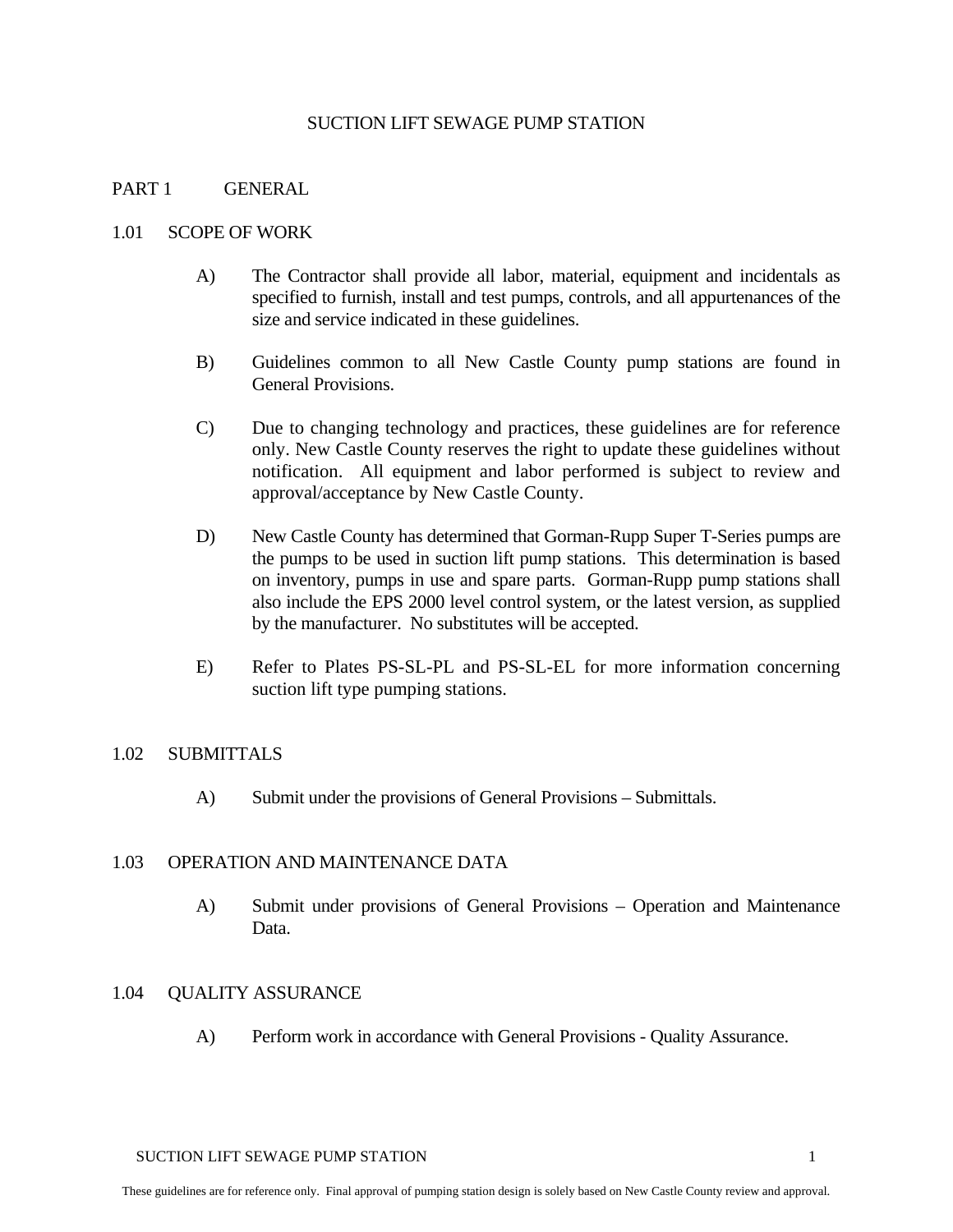#### 1.05 PROJECT RECORD DOCUMENTS (AS-BUILTS)

A) Record actual locations of pipes, utilities, equipment and accessories. All corrections to the original design shall be made electronically to the original CAD file(s) supplied by the Engineer and/or New Castle County.

## PART 2 MATERIALS

## 2.01 GENERAL

- A) The pump station shall be complete with all equipment specified herein, factory assembled on a steel base. The principal items of equipment shall include two (2) self-priming, horizontal, centrifugal, V-belt motor driven sewage pumps, valves, and piping.
- B) The Contractor shall supply separate enclosures with motor controls, thermalmagnetic circuit breakers, magnetic motor starters, automatic liquid level control system, variable frequency drives (VFDs) and magnetic flow meters if required by New Castle County.

## 2.02 PUMPS

- A) General
	- 1) Each suction lift pump shall have the necessary characteristics and shall be selected to perform in accordance with, and subject to, the provisions of the paragraphs below.
	- 2) Suction lift pumps shall be self-priming sewage pumps, specifically designed for pumping raw, unscreened, domestic sanitary sewage. Pumps shall be Gorman-Rupp Super T-Series pumps.
- B) Size
	- 1) Pumps shall have a minimum 3" flanged suction and discharge connection.
- C) Pump Casing Material
	- 1) Pump case shall be made of high-grade cast iron. The casing shall be foot supported, and shall have a horizontal centerline suction and vertical discharge. The pump casing shall have a priming fill port  $3-3/4$ " in diameter with a safety lock bar cover. The casing shall have a minimum 1-¼" diameter drain hole at the bottom of the pump.

## D) Impeller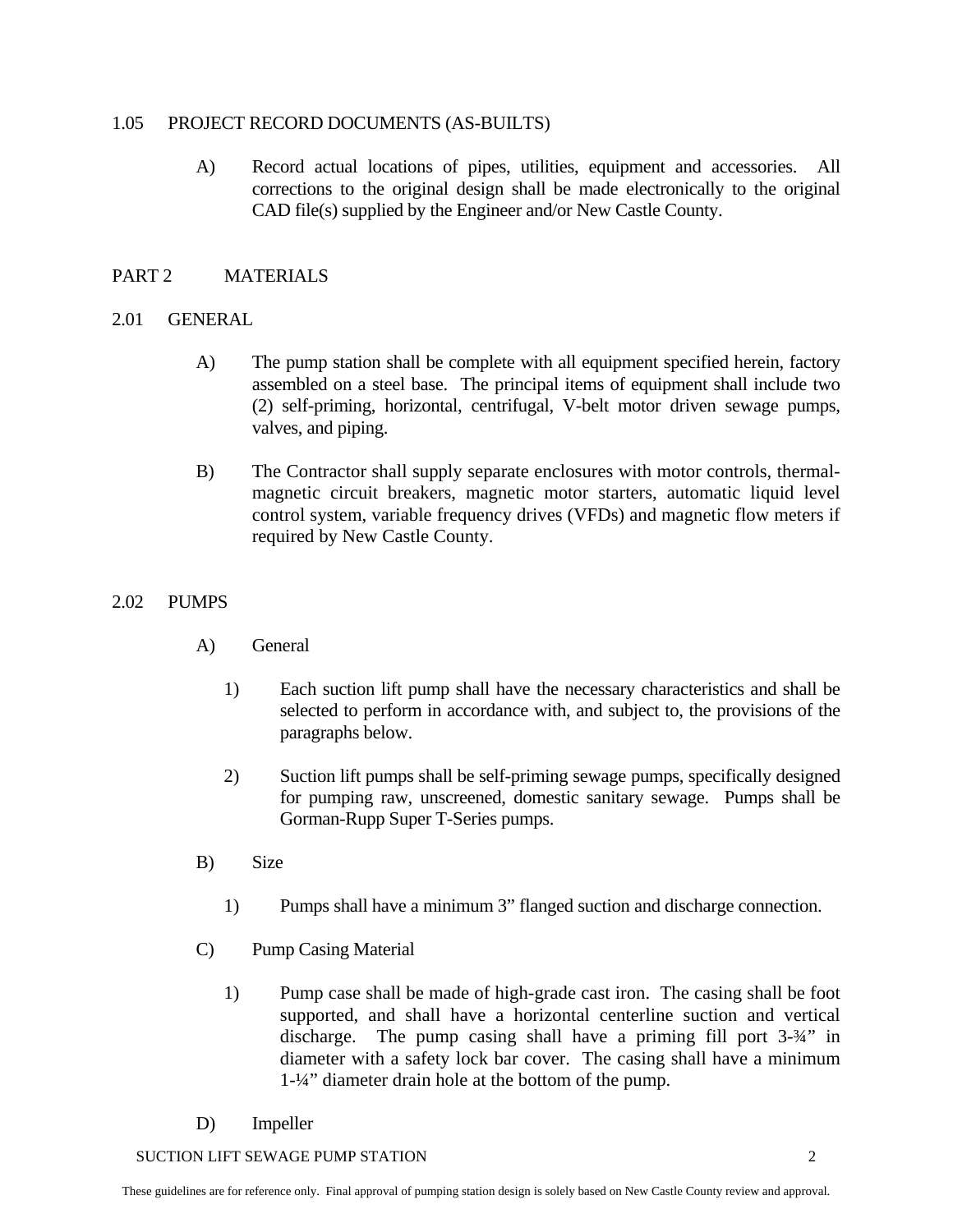- 1) The impeller shall be two-vaned, semi-open, non-clog, cast iron, abrasion resistant cast iron, or 316 stainless steel with integral pump out vanes on the back shroud. The impeller shall thread onto the pump shaft and be secured with a lockscrew. The 316 stainless steel lockscrew shall be covered with a cone shaped 316 stainless steel shroud to prevent wear of the lockscrew.
- E) Seal
	- 1) A mechanical cartridge seal shall seal the pump shaft against leakage. The stationary sealing member and the mated rotating face shall be tungsten titanium carbide. Each of the mated surfaces shall be lapped to a flatness of three light bands (35 millionths of an inch), as measured by an optical flat under monochromatic light. The stationary seal seat shall be double floating so that faces will not lose alignment during periods of shock loads that will cause deflection, vibration, and axial movement of the pump shaft. The seal shall be warranted for five (5) years from date of shipment.
	- 2) The seal shall be lubricated with oil from a separate, oil-filled reservoir. The same oil shall not be used to lubricate both the shaft seal and the shaft bearings.
	- 3) The seal shall be warranted for five (5) years.
- F) Shaft and Shaft bearings
	- 1) Shaft shall be constructed of Alloy Steel No. 4140 and shall employ an Alloy Steel No. 4130 shaft sleeve.
	- 2) The pump shaft bearings shall be anti-friction ball or tapered roller bearings, of ample size and proper design to withstand all radial and thrust loads that can reasonably be expected during normal operation. Bearings shall be lubricated from a separate reservoir. Pump designs in which the same oil lubricates both the shaft bearings and the shaft seal shall not be acceptable
	- 3) The shaft bearings shall be isolated from the seal cavity with an air gap to provide positive protection of the bearings in the event of a seal leak and to provide for external monitoring of the seal integrity.
- G) Unit Base
	- 1) The unit base shall comprise a ¼" minimum steel base plate, perimeter flange, reinforcement and shall incorporate openings for access to all internal cavities to permit complete grouting of unit base after installation. Perimeter flange and reinforcements shall be designed to prevent flexing or warping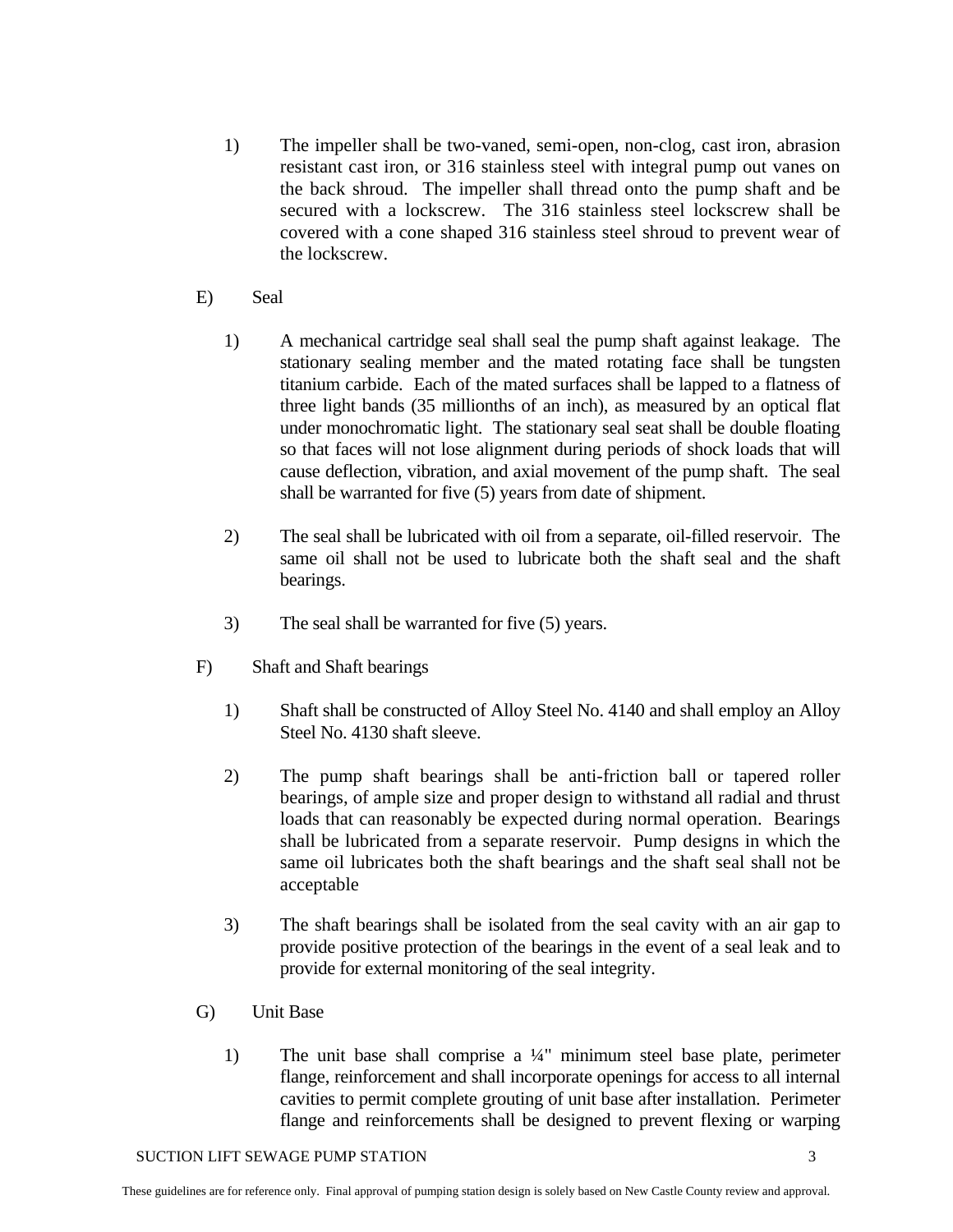under operating conditions. Base plate and/or flange shall be drilled for hardware used to secure unit base to concrete pad as shown on the contract drawings. Unit base shall contain provisions for lifting the complete pump unit during shipping and installation.

- H) Internal Passages
	- 1) All openings, internal passages, and internal re-circulation ports shall be large enough to permit the passage of a sphere 2-½" in diameter for 3" pumps and 3" in diameter for 4" and larger pumps, and any trash or stringy material that may pass through the average house collection system. Screens or any internal devices that create a maintenance nuisance or interfere with priming and performance of the pump shall not be permitted.
	- 2) Certified dimensional drawings indicating size and locations of the priming re-circulation port or ports shall be submitted to New Castle County for approval prior to shipment.
- I) Re-prime Performance
	- 1) Each pump must be capable of re-priming while operating at the selected speed and the selected impeller diameter. Re-prime lift is defined as the static height of pump suction centerline above liquid that the pump will prime; and delivery within five minutes on liquid remaining in the pump casing after a delivering pump is shut down with the suction check valve removed. Additional standards under which re-prime tests shall be run are:
		- a) Piping shall incorporate a discharge check valve down stream from the pump. Check valve size shall be equal or greater than the pump discharge diameter.
		- b) A tap shall be provided on the discharge side of the plug valve piping for installation of a 3/8" I.P.S. gate valve.
		- c) No restrictions shall be present in pump or suction piping which could serve to restrict the rate of siphon drop of the suction leg. Suction pipe configuration for re-prime test shall incorporate a minimum horizontal run of  $4' - 6'$  and one 90 $\degree$  elbow.
		- d) The impeller shall be set at the clearance recommended by the manufacturer in the pump service manual.
		- e) Re-prime lift repeatability shall be demonstrated by five (5) sequential reprime cycles.
		- f) Liquid to be used for the re-prime test shall be water.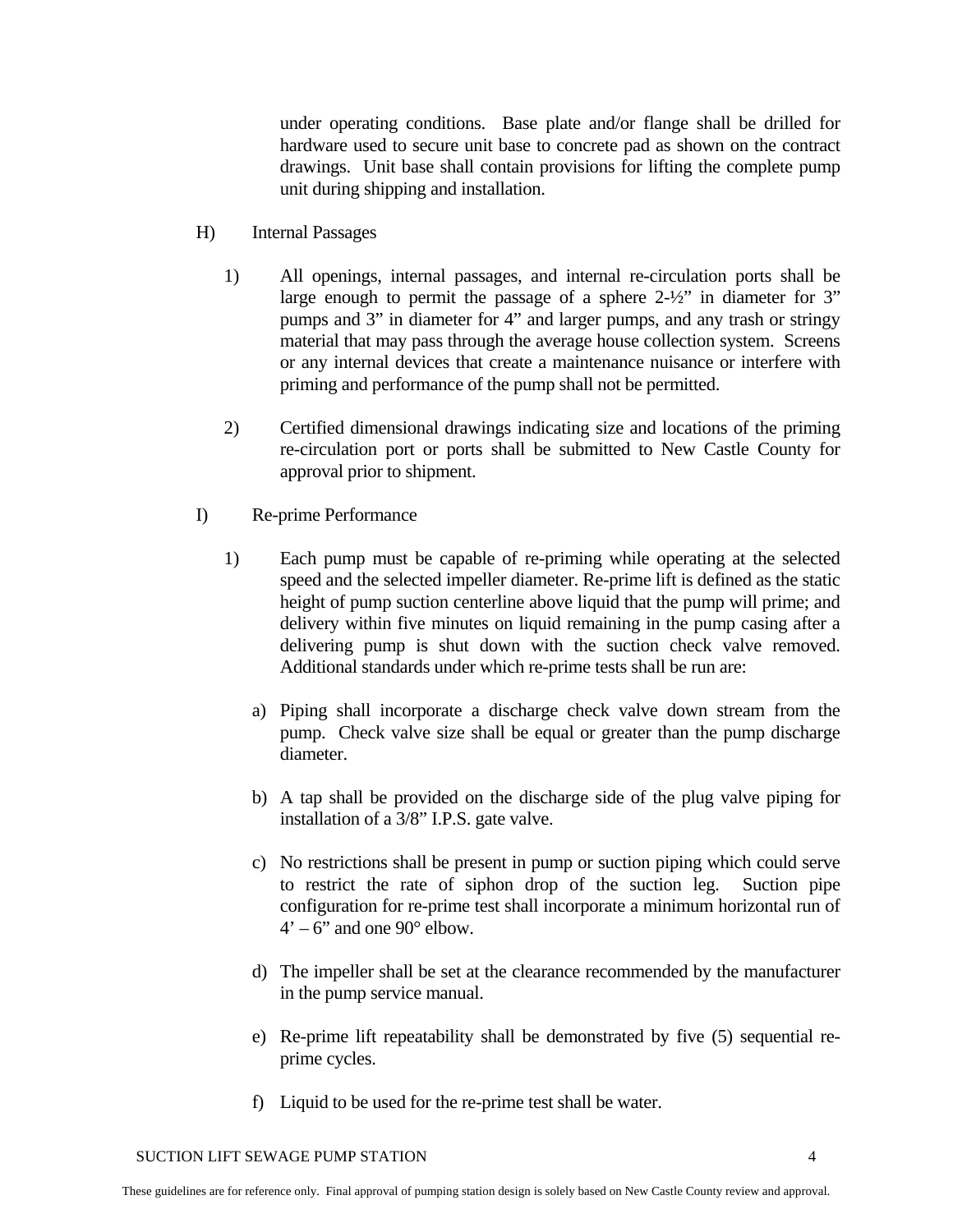- 2) Each pump shall be designed to retain adequate liquid in the pump casing to ensure unattended automatic re-priming while operating at its rated speed in a completely open system without suction check valves and with a dry suction leg.
- 3) Upon request from New Castle County, certified re-prime test data, prepared by the pump manufacturer and certified by a registered professional engineer, shall be submitted for approval.
- J) Pump Suction and Discharge Spools
	- 1) Each pump shall be equipped with a one-piece, cast iron suction spool, flanged on each end. Each spool shall have one  $1-44$ " NPT and one  $44$ " NPT tapped hole with pipe plugs for mounting of gauges or other instrumentation.
- K) Serviceability
	- 1) The pump manufacturer shall demonstrate to New Castle County's satisfaction that due consideration has been given to reducing maintenance costs by incorporating the following features:
		- a) No special tools shall be required for replacement of any components within the pump.
		- b) The pump must be equipped with a removable cover plate (less than 50 lbs.), allowing full access to pump interior to remove stoppages and to provide simple access for service and repairs without removing suction or discharge piping (18" clearance required).
		- c) A wear plate shall be secured to the pump cover plate. Replacement of the wear plate, impeller, seal, and suction check valve shall be accomplished through the removable cover plate. The entire rotating assembly, which includes bearings, shaft, seal, and impeller, shall be removable as a unit without removing the pump volute or piping.
		- d) Each pump shall incorporate a suction valve that can be serviced or removed through the removable cover plate opening without disturbing the suction piping. The sole function of check valve shall be to eliminate re-priming with each cycle. Pumps requiring suction check valves to prime or re-prime will not be acceptable.
		- e) The operating clearance between the impeller and wear plate shall be externally adjustable to maintain optimum hydraulic efficiency. The entire rotating assembly shall move as one unit to enable the clearances to be adjusted. Clearance adjustment by means of moving the shaft, thereby affecting the seal, shall not be acceptable.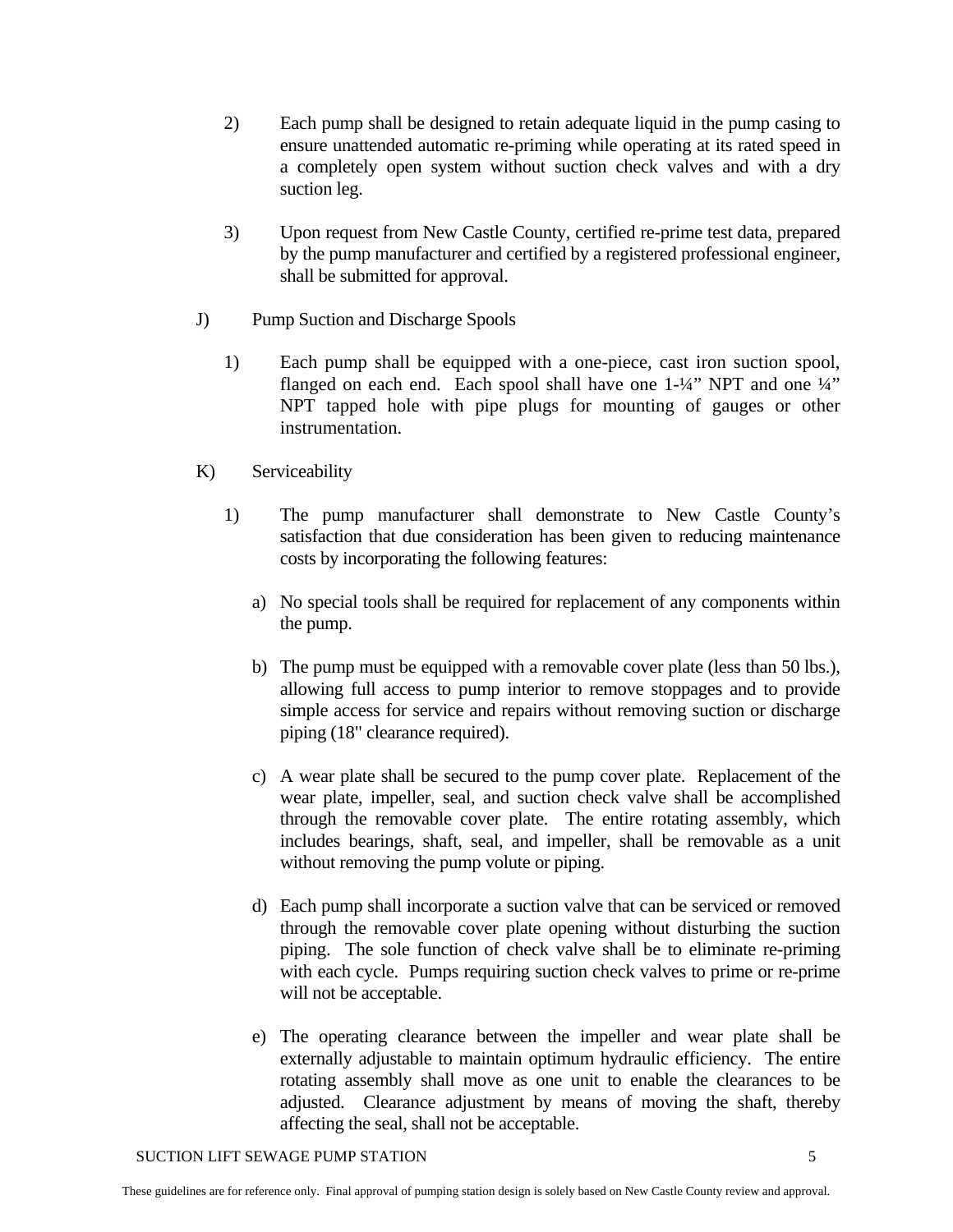- L) Air Release Valves
	- 1) Suction lift pumps shall be equipped with an automatic air release valve, designed to permit the escape of air to the atmosphere during initial priming or unattended re-priming cycles. Upon completion of the priming or repriming cycle, the valve shall close to prevent re-circulation. Valves shall provide visible indication of valve closure, and shall operate solely on discharge pressure. Valves that require connection to the suction line shall not be acceptable.
	- 2) All valve parts exposed to sewage shall be constructed of cast iron, stainless steel, or similar corrosion resistant materials. Diaphragms, if used, shall be fabric-reinforced neoprene or similar inert material.
	- 3) Valves shall incorporate a clean-out port, 3" or larger in diameter for ease of inspection and service.
	- 4) Valves shall be field adjustable for varying discharge heads.

# 2.03 DRIVE UNIT

- A) Pump Motors
	- 1) All suction lift pump motors shall meet the following requirements:
		- a) Motors shall exceed the nominal full load efficiencies designated in Table 1 of NEMA Standard MG-1.
		- b) Horizontal, high efficiency, open drip proof or TEFC design with cast iron body and foot mounted.
		- c) Continuous duty, NEMA Design B. Motors shall meet or exceed NEMA Design B locked and breakdown torque. Motor locked rotor current shall not exceed NEMA Design B current.
		- d) Motors shall be constructed with copper windings, high quality insulation and heavy varnish. Motor insulation shall be Class F or H sized to operate within a Class B temperature rise.
		- e) Motors shall have a 1.15 service factor in a 40 °C ambient.
		- f) Motors shall be equipped with internal space heaters to prevent condensation.

SUCTION LIFT SEWAGE PUMP STATION 6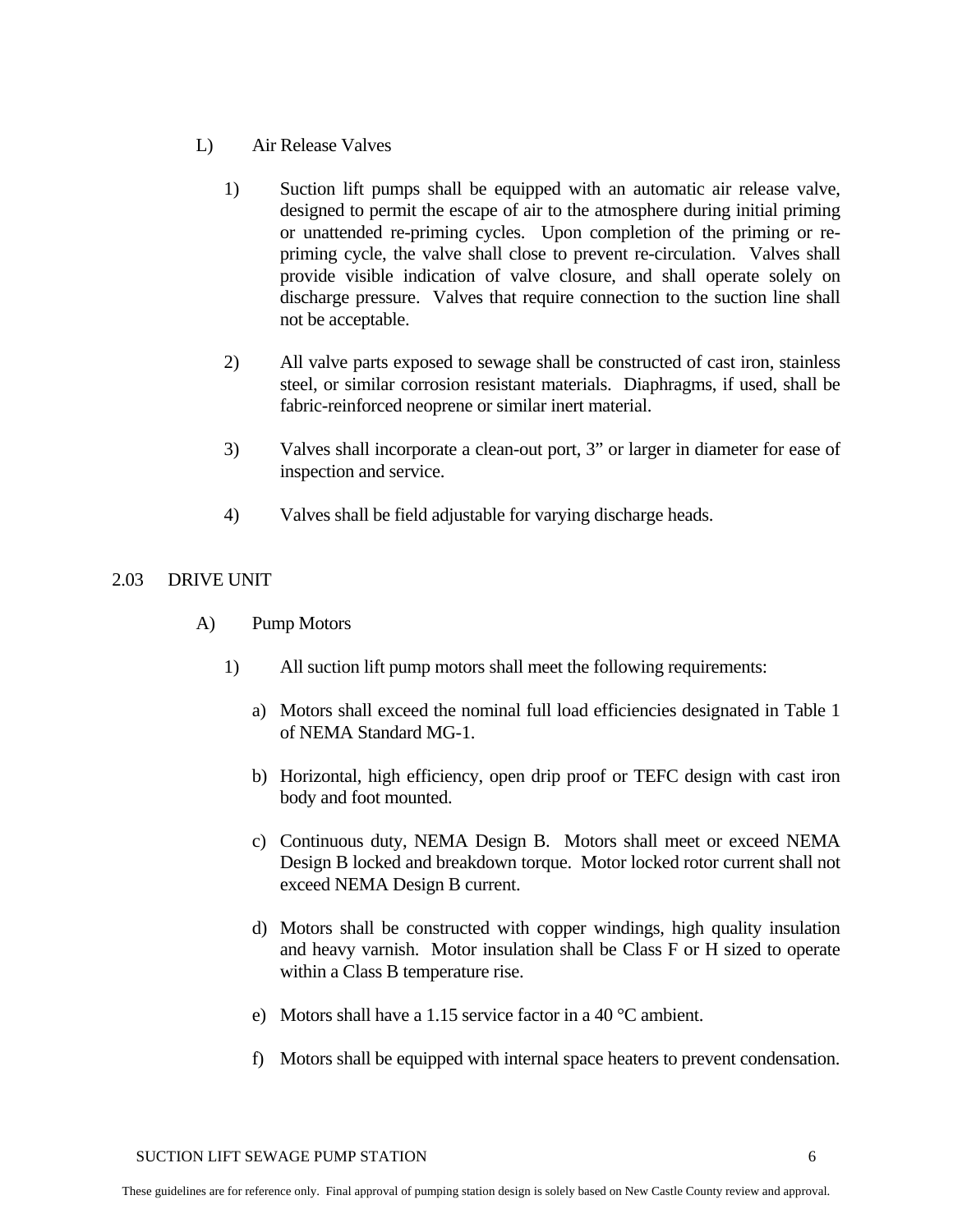- g) Motors shall be equipped with thermal overloads that interrupt the line when activated. Overloads shall sense both temperature and current and shall include automatic reset.
- h) Motors shall have solid shaft and re-greasable ball bearings with a minimum B-10 life of 50,000 hours under maximum load and minimum V-belt sheave size.
- i) Motors shall operate at standard voltages of 480, 240 or 208 volts as specified and 60 Hertz frequency. Motors shall operate successfully with  $\pm$ 10% voltage variation or  $\pm$  5% frequency variation.
- j) All motors shall be 3 phase.
- k) Maximum synchronous speed of the motor shall be 1,750 RPM.
- l) Motors shall be made in U.S.A.
- m) Motors applied with variable frequency drives (VFDs) shall meet the previous requirements and shall be specifically manufactured and labeled for inverter duty. Derating a standard motor for inverter duty shall not be acceptable.
- B) V-Belt Drives
	- 1) Power shall be transmitted from motors to pumps by means of V-belt drive assemblies. The drive assemblies must be selected to establish proper pump speed to meet the specified operating conditions. Sheave sizes shall be standard, readily available sizes selected in accordance with the bolt manufacturer's guidelines.
	- 2) Each drive assembly shall have a minimum of two V-belts. A single-belt drive is not acceptable. Each V-belt drive assembly shall be selected on the basis that adequate power will be transmitted from the driver to pump.
	- 3) Four-sheave sets shall be supplied for each speed in stations where speed changes are anticipated.
- C) Belt Guards
	- 1) Pump drive transmissions shall be enclosed on all sides with a guard constructed of any one of a combination of materials consisting of expanded, perforated or solid sheet metal, except that maximum perforated or expanded openings shall not exceed ½".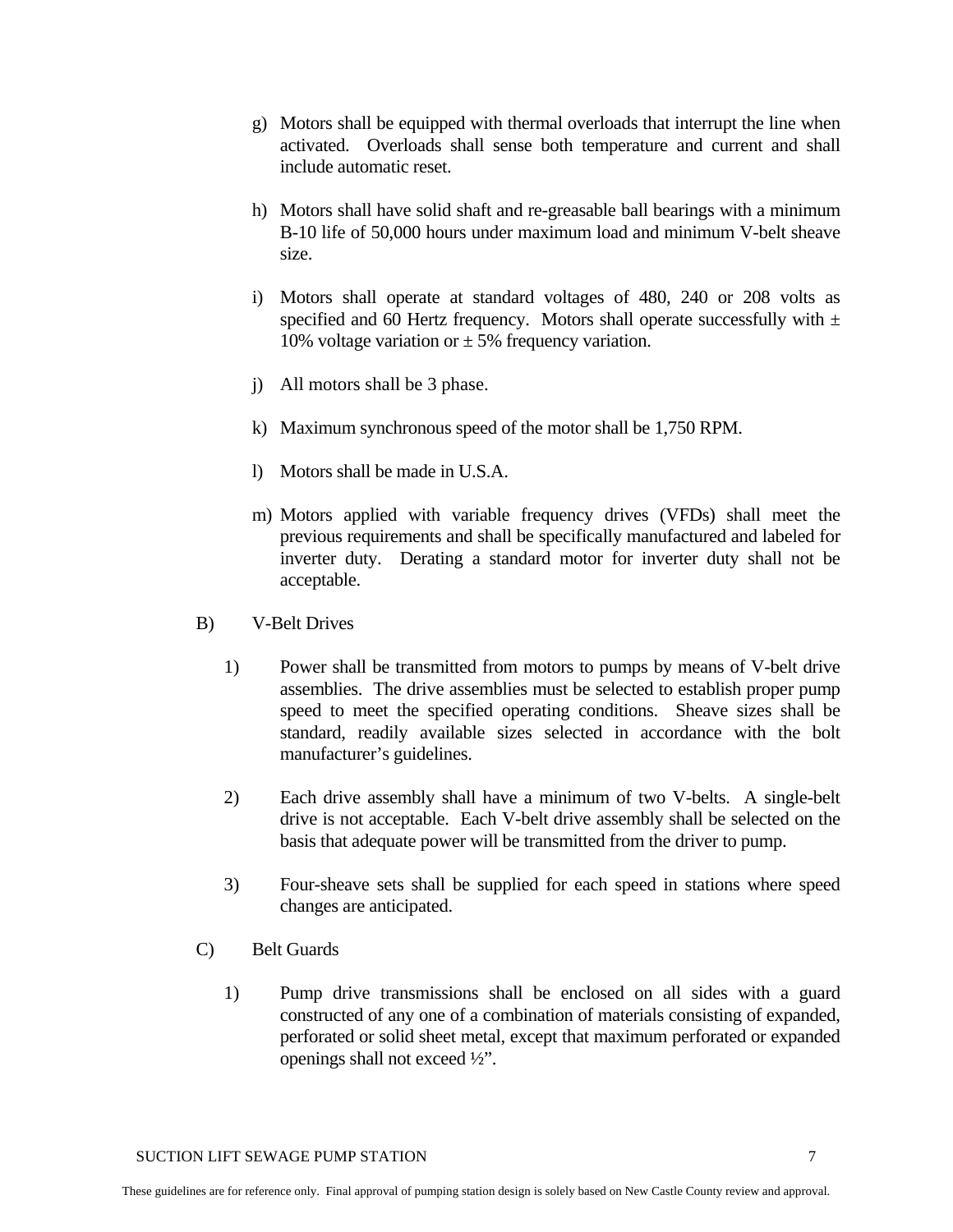- 2) Guards shall be manufactured to permit complete removal from the pump unit without interference with any unit component, and shall be securely fastened to the unit base.
- 3) All metal shall be free from burrs and sharp edges. Structural joints shall be continuously welded. Panels may be riveted to frames with no more than 5 inch spacing. Tack welds shall not exceed a 4" spacing.
- 4) The guard shall be primed with a minimum of 1.5 mils of zinc-based synthetic primer. An acrylic enamel coating of 1.5 mils shall be applied in accordance with Section 3, Color Definitions of ANSI 253.1; 1967, Safety Color Code for Marking Physical Hazards.

# 2.04 OTHER EQUIPMENT REQUIRED

- A) Spare Parts
	- 1) See General Provisions for a list of spare parts that shall be furnished with each suction lift pump station.
- B) Gauge kit
	- 1) Each pump shall be equipped with a glycerin-filled compound gauge to monitor suction pressures, and a glycerin-filled pressure gauge to monitor discharge pressures. Gauges shall be a minimum of 4 inches in diameter, and shall be graduated in feet water column. Rated accuracy shall be 1 percent of full scale reading. Compound gauges shall be graduated -34 feet to +34 feet water column minimum. Pressure gauges shall be graduated 0 to 140 feet water column minimum.
	- 2) Gauges shall be mounted on a resilient panel and frame assembly which shall be firmly secured to pumps or piping. Gauge installations shall be complete with all hoses and fittings, and shall include a shutoff valve installed in each gauge inlet at the point of connection to suction and discharge pipes.
	- 3) Gauge kit shall be supplied with stainless steel fittings
- C) Pump Drain Kit
	- 1) The pump drain kit shall consist of a 10' length of plastic hose with a quick connect female Camlock fitting on one end of hose and two sets of fittings for pump drains. Each set of fittings for pump drain includes a pipe nipple, bushing, bronze gate valve and quick connect male Camlock fitting.
- D) Storage Cabinet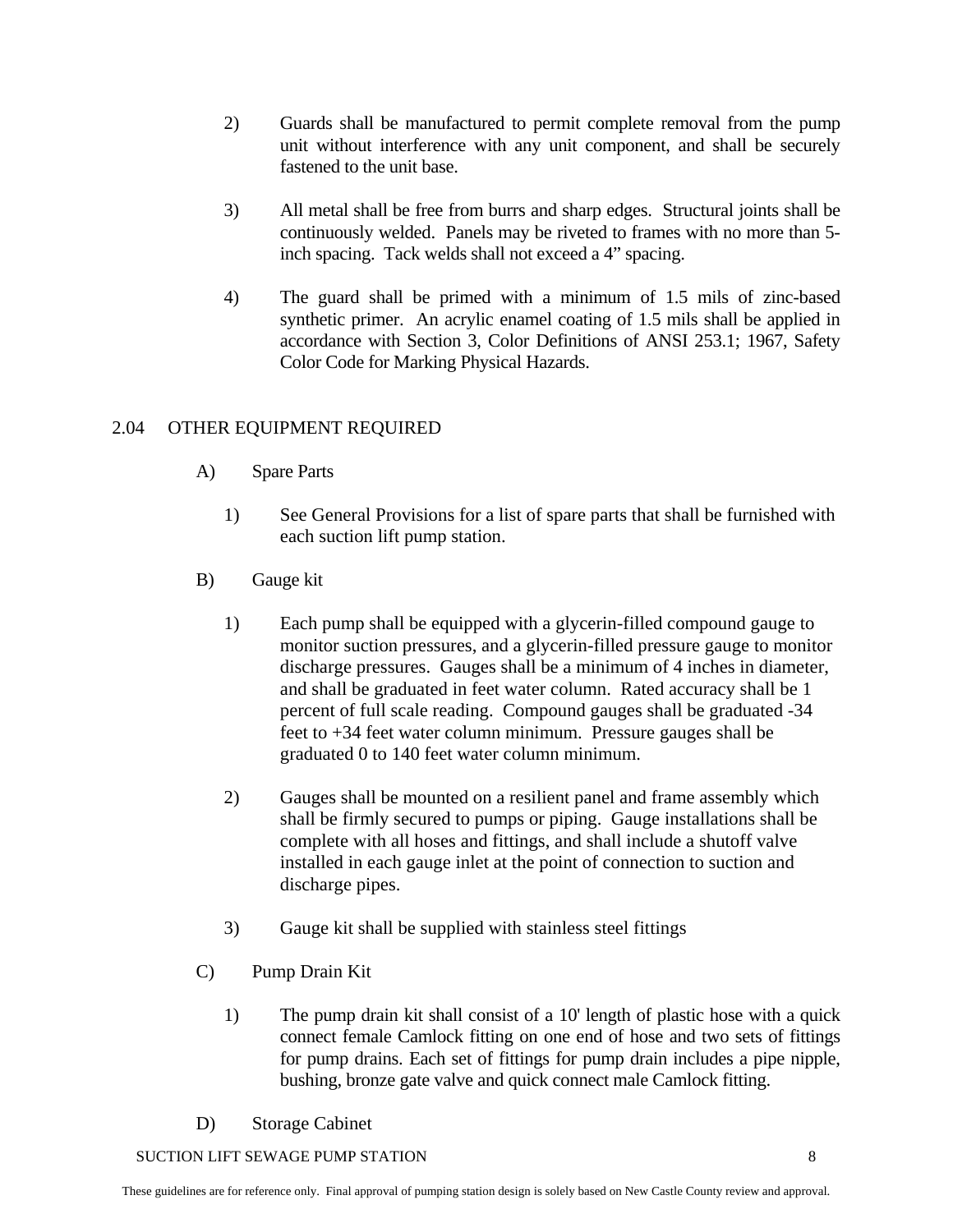- 1) Provide a heavy-duty steel storage cabinet. Construction: two door, flush mounted doors with hasp. Dimensions: 36"W x 34"H x 24"D without wheels. Bruce Industrial cabinet, Model WG4961 or equal.
- E) Plug Valve
	- 1) The discharge header shall include a 3-way plug valve to permit either or both pumps to be isolated from the common discharge header. The plug valve shall be of the non-lubricated, tapered type. Valve body shall be semisteel with flanged end connections drilled to ANSI 125 pound standard. Valve shall be furnished with a drip-tight shutoff plug mounted in stainless steel bearings and shall have a resilient facing bonded to the sealing surface. Valve shall be operated with a single lever actuator providing lift, turn, and reseat action. The lever shall include a locking device to hold the plug in the desired position.
- F) Indicators
	- 1) Indicating lights shall be oil tight type and equipped with integral stepdown transformers for long lamp life. Lamps shall be LED-type with a minimum life of 15,000 hours. LEDs shall be replaceable from the front without opening the control panel door and without the use of tools.
	- 2) Indicating lights will be furnished for the following functions:
		- a) Pump #1 Run.
		- b) Pump #2 Run.
		- c) Pump #1, high pump temperature shutdown.
		- d) Pump #2, high pump temperature shutdown.
		- e) High wet well level alarm.
		- f) Air Pump Failure
- G) High Pump Temperature Shutdown
	- 1) The control panel shall be equipped with circuitry to override the level control system and shut down the pump motor(s) when required to protect the pump from damage caused by excessive temperature. A thermostat shall be mounted on each pump to detect its temperature. If the pump temperature should rise to a level that could cause pump damage, the thermostat shall cause the pump motor to shut down. A pilot light shall indicate that the pump motor has been stopped because of a high temperature condition. The pump shall remain locked out until the pump has cooled and the circuit has been manually reset.

#### END OF SECTION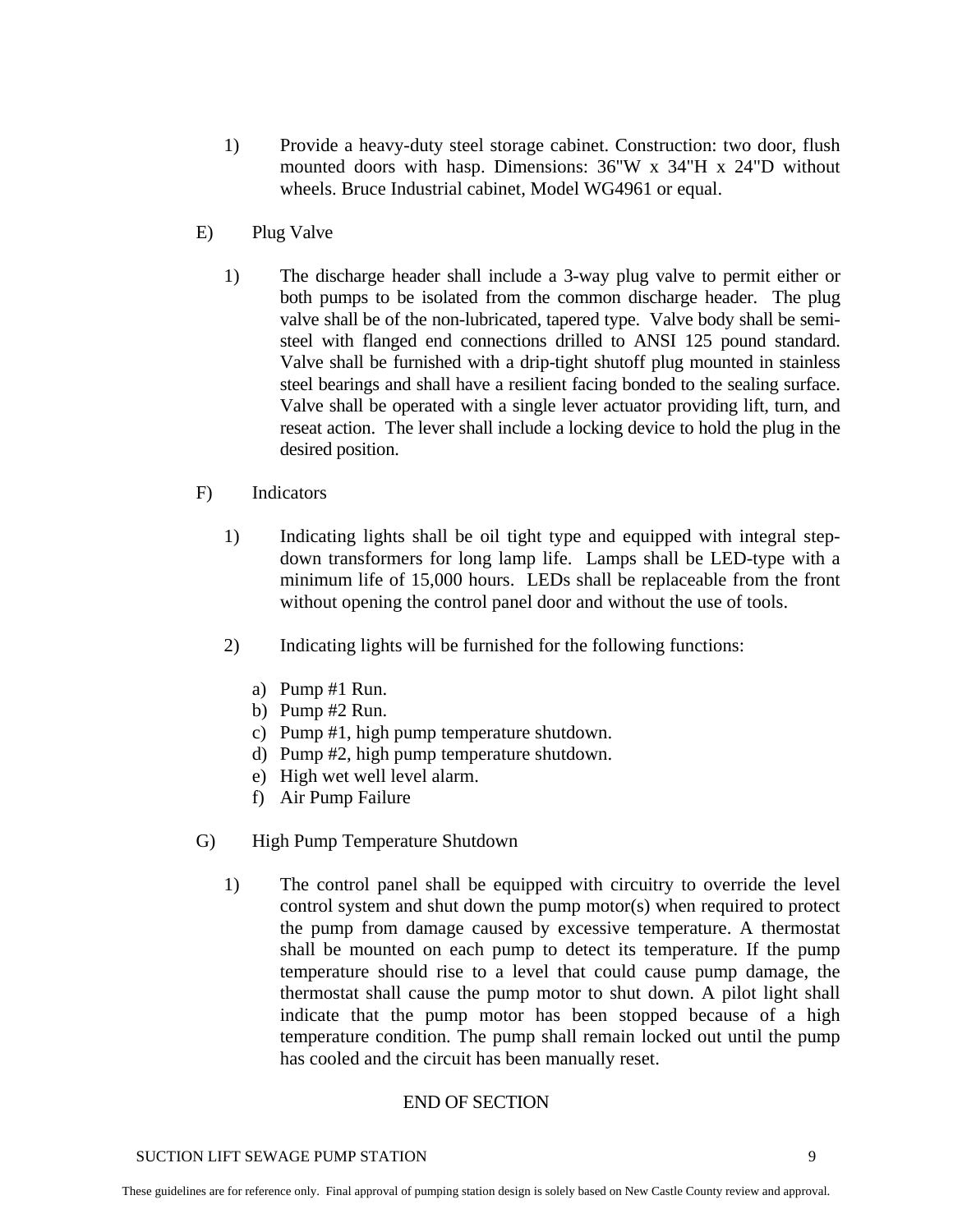## EMERGENCY GENERATOR

#### PART 1 GENERAL

#### 1.01 DESCRIPTION

- A) Furnish and provide all labor, materials, equipment, testing, and services to install a complete and functional generator set. Such work includes but is not limited to the following:
	- 1) Installation of generator, automatic transfer switch, circuit breakers, safety switches, receptacles, conduit, exhaust silencer and fittings, insulation, fuel system piping, louvers, vibration mounts, and wiring.
- B) Due to experience, generators in use and spare parts inventory, New Castle County will only accept, Onan, Kohler and Spectrum/Detroit Diesel generator sets.
- C) All generators shall be installed inside the pump station building.
- D) All generators shall use diesel fuel to power the generator. Natural gas, propane or other means are not acceptable.
- E) Due to changing technology and practices, these guidelines are for reference only. New Castle County reserves the right to update these guidelines without notification. All equipment and labor performed is subject to review and approval/acceptance by New Castle County.

#### 1.02 ELECTRIC SERVICE

- A) Electrical power shall be 3 phase, 4 wire; 208, 240 or 480 volts and shall be maintained within  $+10%$ .
- B) Control voltage shall not exceed 132 volts.
- C) The Contractor shall install all service work as required by the Utility Company and pay all associated service charges.

#### 1.03 SUBMITTALS

- A) The Contractor shall submit for approval a schedule showing make, model, manufacturer's name and trade designation of all specialties and equipment.
- B) This schedule shall be accompanied by the manufacturer's published specification for each article of equipment to be installed and shall give dimensions, rated capacity, kind of material, finish, guarantee, and other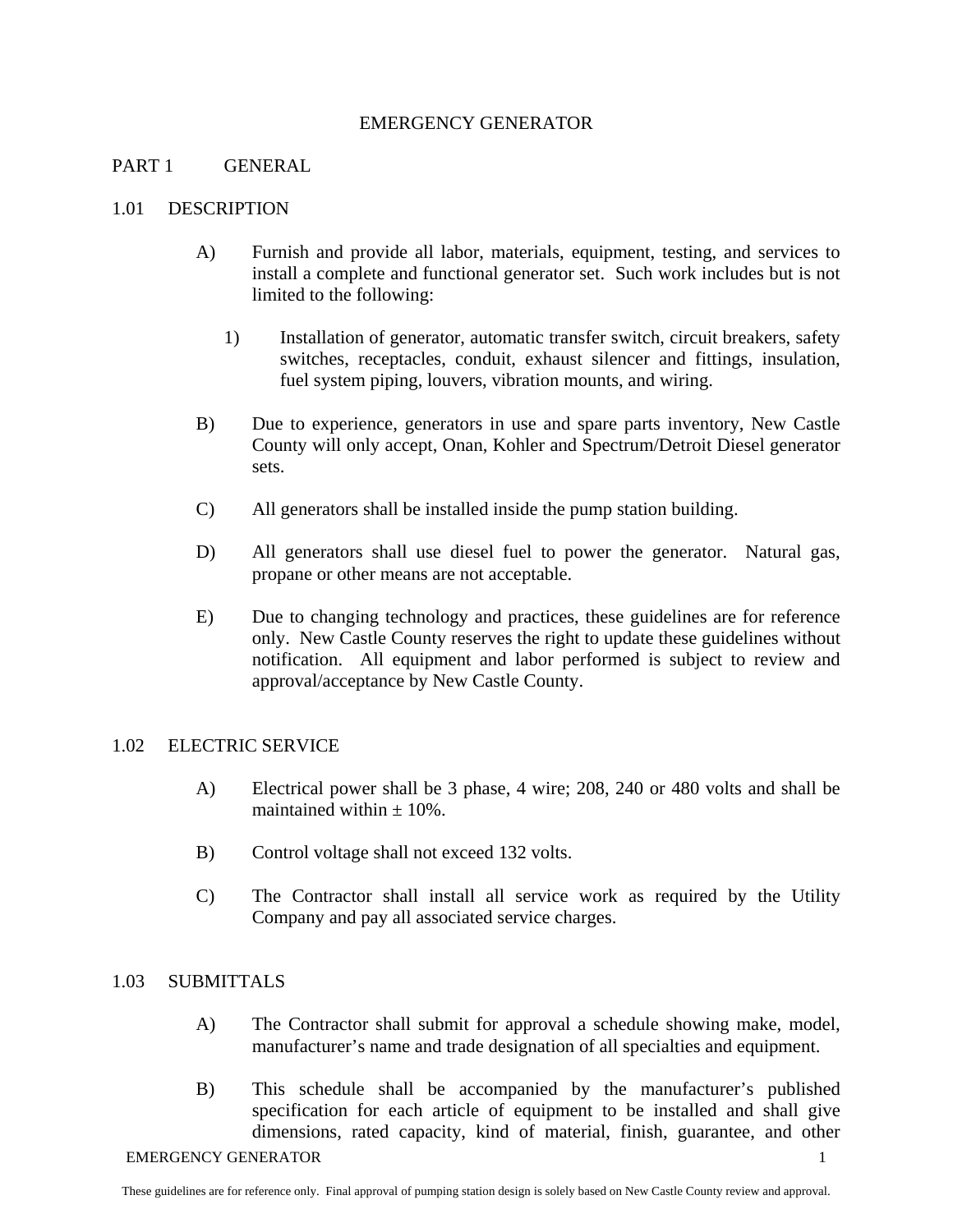detailed information as may be required to indicate compliance with these guidelines.

C) Furnish shop drawings and descriptive data for the emergency generator, the automatic transfer switch, critical silencer and all appurtenances.

## 1.04 OPERATION AND MAINTENANCE DATA

- A) Submit under provisions of General Provisions Contract Close-Out
- B) The Contractor shall furnish, upon completion of work, three (3) copies of complete operation and maintenance instructions.
- C) The Contractor shall supply a complete list showing part numbers and their cross reference to parts currently available from the National Auto Parts Association (NAPA).

## 1.05 QUALITY ASSURANCE

- A) All materials and equipment shall be installed and completed in a professional and workmanlike manner. Any material or equipment not so installed shall be removed and replaced, as directed by the County, at the Contractor's expense.
- B) All generator construction and tests shall be in strict accordance with the latest applicable codes and regulations from DEMA, NEMA, and IEEE standards.

## 1.06 MANUFACTURERS REPRESENTATIVE

A) Furnish the services of a qualified manufacturer's representative in accordance with General Provisions – Quality Control and Material and Equipment.

# PART 2 PRODUCTS

- 2.01 GENERAL
	- A) The engine, generator, and all major auxiliary equipment shall be manufactured in the U.S. by manufacturers engaged in the production of such equipment for at least five (5) years. The engine generator manufacturer shall furnish all generator starting and control panels and assume responsibility for the correct operation of the entire system. The unit shall be factory assembled and tested by the engine manufacturer and shipped to the job site by his authorized dealer having a parts and service facility within a 50 mile radius.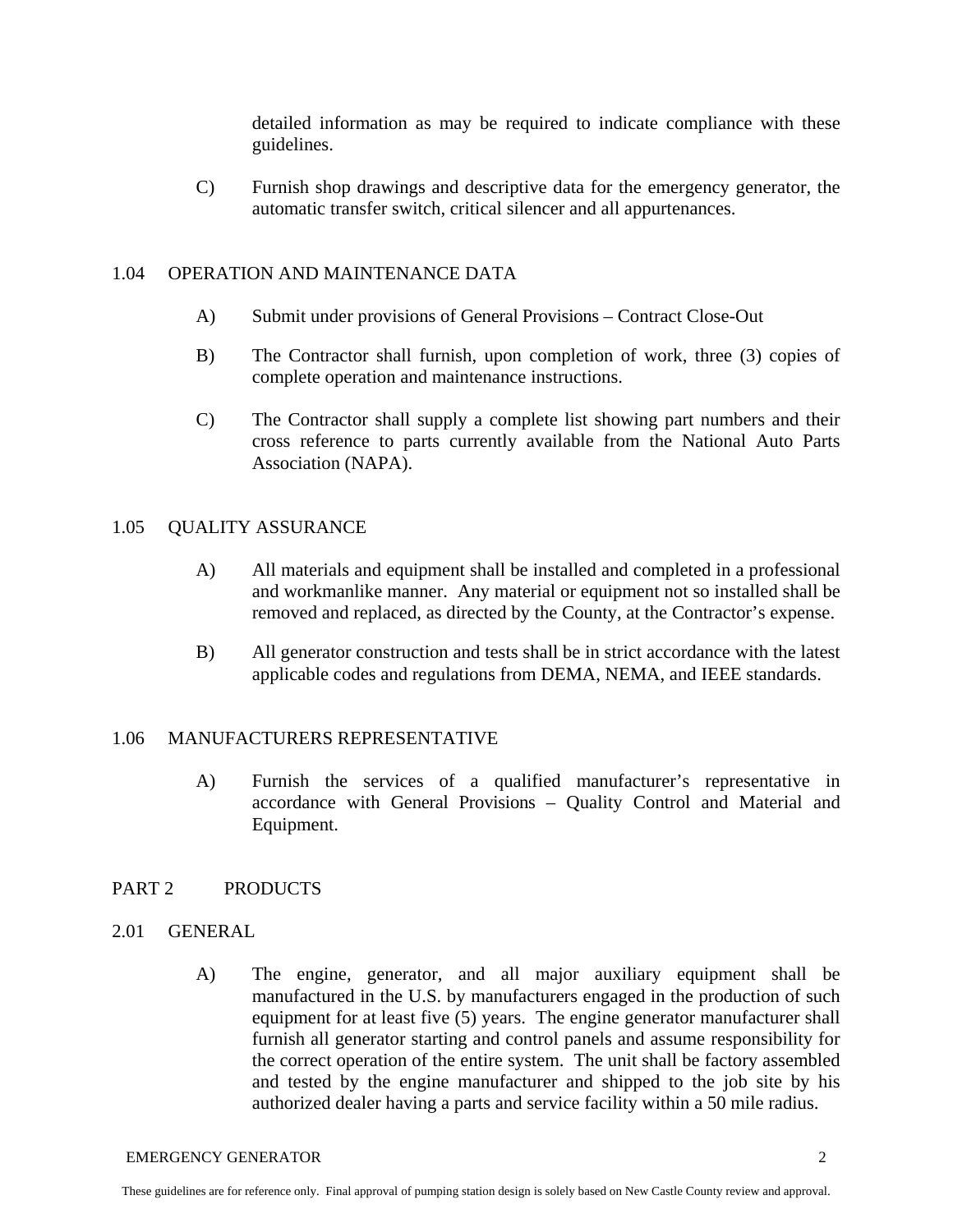- B) The generator set shall be mounted in perfect alignment on an all-welded structural steel skid type sub-base and securely anchored to the concrete pad with minimum 3<sup>4</sup>-inch diameter anchor bolts, minimum three (3) per side. The engine and generator mounting to sub-base shall utilize rubber pad type vibration isolators.
- C) The model number will be chosen based on calculations of the generator set size. It is highly suggested that the manufacturer or their authorized representative size the generator.

## 2.02 ENGINE

- A) A single engine shall drive the generator at engine speed not greater than 1800 RPM. The engine can be fueled by either natural gas or diesel fuel oil. The engine shall be of the vertical, multi-cylinder four cycle, fuel injected, full diesel type, with moving parts housed. The lubrication system shall be of the forced feed type.
- B) The engine shall be furnished with the following accessories:
	- 1) Lubricating oil filters.
	- 2) Dry type air cleaners.
	- 3) Engine driven fuel pump, fuel filters.
	- 4) One set of tools required for maintenance of the generator, packaged in an adequately sized metal toolbox.
	- 5) Isochronous governor to control engine speed.
	- 6) Twenty-four volt heavy-duty electric starting system including starting motor, batteries, cables and battery rack. Batteries shall be easily accessible to inspect and maintain water levels.
	- 7) Safety shutdown devices to protect the engine against high coolant temperature, low lubricating oil pressure, overcrank, overspeed low coolant level, and over-voltage.
		- a) Fault indicator lights for: system ready, not in automatic emergency stop, low fuel, battery charge fault, low battery volts, low coolant level, and low fuel level.
		- b) Pre-alarm lights for high water temperature, low oil pressure and engine temperature.
		- c) Push-to-test switch for all lights.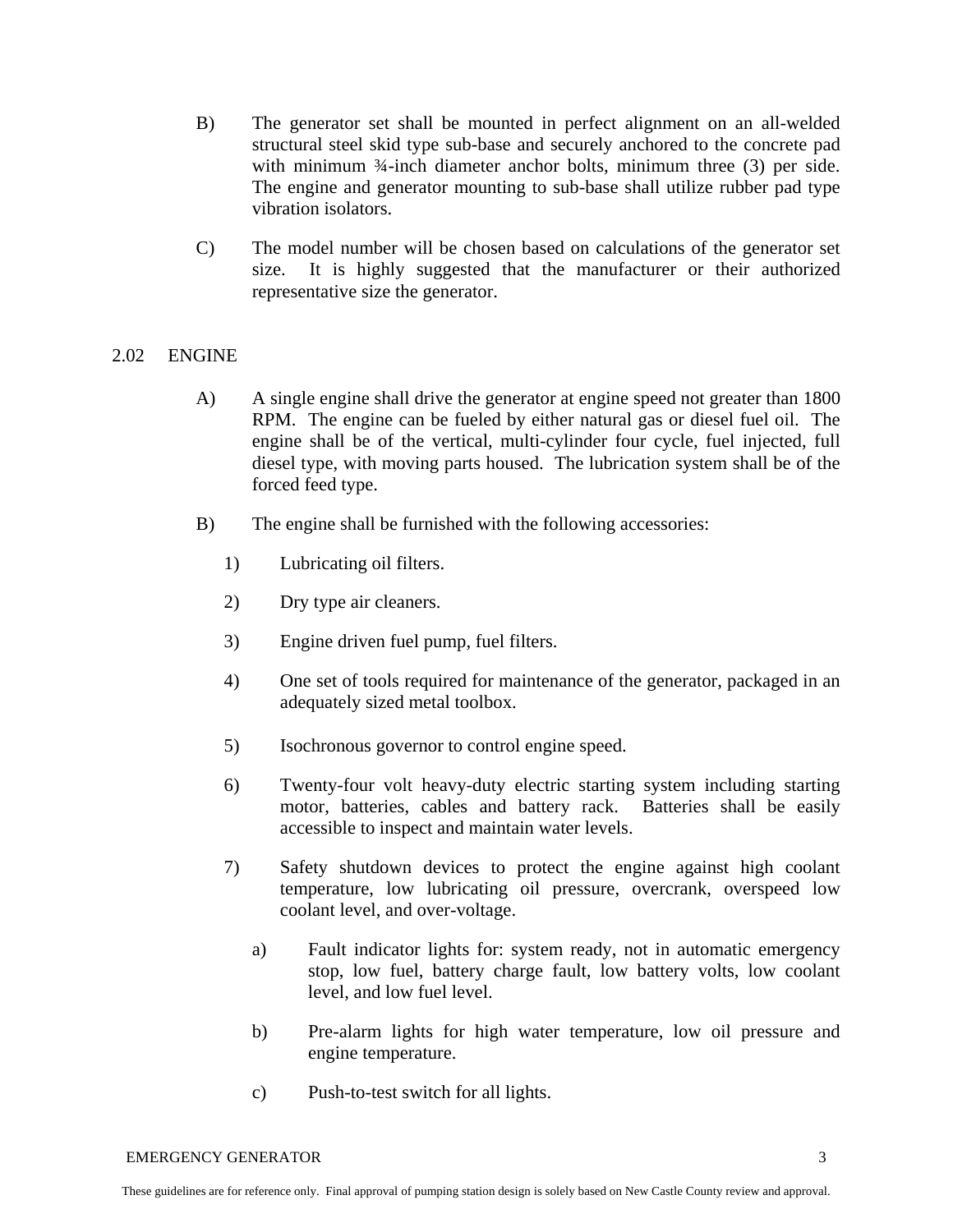- 8) Engine mounted instrument panel with lubricating oil pressure gauge and water temperature gauge.
- 9) Cooling system shall be protected against freezing with a 50% ethylene glycol antifreeze solution.
- 10) Jacket water heater Provide unit mounted thermal circulation type water heater incorporating both a separate thermostatic switch at 100 degrees F. and a separate on/off switch. The heater shall be a minimum of 3 watts per cubic inch engine displacement. Heaters less than 2000 watts shall be 120 volts. Units 2000 watts and larger shall be line voltage rated and powered through a contactor with 120 volt control. Provide isolation valves.
- 11) Engine radiator with blower type fan. (Separate electric motor driven fan will not be acceptable.)
- 12) The generator shall be factory delivered, filled with a high quality synthetic lubricant such as Mobile Delvan 1300 or equivalent that meets the manufacturer's specifications.

## 2.03 GENERATOR

- A) The generator shall operate at a speed not greater than 1800 RPM, rated for not over 70 °C temperature rise over 40 °C, ambient, for full load continuous operation and shall be coupled to the engine flywheel with a flexible coupling. The generator shall be of the self-regulated type utilizing either brushless direct connected AC exciter used with rotating rectifiers or static-exciter regulator assembly. The automatic voltage regulator shall include a manual voltage adjusting rheostat, which will provide control of the terminal voltage from  $\pm 5\%$  of the rated value for any load within the generator rating. The generator output voltage shall be maintained within  $\pm 2\%$  or rated voltage under steady-state conditions of load between no load and full load. The generator output voltage shall recover to within  $\pm 2\%$  of the final voltage in 2 seconds or less following the sudden application or removal of 25% increments of rated load.
- B) The generator shall be sized for the pump station such that one pump motor is able to start with all other electrical loads operating (lights, heater, other pump motor(s), sump pump, ventilation fans, etc).

## 2.04 CONTROLS

A) A generator mounted solid state control and starting panel shall be provided, incorporating complete controls for all functions of the generator set and associated mechanisms. The panel shall be of the dead front type, NEMA 1 construction and shall be mounted and wired to the generator set by the engine

EMERGENCY GENERATOR 4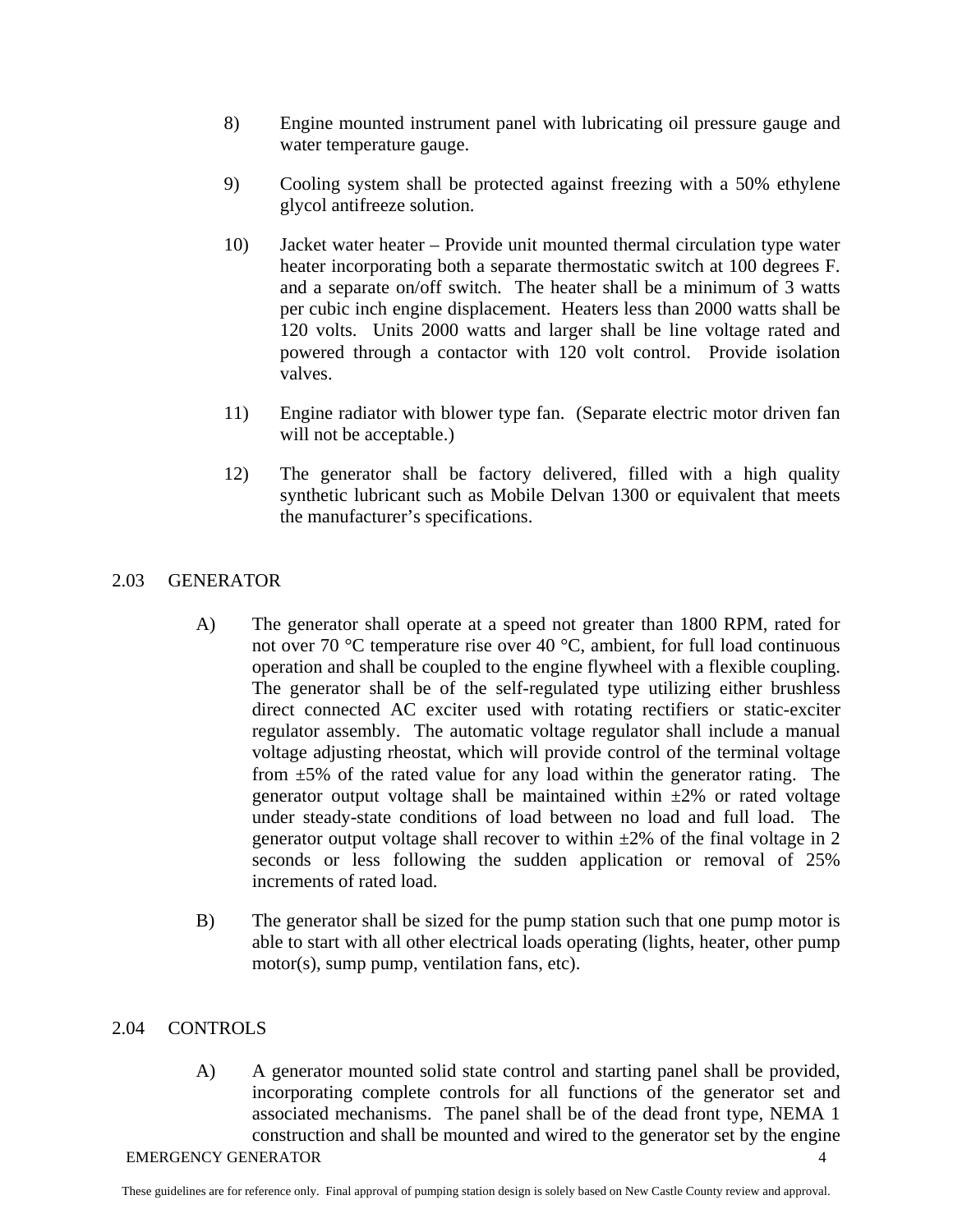generator set manufacturer. The control panel shall be complete with the following components:

- 1) Ammeter, 2% accuracy, 3½" dial.
- 2) Voltmeter, 2% accuracy, 3½" dial.
- 3) Ammeter and voltmeter switch and phase selector switches.
- 4) Voltage regulating rheostat.
- 5) Generator line circuit breaker.
- 6) All necessary current and potential transformers.
- 7) Frequency and running time meters.
- 8) Trouble indicating lights and shutdown for engine low oil pressure, high water temperature, overspeed, overcrank, low coolant level, over-voltage and auxiliary safety. High water sensor to be tapped into bottom of radiator. Low coolant level sensor to be tapped into top of radiator.
- 9) A three-position selector switch providing run, stop, and remote positions.
- 10) Automatic engine starting controls as hereinafter specified.
- 11) Jacket water heater on-off switch.
- B) The starting controls shall be operated from an auxiliary contact on the automatic transfer switch. When the engine fires, the starting controls shall be disconnected automatically. If the engine fails to fire or any safety device should operate while the engine is running, the engine shall stop immediately and the starting controls locked out until manually reset. Starting circuits shall be equipped with a cranking limiter which will open the starting circuit in approximately 45 to 90 seconds if the engine fails to start within that time.
- C) Main Line Circuit Breaker: NEMA AB 1 molded case circuit breaker on generator output with integral thermal and instantaneous magnetic trip in each pole. Number and rating per the generator manufacturer. Include battery voltage operated shunt trip, connection to open circuit breaker on engine failure. Mount unit in enclosure to meet ANSI/NEMA 250, Type 1 requirements.

## 2.05 EXHAUST SYSTEM

A) Furnish and install a critical-type exhaust silencer, sized as directed by the generator set manufacturer. The silencer shall be manufactured by Kettel Maxim Silencer Company or approved equal.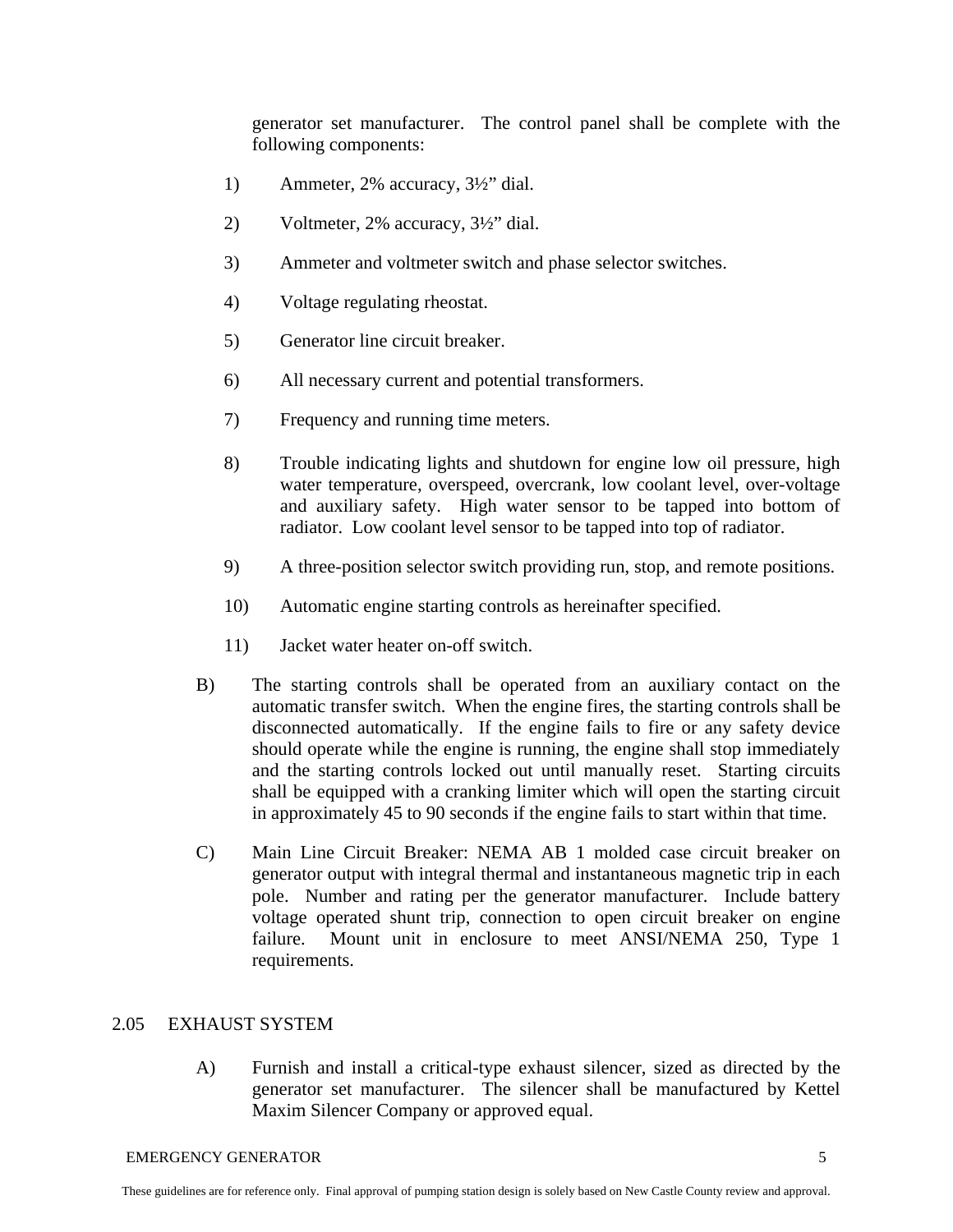- B) Furnish and install all steel exhaust piping, flexible steel exhaust tubing, fittings, support / mounting hardware, flapper type exhaust rain cap, etc., necessary to complete the exhaust system.
- C) Exhaust pipe size shall be of sufficient size to ensure that measured exhaust back pressure does not exceed the maximum limitations specified by the engine manufacturer. Exhaust pipe exiting building wall shall pass through a wall thimble conforming to NFPA code, codes covering generators, and shall extend a minimum of 6 inches beyond the eave, turned upward above the gutter to prevent gas from entering attic and with rain cap.
- D) The exhaust silencer and pipe shall be insulated per the generator manufacturer, D.C. Distributors, or approved equal.

## 2.06 BATTERY CHARGER

A) The battery float charger shall be an automatic type consisting of the charger, voltage sensing relay, timer, charging contactor, equalizing time switch, onoff control switch, charge test switch, and necessary terminals for input and output connections. The automatic battery charger shall be suitable for 120 volt AC input with required DC output. Batter charger shall be mounted within diesel engine generator set weatherproof enclosure (or in building.)

## 2.07 LOUVERS

A) Louvers shall be installed in wall for generator air. The intake and exhaust louvers shall be motor and spring operated. Louvers shall be stationary drainage blade and adjustable louver, free air size per generator manufacturer. Upon loss of power, the damper shall open by spring and the generator will start. When power is restored and after generator has gone through its cool down cycle, the damper shall close by motor operation. Louvers shall be installed on opposite walls to draw air across room. Louvers shall be extruded aluminum with corrosion resistant anodized finish.

## 2.08 FUEL

- A) Diesel Fuel and Equipment
	- 1) The engine shall operate satisfactorily on a commercial grade of No. 2 fuel oil and shall not require a premium fuel such as kerosene.
	- 2) Day Tank (If Required)
		- a) Furnish and install a day tank with electric fuel transfer pump where indicated. The day tank shall be furnished complete with all piping, connections, and appurtenances. The day tank shall be a minimum of 8 gallons working volume, 14-gauge minimum galvanized welded

EMERGENCY GENERATOR 6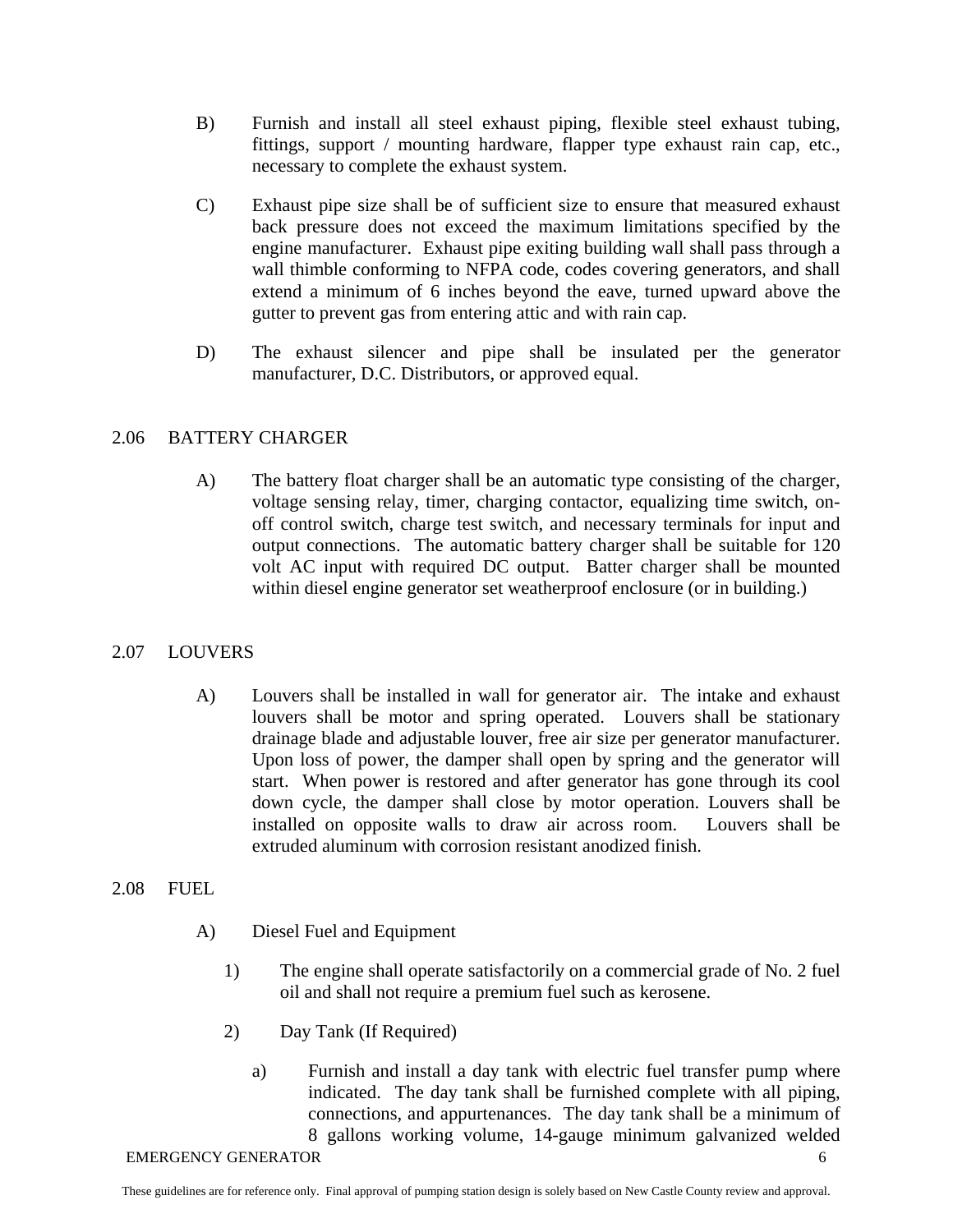steel construction with float switch controller. The unit shall be primed and painted, and shall match color of generator set. Transfer pump shall be fractional horsepower rotary oil type, UL listed capacity as recommended by the generator set manufacturer.

- b) Day tank shall be mounted within diesel engine generator set weatherproof enclosure, if outside.
- 3) Above Ground Storage Tank (AST)
	- a) The AST shall be a horizontal, double wall steel tank assembly with 110% secondary containment. The interstitial space shall be filled with porous insulation material. The AST shall be UL 2085 listed and STI AFIREGUARD labelled with a minimum 2 hour fire rating. The inner and outer tanks shall be UL 142 listed.
	- b) The tank size shall be determined in accordance with the generator's fuel demand to provide 48-hours continuous service under full load conditions. A minimum tank size of 500 gallons is required.
	- c) The location of the AST shall be determined by New Castle County. The Contractor shall insure that all setbacks and location requirements of the NFPA 30/30A and local fire codes are met.
	- d) The AST shall meet all applicable code requirements in manufacture, testing, installation, setbacks, and safety as determined by NFPA, UL, DNREC and local fire authorities. A copy of the approved application from the local fire authority shall be submitted and included in the O&M manual.
	- e) The AST shall be complete with the following features:
		- (i) Emergency vents for the inner and outer tanks; Morrison brand
		- (ii) Vapor vent with rain shield; Morrison brand
		- (iii) Lockable fill cap
		- (iv) Overfill prevention valve; OPW brand, type 61 f-stop
		- (v) Fill adapter (if required)
		- (vi) Spill containment manhole; OPW brand, pomeco 211
		- (vii) Level indicator at tank, visible while filling the tank
		- (viii) Anti-syphon valves, as required
		- (ix) Any and all appurtenances necessary to provide a complete, code compliant assembly.
	- f) The tank shall be field tested for tightness after placement in accordance with the manufacturer's recommendations and code requirements. As a minimum, it shall be tested to 5 psi for one hour without loss of pressure.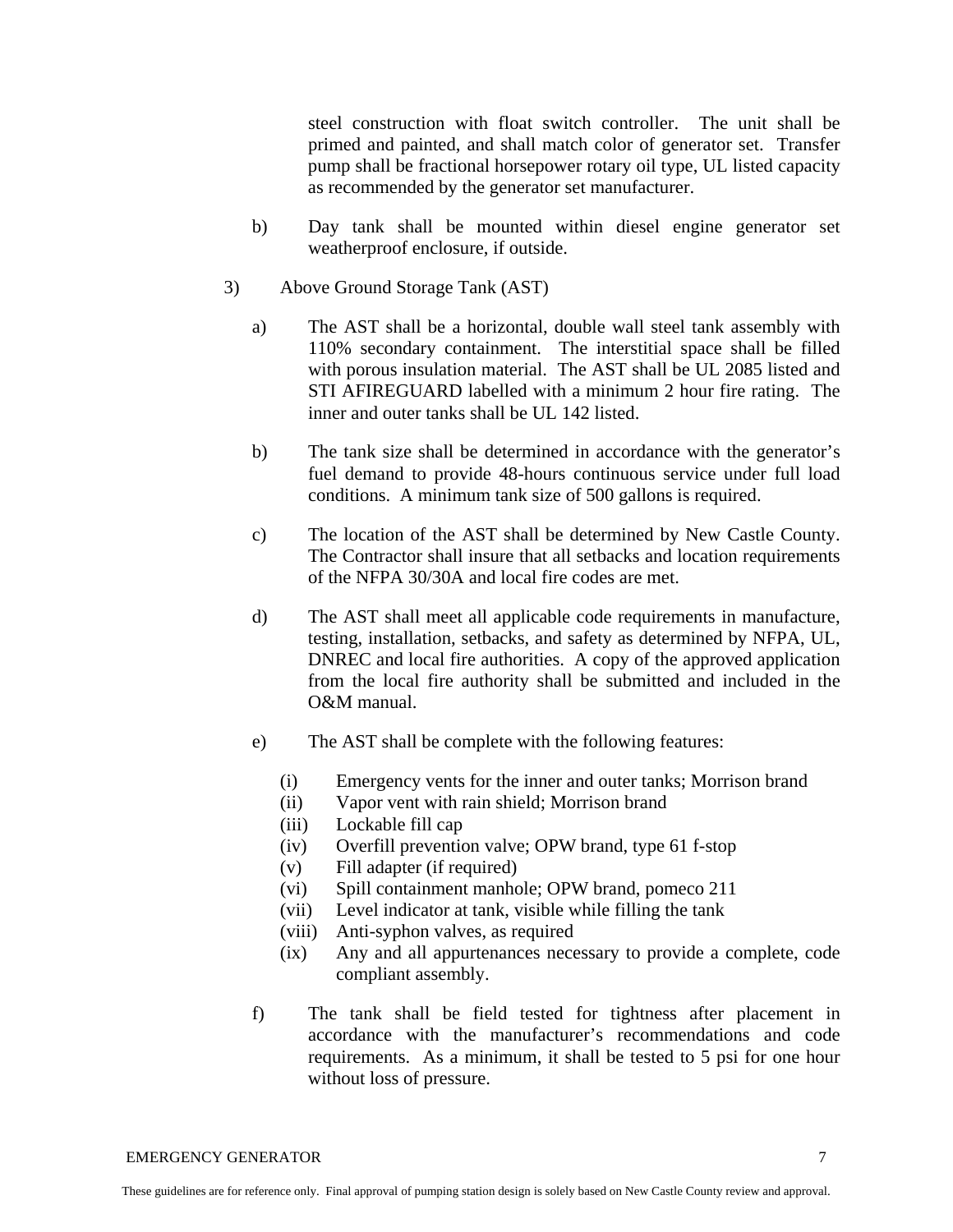- 4) Sub-Base Tank
	- a) A double-walled sub-base tank such as Pryco can be used in lieu of the above tank provided the tank does not exceed 30" in height. If located outdoors, it shall be placed on a concrete slab. The fill and vents lines shall be located in an accessible location or through the wall if located in a building. The fill line shall include a lockable cap and vent line shall include an overflow whistle to alert the operator of the tank level.

## 2.09 LIQUID LEVEL GAUGE

A) The liquid level gauge shall be Hersey Products, Inc., Junior Model, hydraulic type suitable for exterior mounting or approved equal. Float shall be standard type furnished complete with transmitter and necessary calibrated hydraulic tubing. Run underground portion of hydraulic transmission tube in 2-inch steel conduit with long radius turns. Protect exposed portions of tube with steel conduit or approved protective metal raceway.

## 2.10 GENERATOR SET ENCLOSURE

- A) If New Castle County approves the use of an outdoor generator, the generator set shall be housed in a ruggedly constructed weatherproof enclosure and painted with three coats of industrial quality exterior paint. The general enclosure construction shall include welded joints, and the total housing bolted to the generator set base. The following requirements must also be met:
	- 1) The enclosure shall have inspection doors located for easy access to control equipment and maintenance points. Doors shall be gasketed and complete with continuous piano hinge and padlock locking handles.
	- 2) Expanded metal louvers shall be provided for air intake and radiator.
	- 3) Exhaust piping and silencer mounting shall be sealed or flanged to insure a weatherproof installation.
	- 4) Two lifting eyes shall be provided for lifting the enclosure off the generator set. (Note: These lifting eyes are for removal of the enclosure only and shall not be used as a means of lifting the entire generator set).
	- 5) The enclosure shall be sized to house the various control components indicated on the drawings.
	- 6) The components shall be mounted in such a way that vibration is not an inherent problem.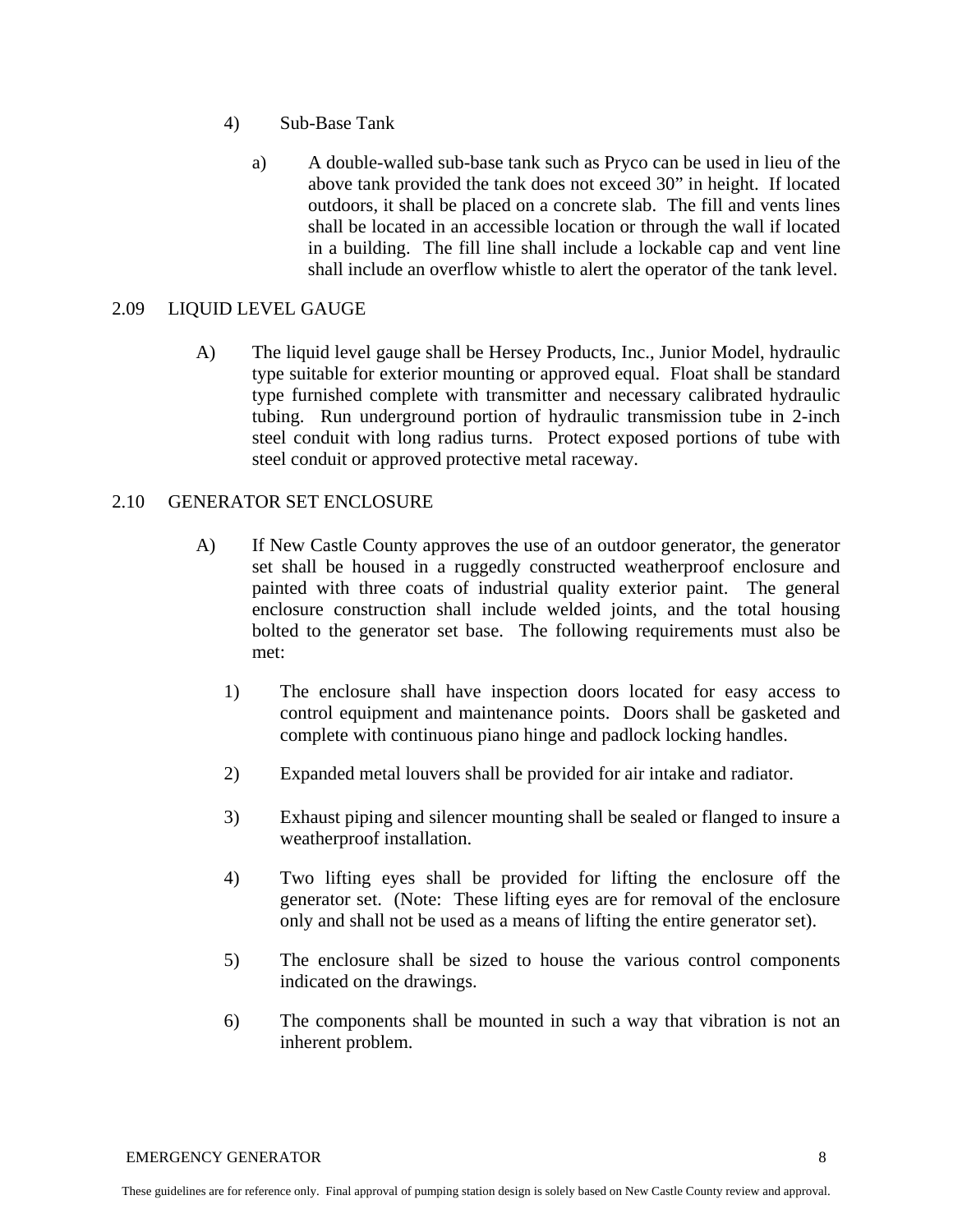B) The generator shall be secured to a cast-in-place reinforced concrete pad or pre-cast reinforced concrete pad in accordance with New Castle County requirements.

## 2.11 AUTOMATIC TRANSFER SWITCH

- A) Furnish and install an automatic transfer switch for normal Utility and generator service feed to the station.
- B) The transfer switch shall be arranged to close a pilot contact for remote starting of the generator, after a time delay of 30 seconds (initial setting, adjustable from 0-2 minute range) after power failure or drop in any phase voltage to 70% of line voltage. During the delay period, the load circuits shall not be disconnected from the normal service lines.
- C) When the generator is delivering 90% or more of its rated voltage and rated frequency, the load circuits shall be transferred. Re-transfer to normal service shall be automatic when full line voltage and phase are restored after a time delay of 0 to 5 minutes. Provision shall also be made for manual transfer to the operator. After transfer to normal source, the generator shall continue to run for 5 minutes unloaded, shall shut down and shall be ready to start upon the next utility power failure or manual start-up. If the generator set should fail while carrying the load, re-transfer to the normal source shall be made instantaneously upon restoration of the normal power. Relays shall be of the electromagnetic type, one for each phase. The transfer switch shall be a double throw switch operated by a single coil mechanism momentarily energized. The switch shall be inherently interlocked mechanically and electrically. The operating current for transfer shall be obtained from the source to which the load is to be transferred. Failure of any coil or disarrangement of any parts shall not permit a neutral position. The switch shall be positively locked mechanically on either source without the use of hooks, latches, semi-permanent magnets of contacts. All contacts and coils shall be readily accessible for replacement from the front of the panel without major disassembly of associated parts. The transfer switch shall be quipped with a test button, auxiliary contacts as required for indicating lights to show that the switch is in the normal or emergency supply position, and remote starting of the diesel engine.
- D) The transfer switch shall be approved in accordance with UL-1008 for all classes of load.
- E) Transfer switch shall be furnished with a NEMA 3R enclosure if located indoors.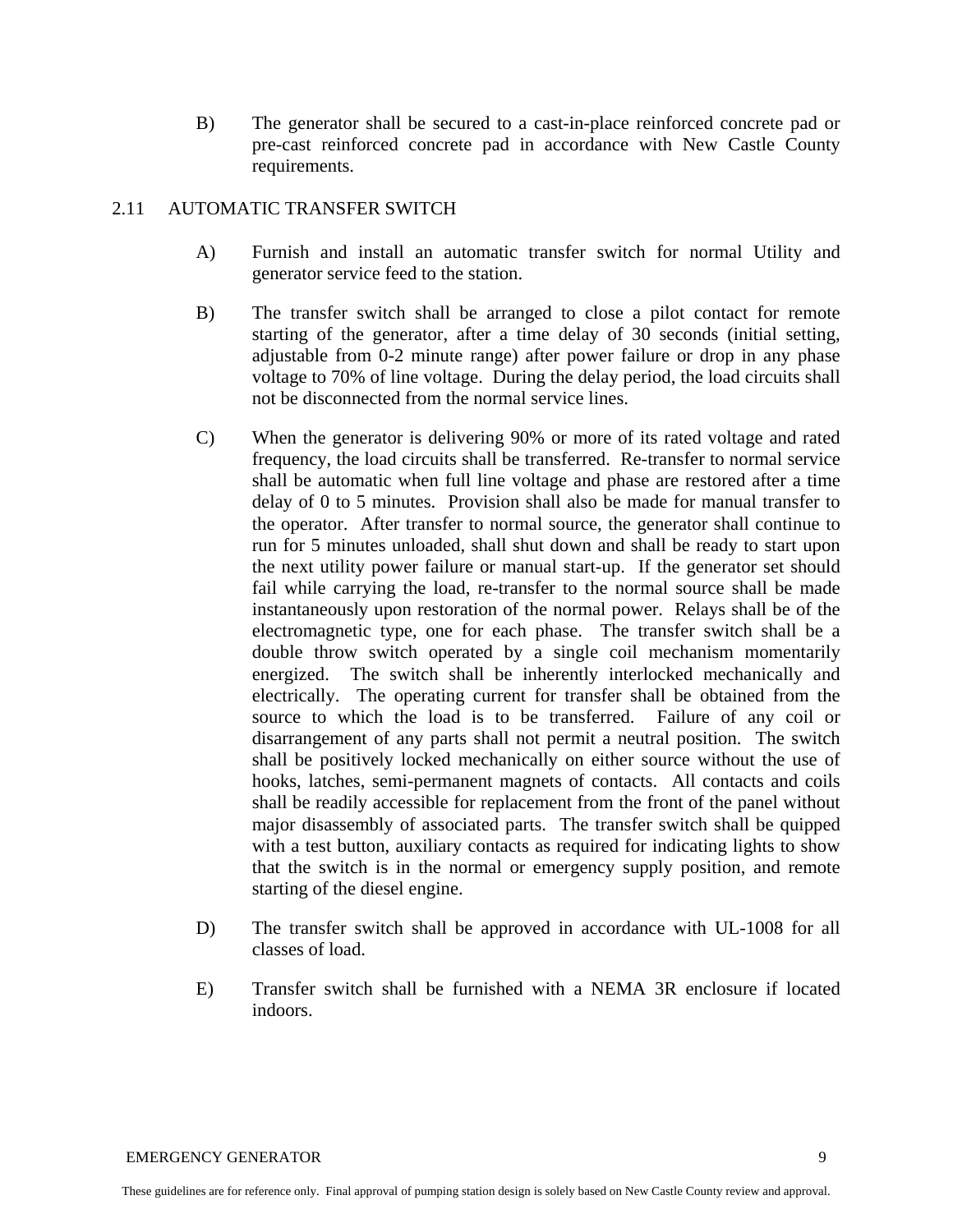F) The generator manufacturer shall supply the automatic transfer switch. The model number will be chosen after the transfer switch is sized. The switch shall be complete with an exercise timer with load. A manual transfer switch shall be used at the pump station provided with a receptacle for a mobile generator set. The transfer switch shall be able to transfer under full load.

#### 2.12 SPARE PARTS

A) See General Provisions for a list of spare parts to be furnished with each emergency generator.

#### 2.13 WARRANTY

- A) The generator set manufacturer shall have maintained a maintenance and service organization for a period of not less than two years in this area. Skilled, factory-trained service personnel must be available on a 24-hour basis.
- B) The Contractor shall guarantee the power generator set installation to be in accordance with all requirements of these guidelines and applicable national and local codes. The Contractor shall guarantee proper operation for a period of one (1) year after acceptance by New Castle County.
- C) The manufacturer shall guarantee the generator and transfer switch for five (5) years, including parts, labor and travel.

## PART 3 EXECUTION

## 3.01 EMERGENCY GENERATOR SYSTEM INSTALLATION

A) Install an emergency generator set complete with all accessories and make all connections as required. Provide wiring as required to the battery charger, automatic transfer switch and jacket heater.

#### 3.02 START-UP AND TESTING

A) The Contractor shall have the generator manufacturer or their authorized representative perform a system start-up and exercise the installation through an automatic start-up on loss of normal power, operation under load and retransfer to normal power upon re-energization of normal service. The manufacturer's representative shall provide a certificate certifying proper operation of installation.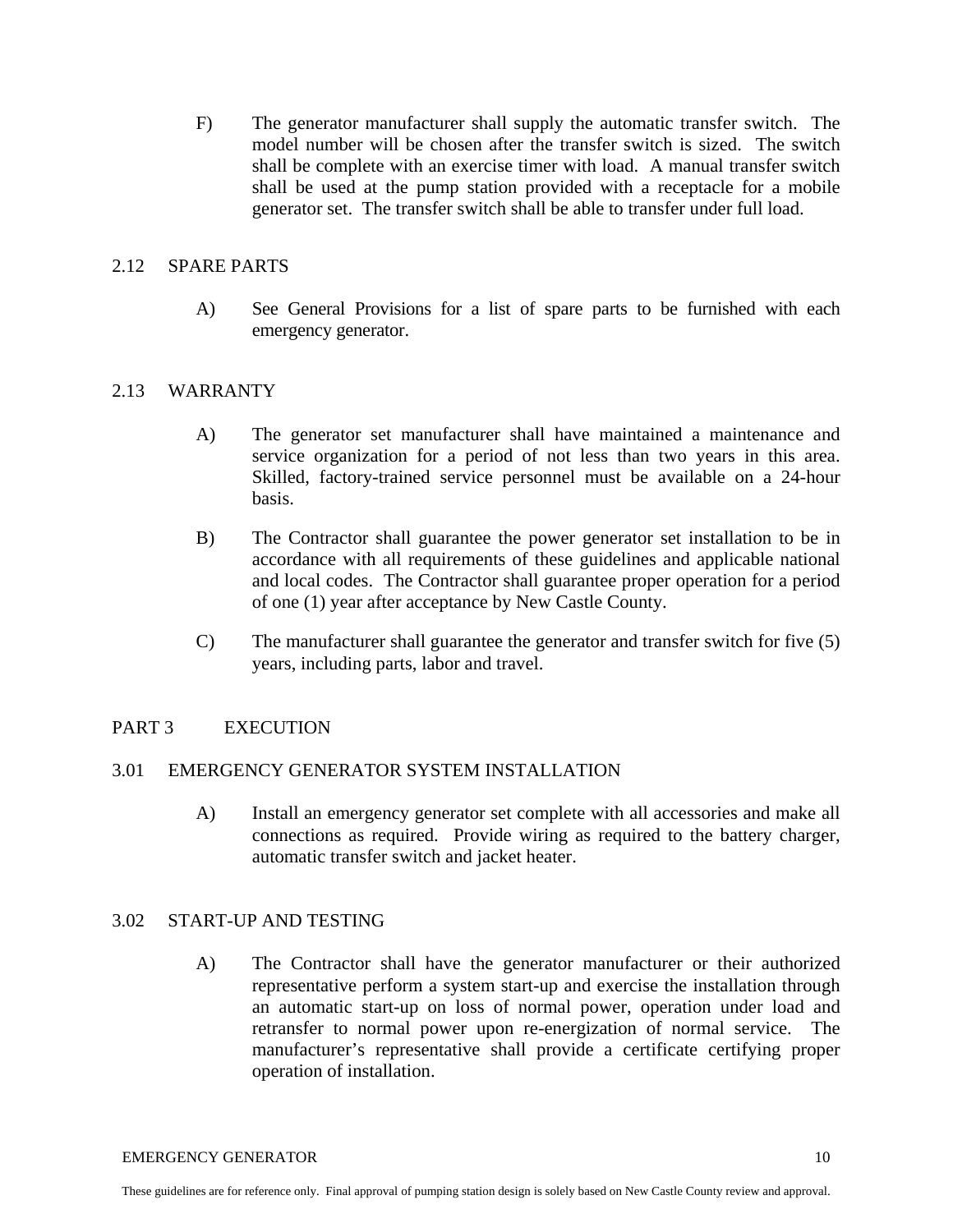- B) Operating and maintenance procedures shall be explained to operating personnel.
- C) After the installation is complete, the manufacturer of the generator set shall provide the services of a capable service engineer to conduct a final load bank test for a period of four (4) hours at the full rated load of the generator and shall instruct the operating personnel. The load bank is adjustable up to 155 kW in steps of 5, 10, 20, 40 and 80 kW, in 240V or 460V, 3 phase. The following chart shows the model number for the correct receptacle and plug for use with the load bank:

| Russell & Stoll Load Bank Receptacle and Plug Numbers |                                |                      |               |
|-------------------------------------------------------|--------------------------------|----------------------|---------------|
|                                                       |                                | Receptacle           | Plug          |
| 200A                                                  | 240/120V, $1\sqrt{ }$ , 3 wire | <b>DF 2307 FRAB0</b> | DF 2307 MP000 |
|                                                       |                                |                      |               |
| 100A                                                  | 240/120V, $3\sqrt{ }$ , 4 wire | <b>DF 1307 FRAB0</b> | DF 1307 MP000 |
| 200A                                                  | 240/120V, $3\sqrt{ }$ , 4 wire | <b>DF 2307 FRAB0</b> | DF 2307 MP000 |
| 400A                                                  | 240/120V, $3\sqrt{ }$ , 4 wire | <b>DF 4307 FRAB0</b> | DF 4307 MP000 |
|                                                       |                                |                      |               |
| 100A                                                  | 480/277V, $3\sqrt{ }$ , 4 wire | <b>DF 1304 FRAB0</b> | DF 1304 MP000 |
| 200A                                                  | 480/277V, $3\sqrt{ }$ , 4 wire | <b>DF 2304 FRAB0</b> | DF 2304 MP000 |
| 400A                                                  | 480/277V, $3\sqrt{ }$ , 4 wire | <b>DF 4304 FRAB0</b> | DF 4304 MP000 |
|                                                       |                                |                      |               |
| 100A                                                  | 208/120V, $3\sqrt{ }$ , 4 wire | <b>DF 1316 FRAB0</b> | DF 1316 MP000 |
| 200A                                                  | 208/120V, $3\sqrt{ }$ , 4 wire | <b>DF 2316 FRAB0</b> | DF 2316 MP000 |
| 400A                                                  | 208/120V, $3\sqrt{ }$ , 4 wire | <b>DF4316 FRAB0</b>  | DF 4316 MP000 |

- D) A factory certified load test data shall be submitted to indicate unit capacity as specified, while delivering full load continuously for testing period.
- E) The Contractor shall furnish all fuel, lubricating oil, antifreeze solution, electrical instruments, etc., required for the tests. The generator fuel tank shall be filled after the tests are completed and shall be full at the time of acceptance.

## END OF SECTION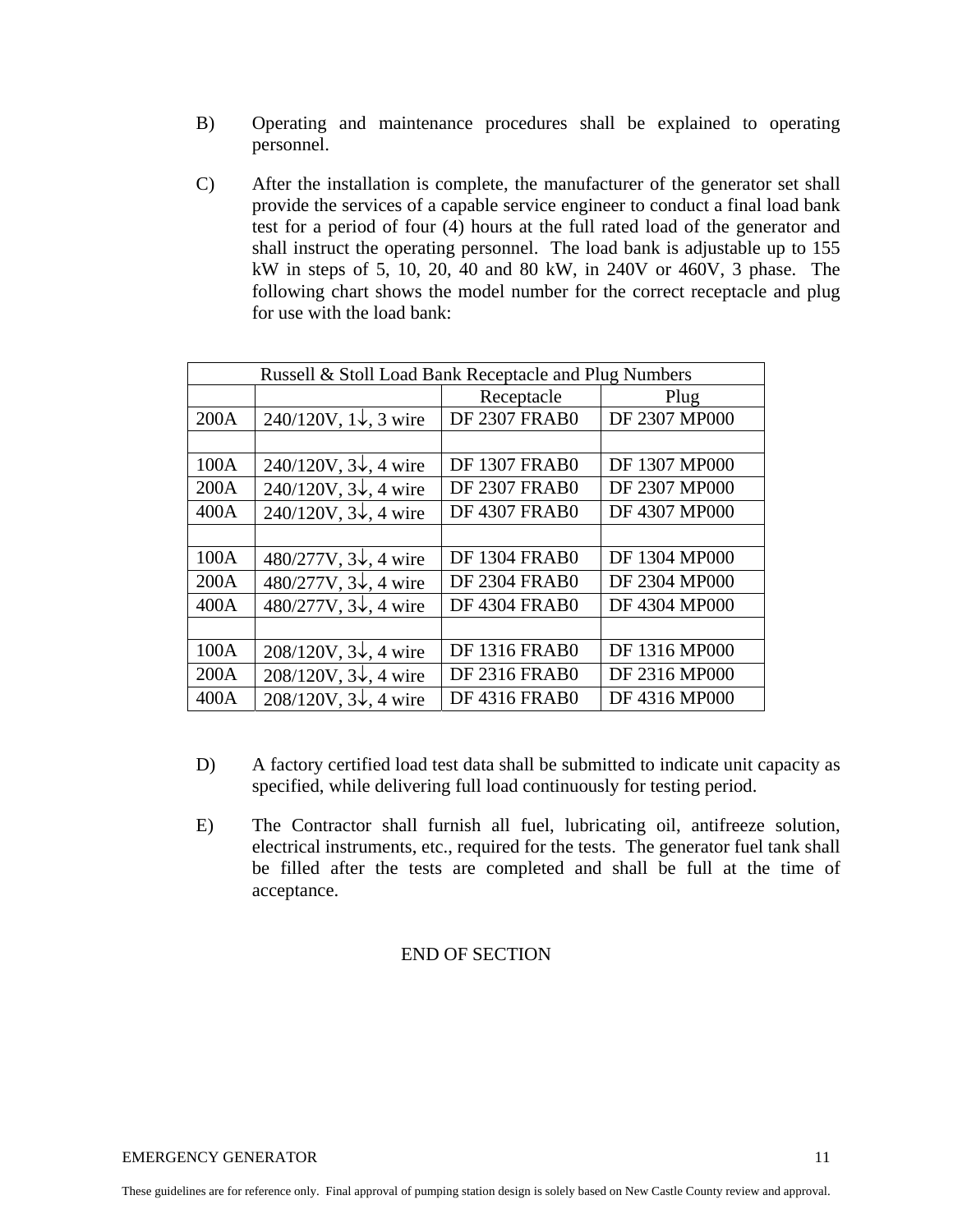#### TELEMETRY SYSTEM

#### PART 1 GENERAL

#### 1.01 SCOPE OF WORK

- A) Perform all work and furnish all equipment, labor, materials and appurtenances necessary to install a SCADA node at the pump station. The pump station will be added to the existing New Castle County SCADA system that is the Network 3000 system manufactured by Bristol Babcock, Inc., Watertown, CT.
- B) During the pump station design process, the Engineer shall acquire the services of Bristol Babcock – Radio Group or their authorized representative (currently Interface Inc., (410) 795-6795) to perform an in-field radio frequency (RF) survey. The radio survey shall be submitted to New Castle County for review.
- C) Upon review of the RF survey, New Castle County shall determine the appropriate method of telemetry. Unless proven technically unfeasible, radio telemetry will be chosen.
- D) In no case shall pump station telemetry be furnished and installed without a complete RF Survey as specified herein.
- E) Due to changing technology and practices, these guidelines are for reference only. New Castle County reserves the right to update these guidelines without notification. All equipment and labor performed is subject to review and approval/acceptance by New Castle County.

#### 1.02 SUBMITTALS

- A) The Contractor shall list the name of the firm being subcontracted to perform the radio survey.
- B) The Contractor shall submit the following for review and approval:
	- 1) Name and credentials of firm subcontracted to perform the radio survey.
	- 2) Completed radio survey report (see format sheets) attached.
	- 3) Cut sheets, data, brochures, model numbers, etc., of all equipment being furnished.
	- 4) Name and credentials of firm (or person) providing software and programming support and/or training.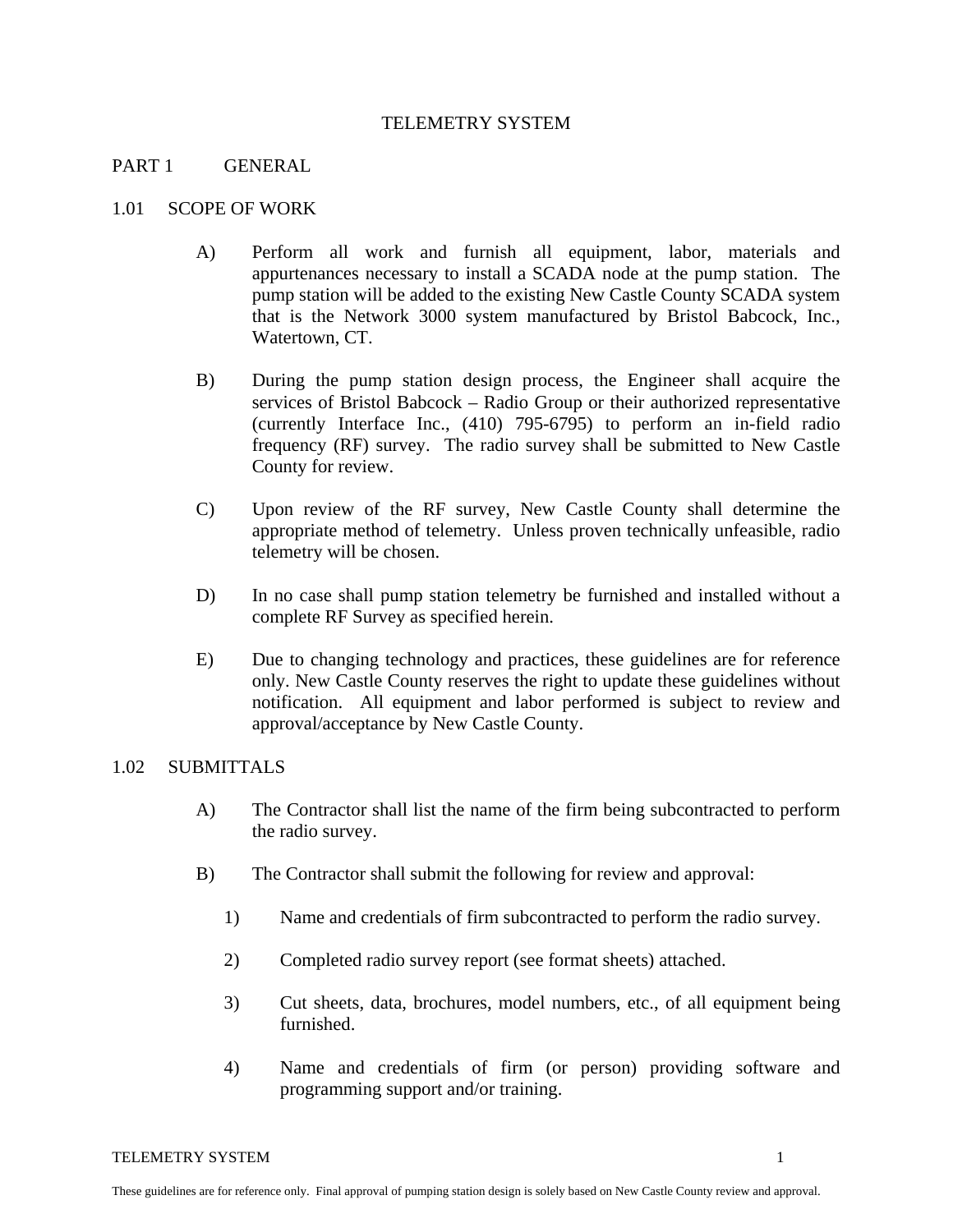#### 1.03 OPERATION AND MAINTENANCE DATA

- A) The Contractor shall provide three (3) copies of the following at the completion of the contract:
	- 1) Final approved Radio Frequency Survey Report;
	- 2) Operation and Maintenance Manual for the telemetry system. The O&M Manual shall include detailed information for all equipment supplied, troubleshooting procedures, electrical schematics, programming guides, as-built drawings, etc.

## 1.04 QUALITY ASSURANCE

A) All materials and equipment shall be installed and completed in a workmanlike manner. Any material or equipment not installed shall be removed and replaced, as directed by New Castle County, at the expense of the Contractor.

#### 1.05 RADIO SURVEY

- A) The RF survey shall be performed to determine the following:
	- 1) Feasibility of radio communication at the pump station at 928/952 MHZ band.
	- 2) Determine antenna height and type requirements.
	- 3) Determine alternative frequency communication availability, including 450 MHZ, 902-928 MHZ, spread spectrum, etc.
	- 4) Produce a detailed field report suitable to become the basis of a submittal to the FCC for licensing purposes in the future.
- B) The RF survey shall consist of the following activities:
	- 1) A path study at various operating frequency bands 450 MHZ, 902-928 MHZ, spread spectrum, 928/952 MHZ. The path study shall consider paths to the existing RF repeaters/receivers and to other pump stations identified as potential hubs.
	- 2) Survey of geographical and physical relationships of the paths. Obstructions and interference, both physical and RF, line of sight availability, radio range, and topography shall be identified in the survey.
	- 3) On-site RF measurements using sized transmitters and receivers. Actual readings shall be taken with antennas and hardware that are representative of the equipment to be installed at the pump station.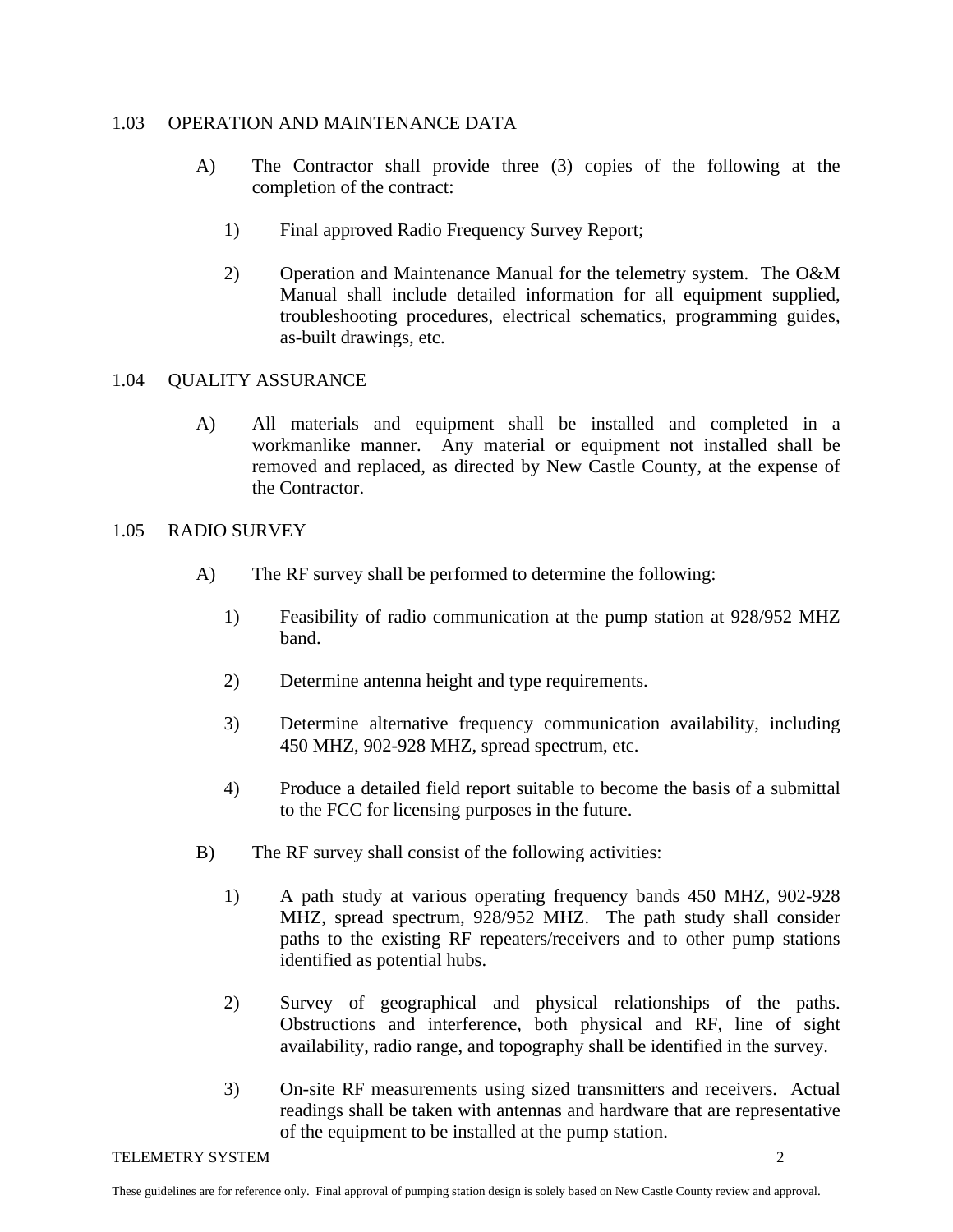- 4) On-site RF measurements shall be taken at various antenna heights to determine optimal height.
- 5) On-site RF measurements shall include field strength, path losses, and existing RF activity in the bank. Any interference shall be noted and the owner identified. The actions necessary to eliminate interferences shall be recommended in the final report.
- 6) The party performing the radio survey shall provide an estimate of the probability of the proposed radio path communicating with the central in terms of a percentage.
- 7) If the Contractor elects to use an R.F. Survey Company other than Bristol Babcock, New Castle County reserves the right to request additional credentials, resumes, user lists, etc., to determine the qualifications of the company used by the Contractor.
- C) RF Survey Report
	- 1) Upon completion of the RF Survey, a final report shall be submitted to the County for review.
	- 2) The report shall summarize the RF Survey results, shall include RF path calculations, and shall include field data captured. The report shall adhere to the format shown on the attached format sheets.
	- 3) If upon review of the RF Survey Report, the County determines that the information is insufficient or incomplete in any way, the contractor shall perform all necessary actions to complete the report at no additional cost to the County.
	- 4) Once the County receives a complete report, it will review the report and determine the telemetry method to be installed at that pump station, i.e., radio or phone line, and the applicable equipment at the pump station and Maintenance Base.
- D) Radio Survey Format Sheet
	- 1) See Format Sheet Table of Contents at end of section.

## PART 2 MATERIALS

## 2.01 GENERAL

A) All equipment shall be compatible with existing maintenance and test equipment and shall be interchangeable with existing system hardware. Therefore, all component hardware and software shall be by Bristol Babcock,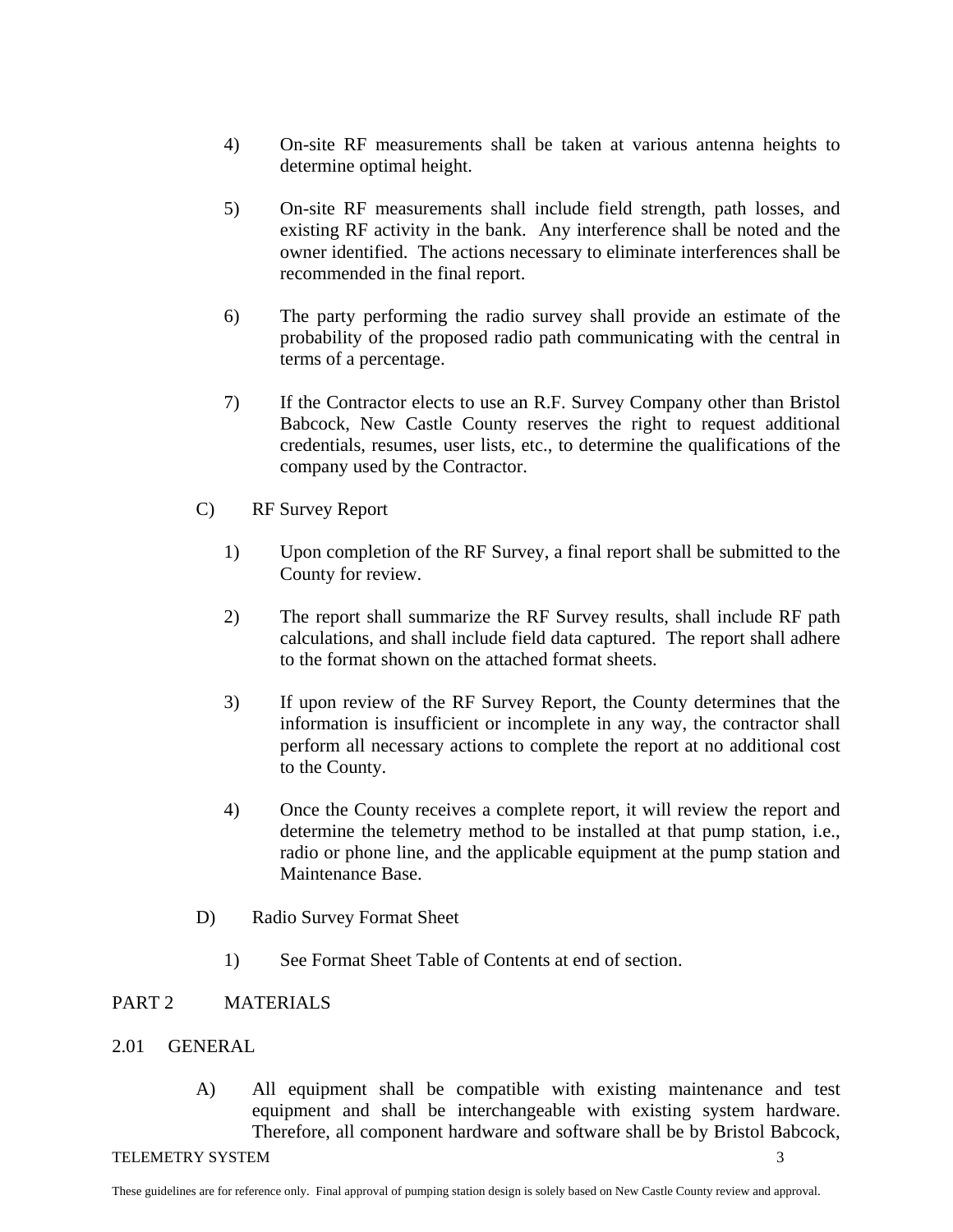Inc. The Contractor shall install this equipment under the direction of the manufacturer or his authorized representative.

#### 2.02 DATA INPUT WITH ALARM POINTS

- A) The pump station telemetry system shall perform the following requirements and shall be connected by the Contractor as follows:
	- 1) #1 Pump Run Light
	- 2) #2 Pump Run Light
	- 3) High Wet Well Level
	- 4) Power Failure
	- 5) Intrusion alarm
	- 6) Spare or (Generator Run)
	- 7) Communication Failure Light
	- 8) Flow Metering, if required
	- 9) Wet Well level (analog)
	- 10) Wet Well fan failure light, if required
- B) All components shown on material list shall be furnished and installed. Note that Bristol Babcock does not furnish certain items. These items shall be furnished by the Contractor. All components shall be compatible to the existing system and each other.
- C) The Contractor shall provide necessary interface wiring, power, and other supporting requirements such as magnetic reed switches for intrusion and/or other switches or contacts for alarm points.

#### 2.03 MATERIAL LIST FOR R.C. REMOTE UNIT – 928/952 FREQUENCY

- A) The equipment listed herein represents the minimum or expected design. Actual equipment may vary as determined by the RF study and shall be included in the system.
	- 1) Enclosure Steel, NEMA 4, 36" x 24" x 8" with matching internal panel.
	- 2) Process Controller Bristol Babcock, Inc., RTU3305.
	- 3) RF Transceiver Microwave Data Corp., 5-watt power @ 12 VDC, synthesized, 4-wire audio 1200 baud and loop back with diagnostics. Model No. MDS 2310.
		- a) Transmit Freq.: 928.64375 MHZ
		- b) Receive Freq.: 952.64375 MHZ
	- 4) Power Supplies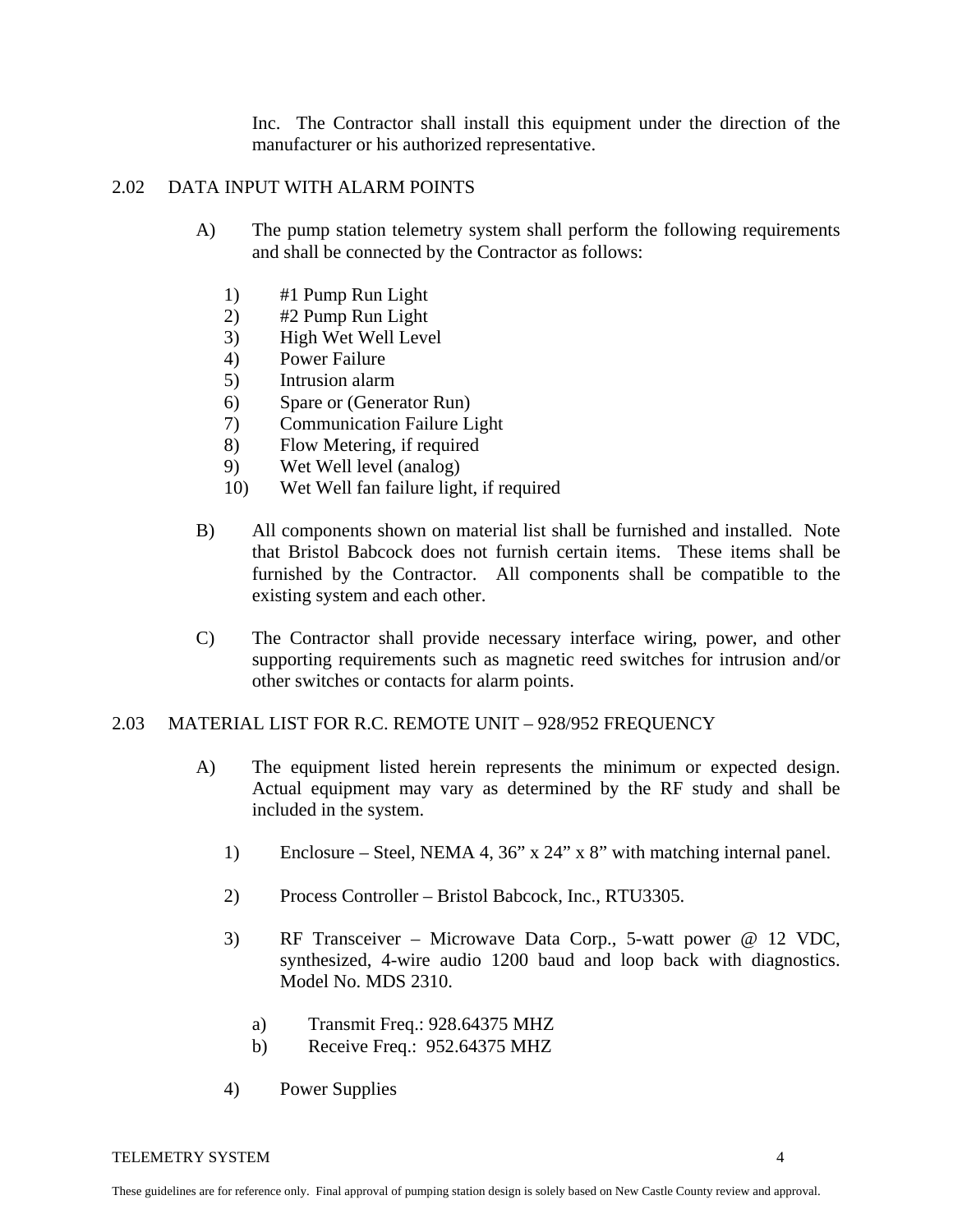- a) Radio Input 115 VAC, Output 12 VDC @ 4 amps with over voltage protection circuit. Electrostatics, Inc., Model 55-12-0.
- b) Process Controller Input 115 VAC, Output 12 VDC @ 1 amp with over voltage protection circuit. Electrostatics, Inc., Model 30-24-0.
- c) Manufacturers instruction manuals shall be included in each O&M Manual.
- 5) Filter Corcom, Inc., Model 3VKI.
- 6) Circuit Breaker 10 ampere. ETA, Inc., Model No. 42-01.
- 7) Heater Chromolox, 250 watt with ceramic post insulators and secondary insulation bushings OT-1225, 120V AC.
- 8) Thermostat Fenwall, Model No. 30000-0, adjustable 00-3000OF.
- 9) Lightning Arrestor Polyphaser Corp., Model ISB50LN-C-2.
- 10) Antenna Feed Cable
	- a) ½" low loss foam dielectric cable, type N connectors, male-top, female-bottom, length to suit conditions. Minimum 6" radius bend.
	- b) Jumper cable (bottom)  $RG213/n$ , type N male connector. Length 3 ft.
- 11) Antenna Direction Yagi, 10 dg gain. Decibel Products, Inc., Model DB499K.
- 12) A.C. outlet strip for three receptacles with power supply circuit breaker. Supplied in the NEMA 4 panel.
- 13) The antenna tower shall be of galvanized steel or aluminum construction, designed and supported to withstand loadings per applicable code requirements (minimum 70-mph wind loads). Tower heights up to fortyfive feet shall be supplied, as determined from the RF survey. Tower foundation design per manufacturer's specifications. Tower shall include lightning protection per NEC requirements.
	- a) For sub-grade flooded suction pumping stations, the radio shall be housed in a 16" x 20" NEMA 4 enclosure and mounted on the tower via 1½" x 1½" galvanized Uni-strut supports with stainless steel bolts. Power and signal wire shall be run in  $\frac{3}{4}$  conduit from the pump station. Power shall be supplied from the power panel via 14 AWG (R&B) wire. Signal wire shall be 9 Conductor, 22 AWG wire.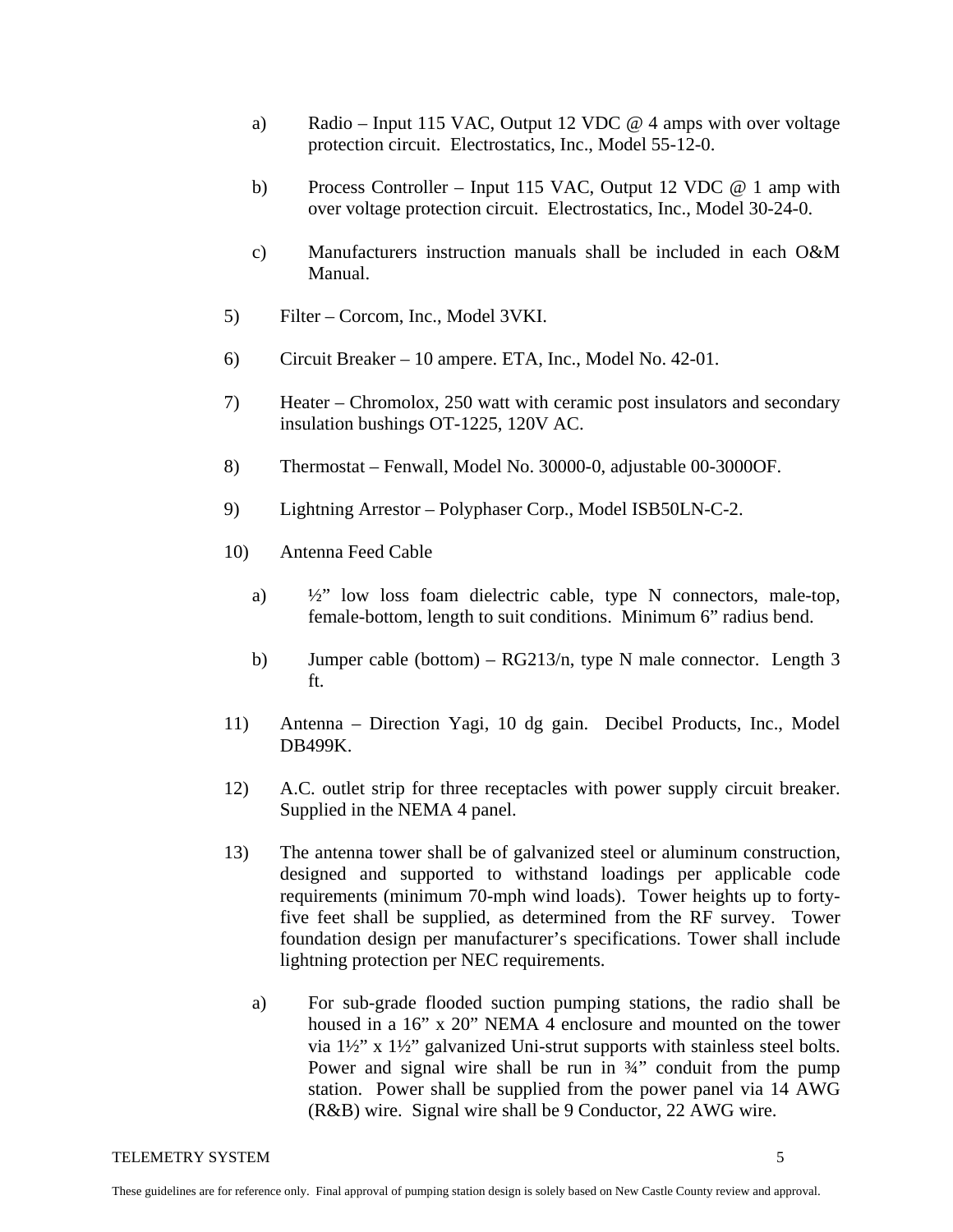14) Discrete output card, open drain, 16 outputs, code E6, Bristol No. 372586- 01-1 (for base unit.)

#### 2.04 MATERIAL LIST FOR R.C. REMOTE UNIT– SPREAD SPECTRUM

- B) The equipment listed above represents the minimum or expected design. Actual equipment may vary as determined by the RF Study and shall be included in the system.
	- 1) Enclosure Steel, NEMA 4, 36" X 24" X 8" with matching internal panel.
	- 2) Process Controller Bristol Babcock, Inc., RTU3305.
		- a) Manufacturers instruction manuals shall be included in each O&M Manual.
	- 3) RF Transceiver Microwave Data Corp., Model No. MDS 9810.
		- a) Manufacturers instruction manuals shall be included in each O&M Manual.
	- 4) Power Supplies
		- a) Radio Input 115 VAC, Output 12 VDC  $\omega$  4 amps with over voltage protection circuit. Electrostatics, Inc., Model 55-12-0.
		- b) Process Controller Input 115 VAC, Output 12VDC @ 1 amp with over voltage protection circuit. Electrostatics, Inc., Model 30-24-0.
		- c) Manufacturers instruction manuals shall be included in each O&M Manual.
	- 5) Filter Corcom, Inc., Model 3VKI
	- 6) Circuit Breaker 10 ampere. ETA, Inc., Model No. 42-01.
	- 7) Heater Chromolox, 250 watt with ceramic post insulators and secondary insulation bushings OT-1225, 120V AC.
	- 8) Thermostat Fenwall, Model No. 30000-0, adjustable 00-3000OF.
	- 9) Lightning Arrestor Polyphaser Corp., Model ISB50LN-C2.
	- 10) Antenna Feed Cable
		- a) ½" low loss foam di-electric cable, type N connectors, male-top, female-bottom, length to suit conditions. Minimum 6" radius bend.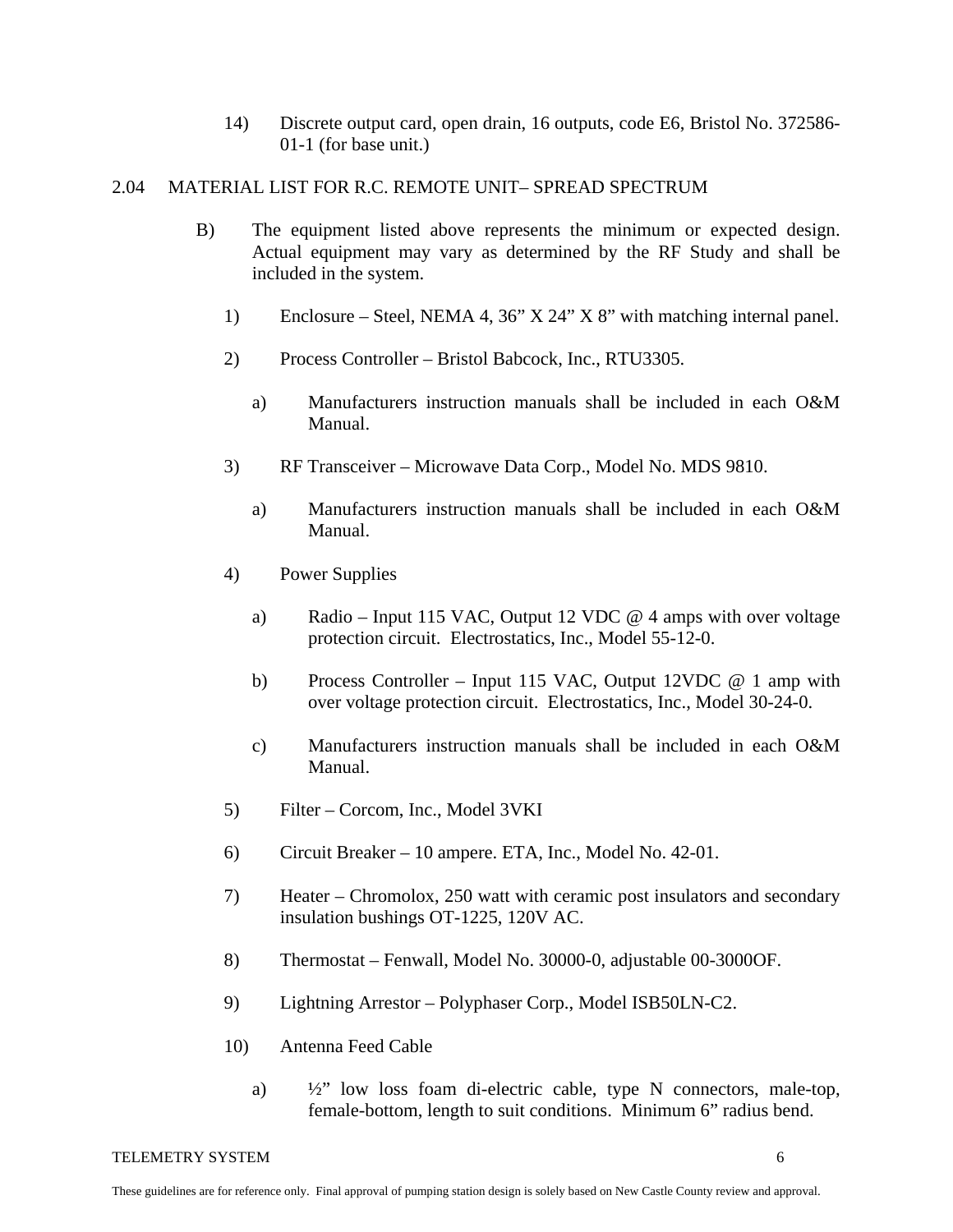- b) Jumper cable (bottom)  $RG213/n$ , type N male connector. Length 3 ft.
- 11) Antenna 60 db gain
- 12) A.C. outlet strip for three receptacles with power supply circuit breaker. Supplied in the NEMA IV panel.
- 13) The antenna tower shall be of galvanized steel or aluminum construction, designed and supported to withstand loadings per applicable code requirements (minimum 70-mph wind loads). Tower heights up to fortyfive feet shall be supplied, as determined from the RF survey. Tower foundation design per manufacturer's specifications. Tower shall include lighting protection per NEC requirements.
	- a) For sub-grade flooded suction pumping stations, the radio shall be housed in a 16" x 20" NEMA 4 enclosure and mounted on the tower via 1½" x 1½" galvanized Uni-strut supports with stainless steel bolts. Power and signal wire shall be run in  $\frac{3}{4}$  conduit from the pump station. Power shall be supplied from the power panel via 14 AWG (R&B) wire. Signal wire shall be 9 Conductor, 22 AWG wire.
- 14) Discrete output card, open drain, 16 outputs, code E6, Bristol No. 372586- 01-0 (for base unit.)

# 2.05 TELEPHONE COMMUNICATION

- A) For those pump stations that have been designated by the New Castle County as phone communication sites, the Contractor shall provide telephone entrance conduit with conductors including pull wire, as shown on the drawings. Conduit installation shall conform to the requirements of the applicable Phone Company.
- B) The leased phone lines shall be ordered and paid for by the Contractor. They shall be two-wire, Type 3001, or R3VM-NA for voice grade service without signal tone, except that end-to-end circuit loss shall not exceed 20 dbmo.
- C) The Contractor shall call the appropriate Phone Company and request service, giving origination address and calling exchange and destination address (New Castle County Maintenance Base at 100 New Churchmans Road) and call exchange and asking for installation cost and initial billing cost. These costs shall be compensated to the Contractor with accompanying proof of payment.
- D) Note that all telemetry requirements apply for phone communication system, including start-up and technical support.
- E) Data Input w/Alarm Points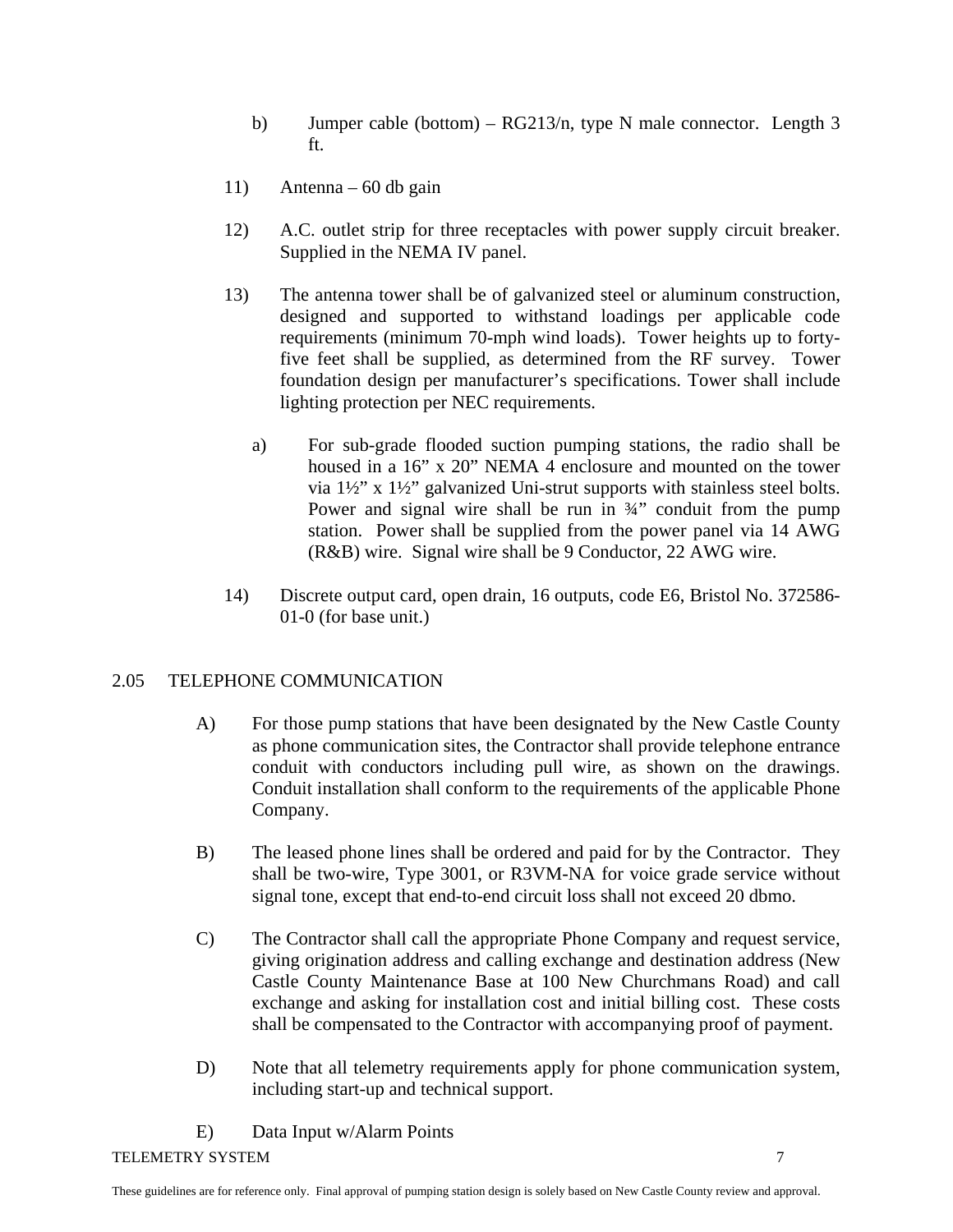- 1) The system shall perform the following requirements and shall be connected by the Contractor as follows:
	- a) #1 Pump Run Light
	- b) #2 Pump Run Light
	- c) High Wet Well Level
	- d) Power Failure
	- e) Intrusion Alarm
	- f) Spare or (Generator Run)
	- g) Communication Failure Light
	- h) Flow Metering (if required)
	- i) Wet Well Level Analog (4-20mA)

## 2.06 MATERIAL LIST FOR PHONE COMMUNICATION – REMOTE UNIT

- A) Enclosure (outdoor use) NEMA IV, 24"WX30" HX12"D, gray epoxy finish w/internal mounting plate. Bristol Model 8742-10A-200-000-211-113-100.
- B) Chromolox strap heater, Type T, and Fenwal Thermostat Series 30000.
- C) Model 8510-10A-XOA-T24 UPS uninterruptable power supply.
- D) Model 8792-20A 4-wire surge protector.
- E) AC terminal block, 1 AC surge protector and circuit breaker.
- F) Process Controller Bristol Babcock, Inc. RTU 3305 with built-in 9600 baud modem with analog inputs and outputs.
- G) Lightning Arrestor Bristol No. 8792-14A.
- H) A.C. Outlet Strip for three receptacles with power supply circuit breaker. This item to be furnished and installed by the Contractor in NEMA IV panel.
- I) Caution Plate 115 V Bristol No. 386050-01-5.
- J) Discrete output card, open drain, 16 outputs, code E6, Bristol No. 392586-01- 1 (for base unit.)
- K) Multimeter/Loop Calibrator, precision 1000V, 440 mA digital multimeter, DC current source loop calibrator. Fluke model 787 process meter.
- L) Tie into existing 3000 ACCOL II system in Central Station.

#### TELEMETRY SYSTEM 8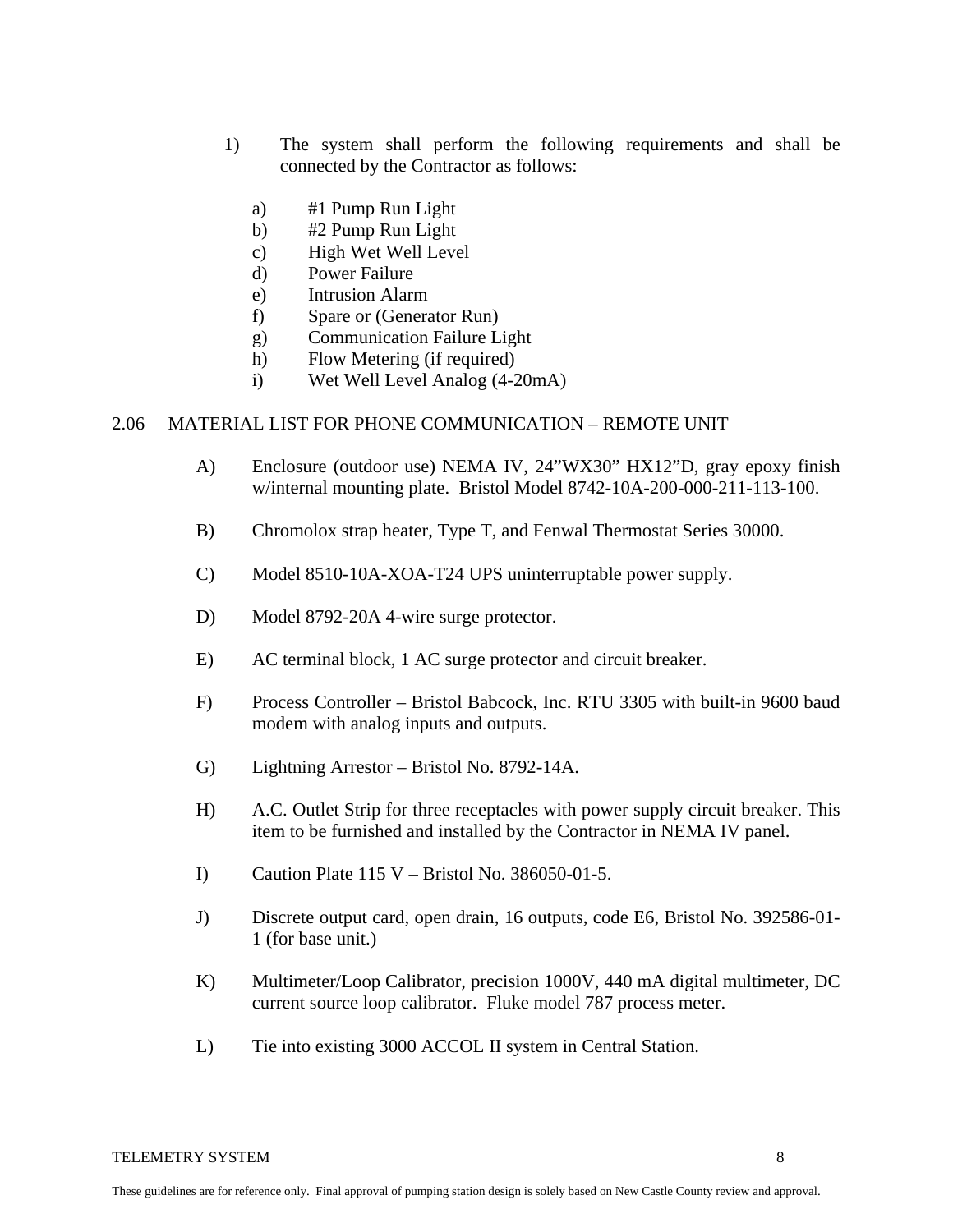### PART 3 EXECUTION

#### 3.01 INSTALLATION

- A) Install Telemetry System in accordance with manufacturer's recommendations. Install equipment at the proper location.
- B) Programming shall be in coordination with New Castle County's requirements and shall be performed and demonstrated by the Contractor.

## 3.02 START-UP AND TECHNICAL SUPPORT

- A) The manufacturer or his authorized representative shall witness the start-up of the pump station telemetry system.
- B) In conjunction with the start-up of the pump station telemetry, the Contractor shall provide manufacturer's programming support and/or training at the County's site to integrate the new pump station into the existing system.
	- 1) Programming support shall be in system programming (ACCOL) or Man-Machine interface programming (ICONICS) as determined by New Castle County.
	- 2) Training shall be in ACCOL, 33xx hardware, or ICONICS as determined by New Castle County.
	- 3) The trainer shall be a direct employee of the manufacturer who is engaged in system training on a regular basis.
	- 4) In lieu of the site training, New Castle County may elect one of the following Bristol Babcock Educational Services Courses: ACCOL I (No. 411); ACCOL II (No. 412); 33xx Hardware Part I (No. 301); 33xx Hardware Part II (No. 302) ; RTU 3305 Configuration (No. 303).
	- 5) The Contractor shall enroll one county employee in the selected course and submit receipts to New Castle County to verify that tuition has been paid.

## END OF SECTION